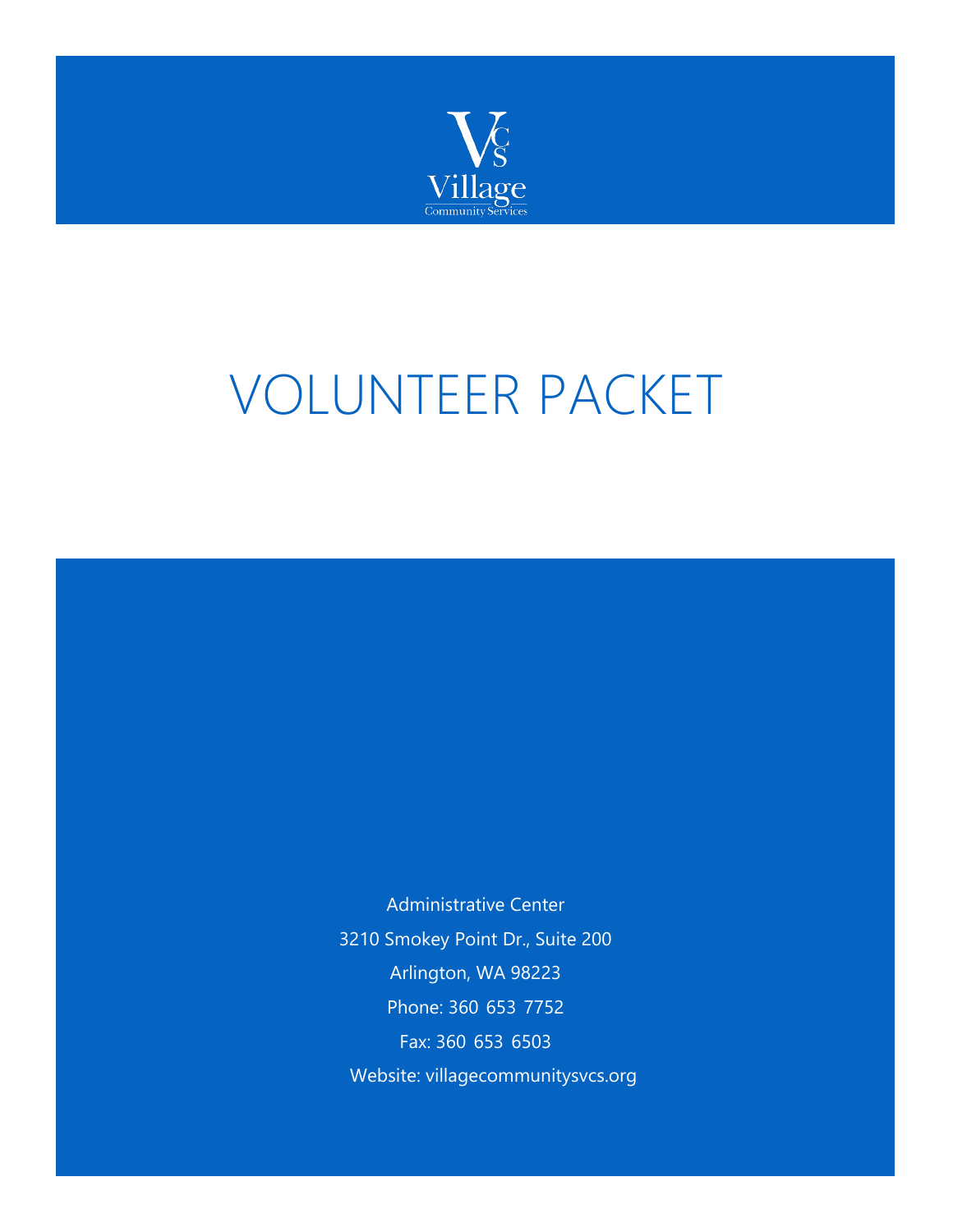

### **Contents**

| Request Form for Disability Exemption/Accommodation Related to COVID-19              |
|--------------------------------------------------------------------------------------|
|                                                                                      |
| Request Form for Religious Exemption/Accommodation Related to COVID-19<br>$.27 - 28$ |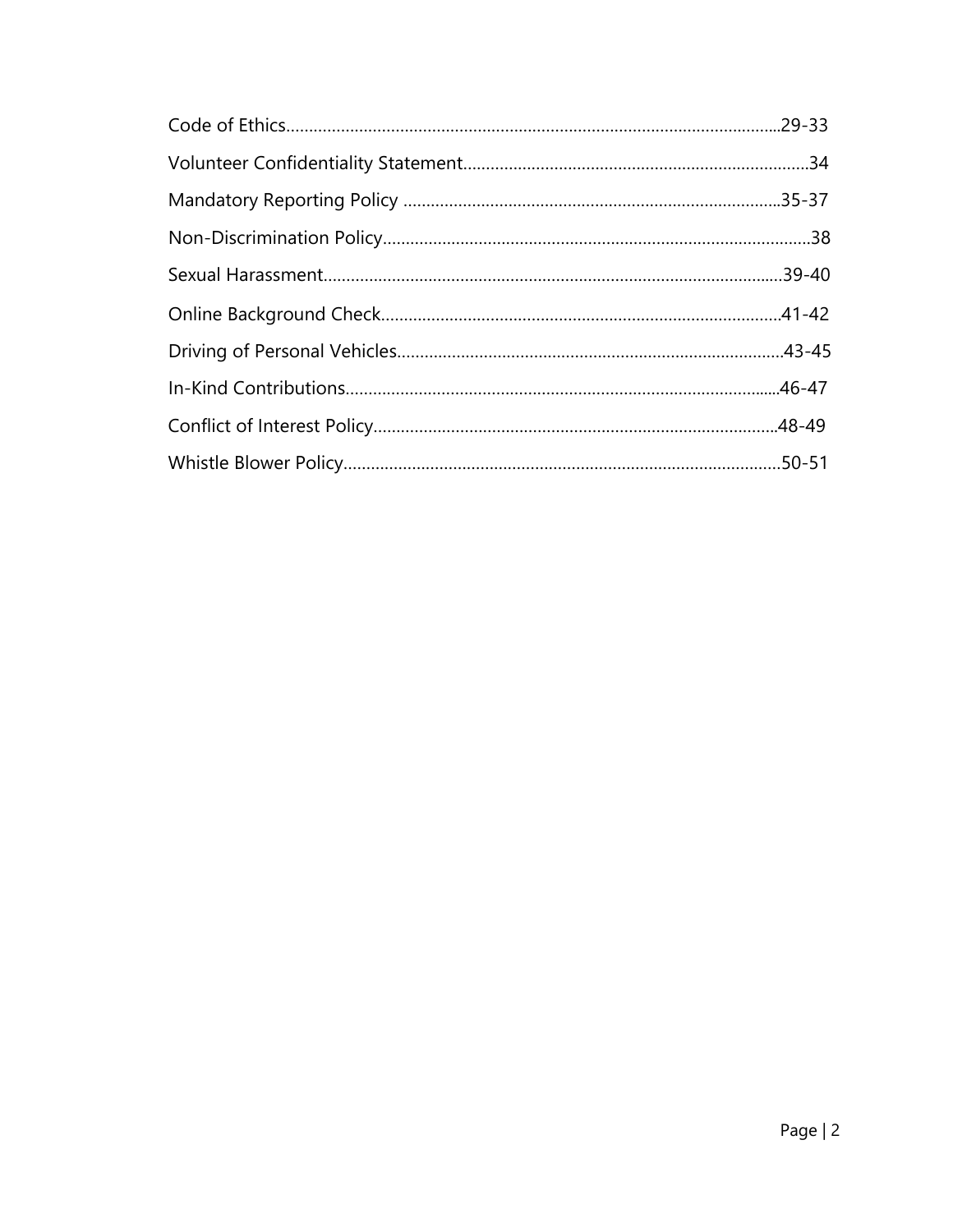### Welcome



#### Dear Volunteer,

Welcome, Village Community Services (VCS) is so excited to have you in our community! Without volunteer aid, VCS would not be able to continue advocating for the independence and well-being of those who have developmental disabilities and/or other life challenges in Snohomish, Island, and Skagit counties.

This packet will guide you through all you need to know to get started on your volunteering journey; from an overview of the organization to descriptions of various roles to important documents to be filled out in order for you to begin volunteering.

We are excited about the amazing events, activities, and connections that can be cultivated with your help!

Sincerely,

Village Community Services' Team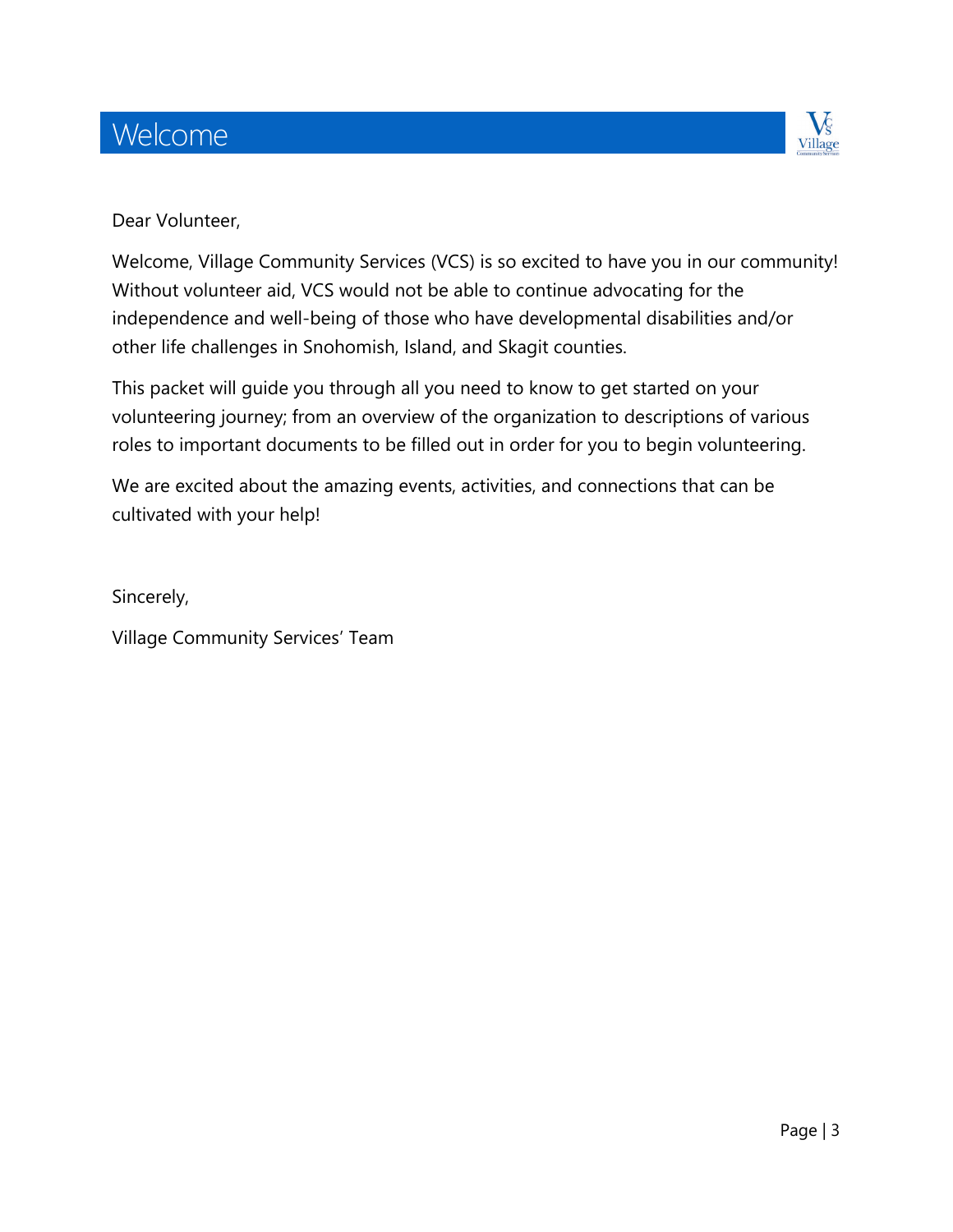# Mission, Vision, and Goals



#### **Our Mission**

Village Community Services Supports people of diverse abilities in achieving personal potential at home, work, and in community life.

#### **Who We Serve**

Village Community Services advocates and directly supports any individual who experiences challenges to their life success. This includes a diverse array of people who could be living with an intellectual, developmental, physical, or mental health neurodivergence and/or those who are experiencing the impacts of intergenerational trauma whether that has been the consequence of adverse childhood experiences, drug addiction, brain injury, abuse, neglect, war and much more.

#### **Our Vision**

Our vision is to continually improve services to respond to the changing needs of the people we serve and their families through our Residential Supported Living, Employment Services, Village Experience Learning Center, and Village Music and Arts programs. VCS provides quality support through planning, training, supervision, and by fostering partnerships that are both positive and meaningful for the individuals we support. We work with every person in need of our services individually to define and achieve personal goals and to facilitate new opportunities within the community.

#### **Our Goals**

Support neurodivergent individuals to live and work independently while recognizing the abilities, strengths, and other gifts they bring to their lives and the community

Facilitate informed participant and family choices

Advocate for neurodivergent individuals to enjoy rights and responsibilities that are consistent with all citizens in the community

Link people with community to nurture dignity and mutual respect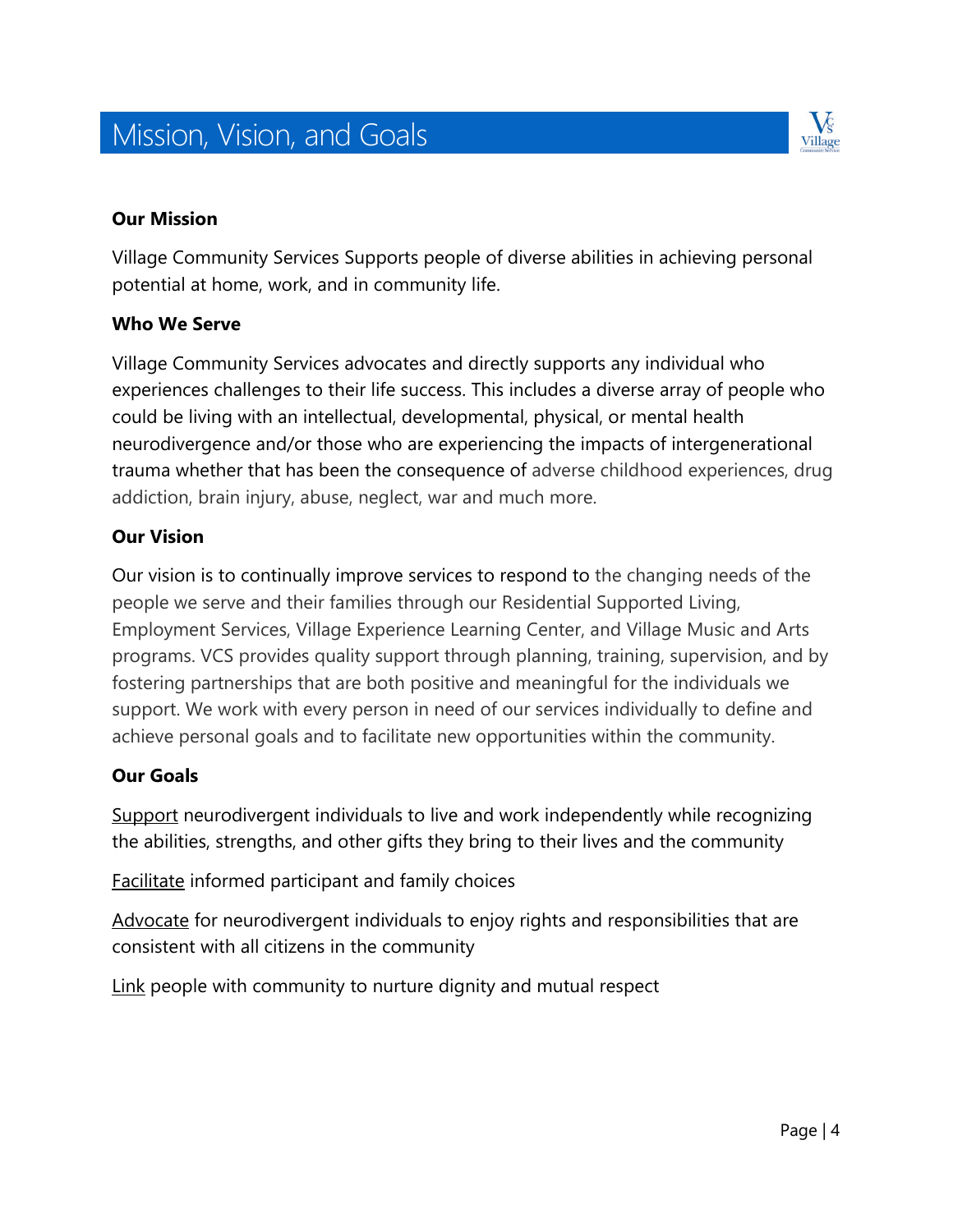# **Our History**



In 1964 a 60-acre dairy farm in rural Stanwood was donated that would soon become Victoria Ranch. The ranch initially housed vulnerable youth populations but soon began to serve as a place for adults with various abilities to live and develop work skills. In 1977 Victoria Ranch merges with Source Child Development Center and in 1986, the two conjoined organizations' name changes to Developmental Training Centers.

Up until this point, Victoria Village's services were somewhat segregated in the community. In, 1990 the agency splits into three organizations. Victoria Village was the agency providing residency services for those with developmental disabilities. Chrysalis Services provides adult vocational services and Source Child Center provides residential care for vulnerable children. Then in 1992, Victoria Village and Chrysalis Services remerge to better cultivate advocacy services, and Source Child Center continues as a separate agency.

In the mid-90s the agency decides that the residents and others they support would benefit from transitioning out of rural Stanwood and into the urban community, as to not to perpetuate segregation between clients and the rest of the centralized communities. The agency sells the Victoria Ranch property and facilities and subsequently adopts the current name Village Community Services. Clients and VCS are then able to create supported living homes and seek employment opportunities in the communities of Stanwood proper, Arlington, Marysville, and Tulalip.

In 2006, Village Community Services adopts the Village Music and Arts program which continues to provide music and community building to clients and supportive community members. Most recently, in 2020, VCS launched the Village Experience Learning Center to provide individualized and group learning opportunities in work readiness, independent living, and job skills. Feel free to visit our website for more details!

Website:<http://www.villagecommunitysvcs.org/>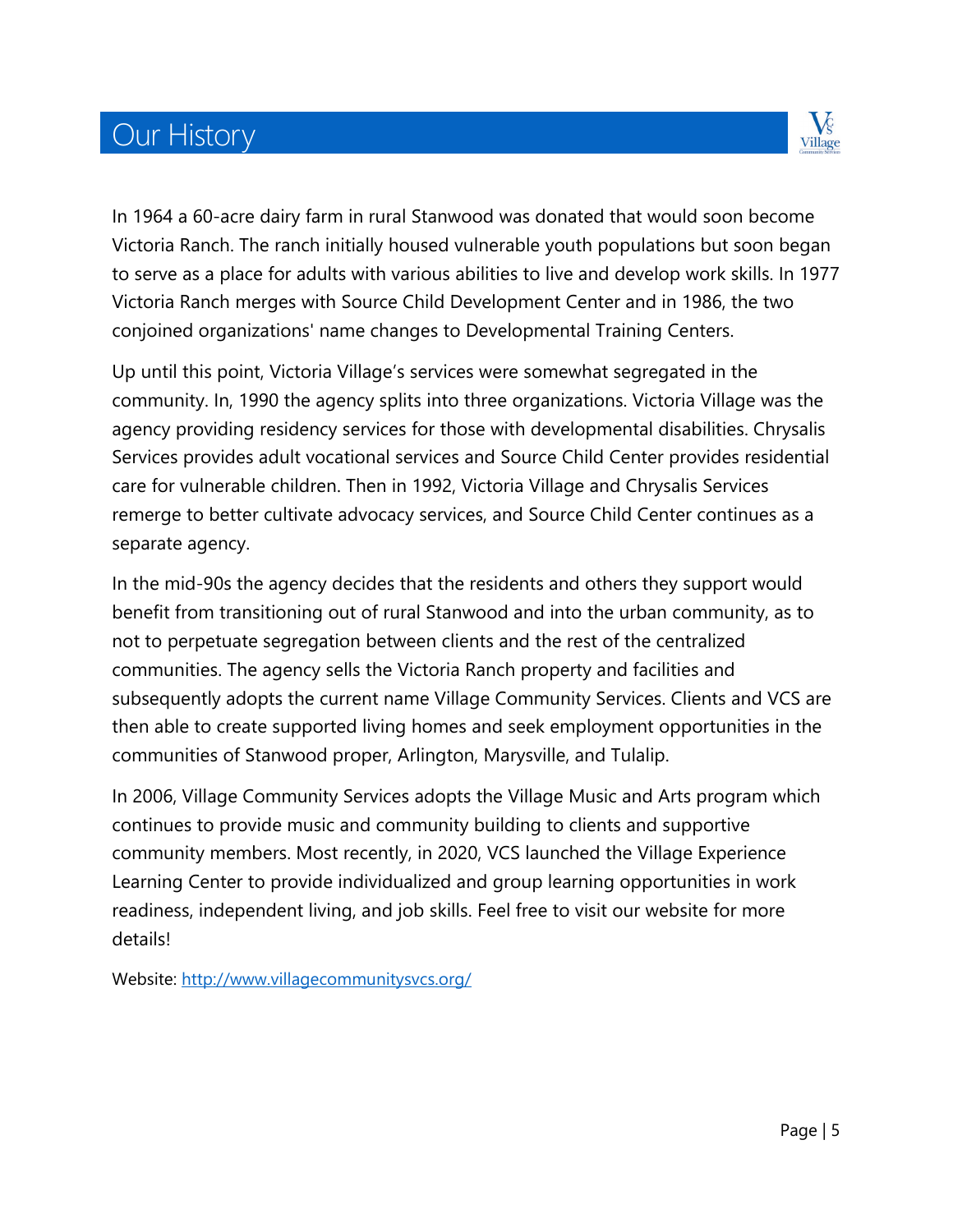# Philosophy



Village Community Services has **six guiding principles** that guide our delivery of service.

#1 Competence - Everyone should be given opportunities to be as independent, selfreliant, and self-directing as possible.  $\equiv$ 

#2 Health and Safety - The right to make choices and take risks is equally important to health and safety.

#3 Power and Choice - Power is having the ability to direct or influence our own lives. Information and experiences are basic to making choices. Choice is the opportunity to make decisions that are right for ourselves and include the opportunity to succeed or fail.

#4 Inclusion - Inclusion is being present and participating in the community using common resources and doing activities with other citizens.

#5 Relationships- Relationships offer a sense of belonging, continuity, and intimacy, and give meaning to life.

#6 Status and Contribution - Status is being valued and well regarded by others. Contribution is about recognizing and developing interests and skills and having the opportunity to contribute to the community.

Each of us has certain abilities and certain inabilities. We are all unique and different, but we all desire and deserve respect. At VCS, as with all work involving those with varying abilities, we do not de-value people for having inabilities but rather value individuals for their unique abilities. With the multitude of programs VCS has created to grow deeper connections within the community, the goal remains to not just strengthen community involvement but to advocate for our clients to have the freedom and support to choose one's life objectives.

As individuals with disabilities and/or other significant life challenges advocate for their self-sufficiency, a voice at the policy-making table, and overall rights, services such as VCS, are cultivated, funded, and constantly altered to meet their needs. VCS's purpose is to constantly re-evaluate the way we implement services while striving for meaningful and valuable relationships with and among our clients.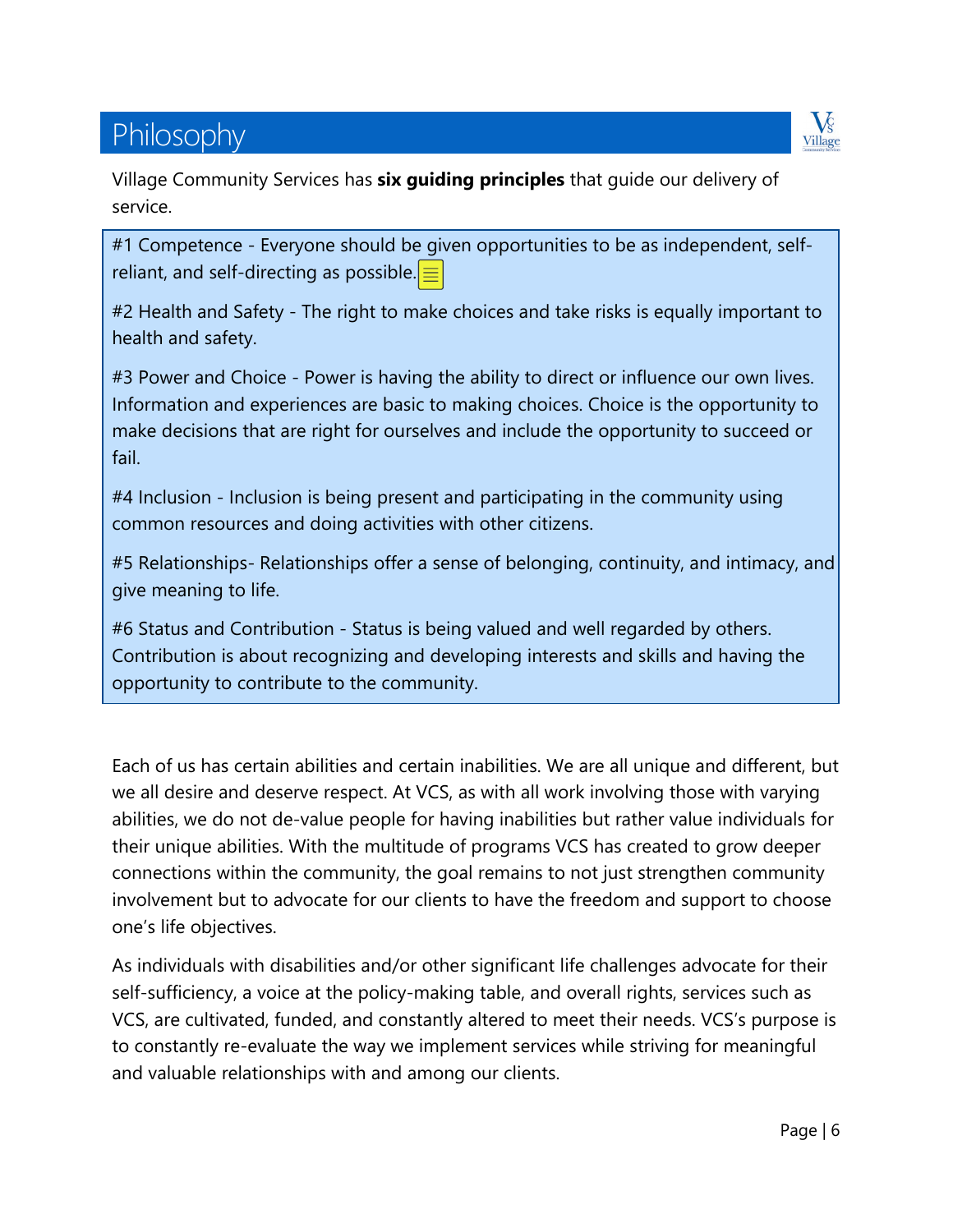# People First Language



At VCS we utilize People First Language\*. This updated vocabulary works to emphasize the individual and not the disability they live with.

Some examples of People First Language:

- "**Person with a disability**" rather than "disabled person" or "handicapped person"
- "**Person who uses a wheelchair"** instead of "crippled"
- **"Person who is blind"** instead of "the blind"

#### Outdated and Unacceptable Terminology

The language surrounding disabilities has changed over time. Although some words and phrases have been commonly used in the past, they can be disrespectful towards people with disabilities and should be avoided. Some words and phrases to avoid using include:

- **Handicap/Handicapped.** Instead, when referring to accommodations for people with disabilities, use the term "accessible."
- **Differently abled/Special Needs.** Both of these terms are euphemistic, and it is typically more appropriate to say "disability" or "person with a disability."
- **Cripple/Crippled.** Instead, use the term "person with a physical/mobility disability."
- **Retard/Retarded.** Instead, use the term "person with a cognitive/intellectual/developmental disability."

#### Avoid Words that can Alienate Others

Again, it is important to remember that people with disabilities are people first. Avoid using these words to describe people with disabilities:

- Limited
- Abnormal
- Impaired
- Afflicted
- Low functioning
- Poor/Unfortunate

<sup>\*</sup>resource from https://www.freewheelchairmission.org/person-first-language/ \*National Youth Leadership Network's comprehensive language list [https://www.aucd.org/docs/add/sa\\_summits/Language%20Doc.pdf](https://www.aucd.org/docs/add/sa_summits/Language%20Doc.pdf)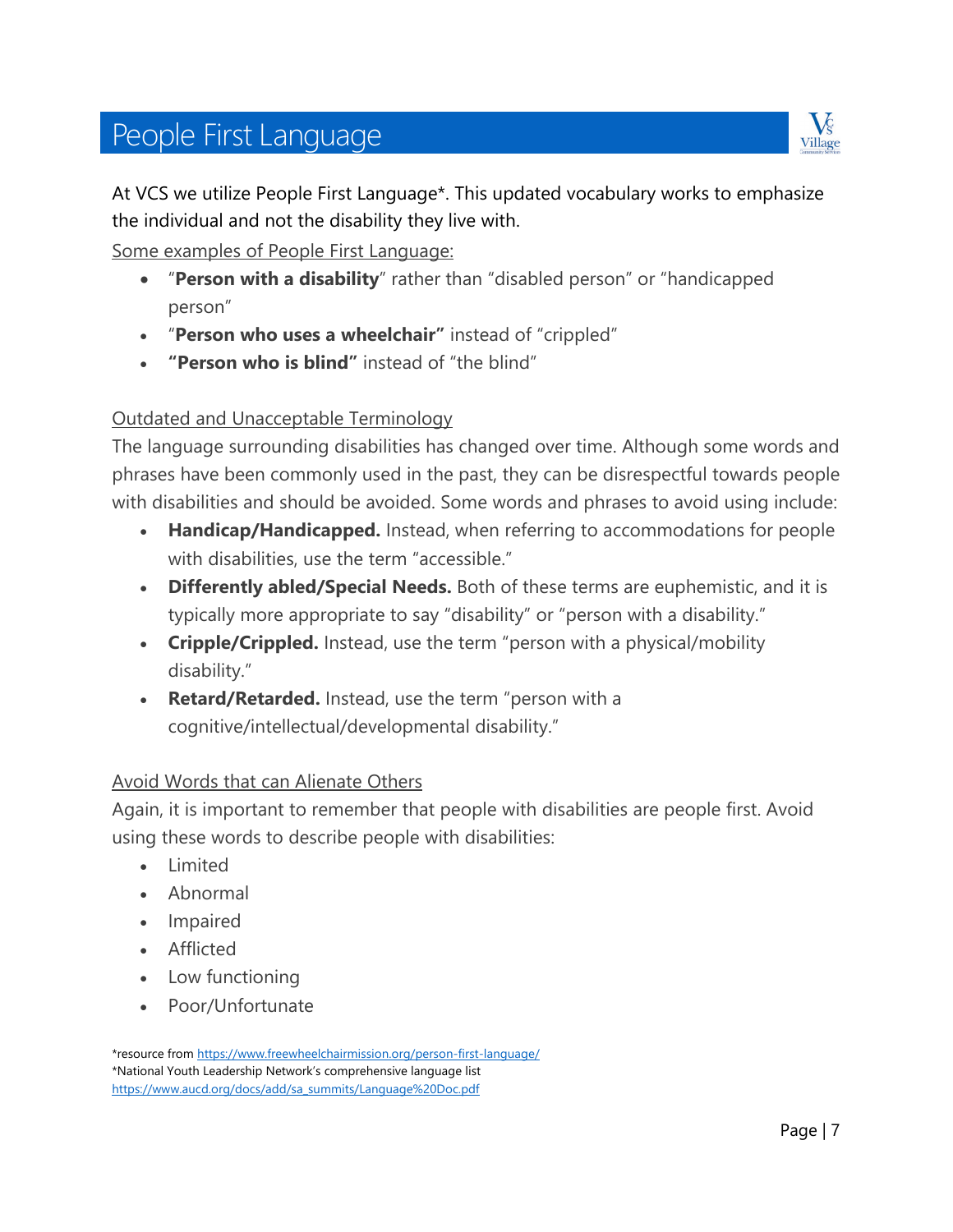# Volunteer Opportunity Descriptions



There are a wide variety of volunteer roles that Village Community Services needs to be filled! However, VCS will work with you one on one, just as we do with those seeking our services, to find a volunteering role that fits you and is conducive to the needs of our clients and organization. If you do not think that any of these opportunities would suit you, VCS can walk with you through your skills and interests to get you volunteering in a capacity that works for you.

#### **Areas of Volunteering within VCS**

- Village Music & Arts Volunteer
- Fundraising Volunteer
- Village Experience Learning Center
- Board Member
- Village Visitor Friend
- Special Events
- Yard Work and Maintenance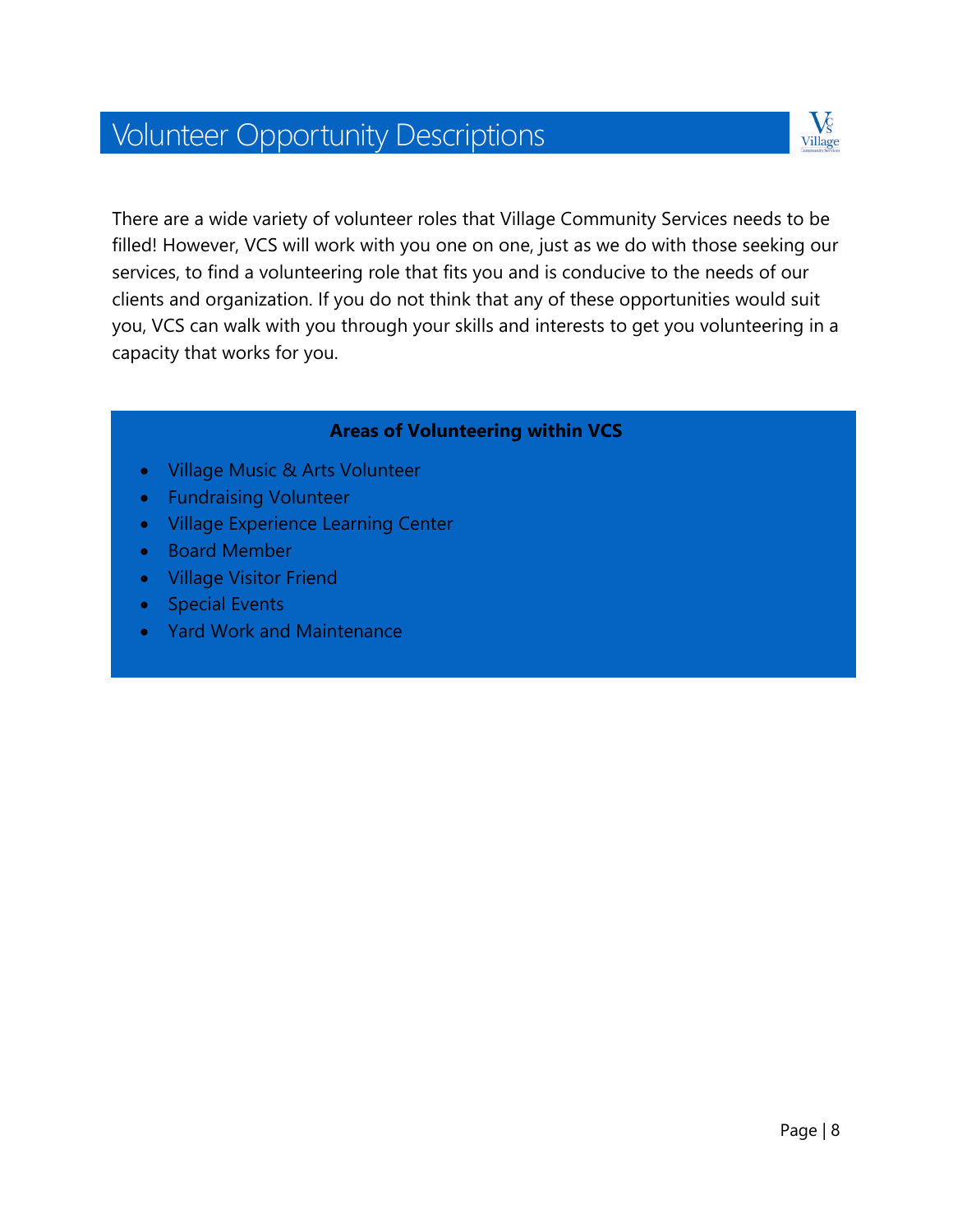#### Page | 9

### Village Music and Arts Volunteer

**Summary:** The Village Music and Arts Program Volunteer helps the Program Coordinator provide support to the Music Program. You will be aiding the Program Coordinator in planning, coordinating, supervising, and providing oversight to Village Music and Arts activities.

**Qualifications, Education, Experience**: Ability to read and write, take direction, and a desire to work in the non-profit sector and specifically on behalf of people with disabilities. Direct service experience desirable. Music knowledge or talent is desirable but not necessary. Valid Washington State driver's license and auto insurance required for those who may be driving clients or on behalf of the agency. Approved background check required.

**Required Policy to Review and Sign:** Code of Ethics; Volunteer Confidentiality Statement; Mandatory Reporting Policy; Policy on Non-Discrimination; Sexual Harassment; Online Background Check; Driving of Personal Vehicles; In-Kind **Contributions** 

**Job Skills:** Reliability and punctuality. Personal energy, and enthusiasm. Effective oral and written communication skills and ability to work in a team with other volunteers and staff or independently. Ability to meet deadlines and maintain confidentiality when required. Ability to problem solve and handle emergencies. Able to work with a diverse population. Willingness to operate within Village Music & Arts program guidelines and adhere to VCS policies and procedures. Must interact with people at all levels in the agency, customers, participants, parents, and the community at large.

**Description of Essential Functions**: To support the Program Coordinator in the following ways to meet the Village Music & Arts Program objectives of Village Community Services:

- Assists at Village Music and Arts and Voices of the Village events
- Help the Program Coordinator to maintain the overall organization of the event
- Uses positive behavior support with participants
- Follows appropriate procedures to collect fees/donations
- Assist with setup and teardown/cleanup
- Liaise with event attendees/participants
- Assist to ensure VCS equipment is secure and inventoried regularly

**Physical Demands:** Sitting; typing; reading; carrying and light lifting of equipment

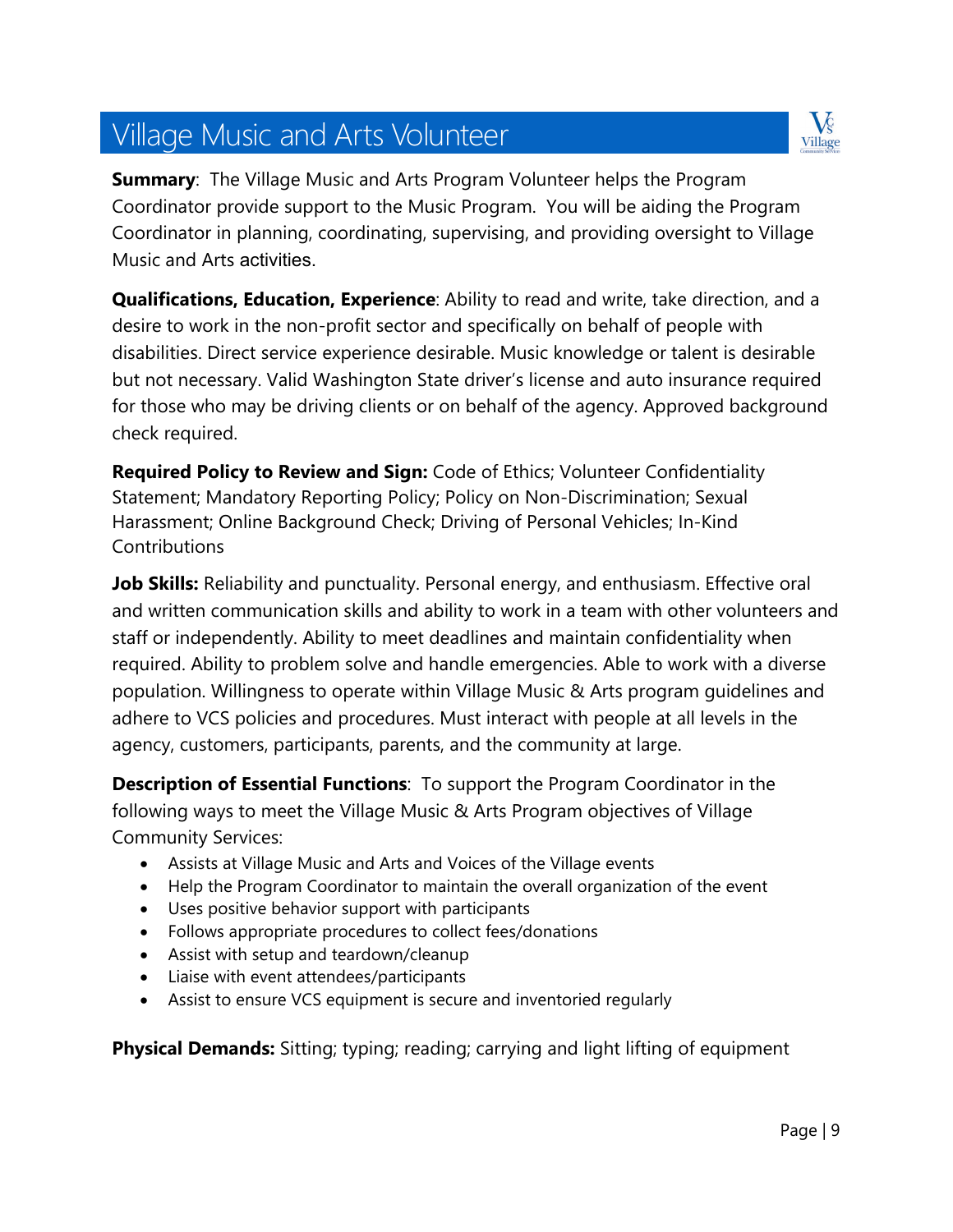# Village Experience Learning Center Volunteer



**Summary:** The Village Experience Learning Center works to cultivate learning opportunities related to job readiness and other life skills for our clients. The Village Experience Learning Center also promotes healthy lifestyle habits such as nutritional cooking and fitness. Volunteering with the Village Experience Learning Center allows you to engage clients in job readiness and life skills training through hands-on learning experiences in both classroom and community settings.

**Qualifications, Education, Experience**: Ability to read and write, take direction, and a desire to work in the non-profit sector and specifically on behalf of people with diverse abilities. Group mediation and facilitation are desired but not required. Valid Washington State driver's license, auto insurance and approved background check required.

**Required Policy to Review and Sign:** Code of Ethics; Volunteer Confidentiality Statement; Mandatory Reporting Policy; Policy on Non-Discrimination; Sexual Harassment; Online Background Check; Driving of Personal Vehicles

**Job Skills:** Reliability and punctuality. Personal energy, and enthusiasm. Ability to cofacilitate or independently lead group facilitation. Ability to teach life and job readiness skills in group or individualized settings. Willingness to operate within and adhere to VCS policies and procedures. Ability to problem solve and handle emergencies. Able to work with a diverse population. Effective oral and written communication skills and ability to work in a team.

#### **Description of Essential Functions**:

- Engage VCS clients both in developing life skills and healthy habits
- Provide opportunities to share life skills and other skills to support independent living
- Mindfully communicate with VCS learners to produce learning opportunities that they desire
- Communicate with VCS staff about how to best create and facilitate a class or learning experience for clients

**Physical Demands**: Standing for most of the duration of group facilitation, sitting to create and collect resources for learning opportunities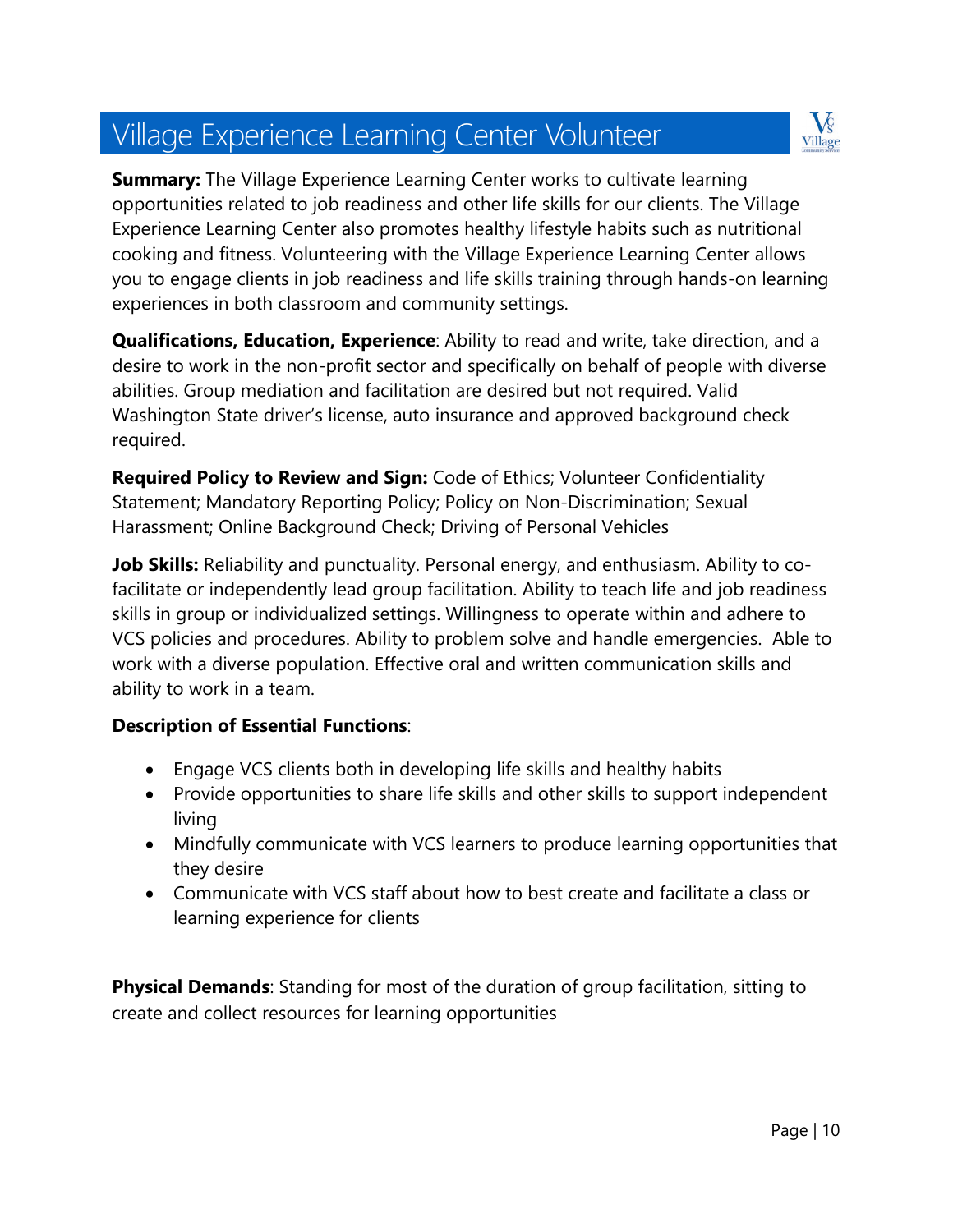# Board Member Volunteer



**Summary:** Board members provide quidance, oversight, and advocacy in support of VCS's employment, residential, and music programs for people who have developmental disabilities and/or other significant life challenges. People of all abilities and diverse backgrounds and life experiences are encouraged to apply.

**Qualifications, Education, Experience**: Ability to read and write, take direction, and a desire to work in the non-profit sector and specifically on behalf of people with diverse abilities. Expertise in a specific field relevant to the management of VCS a plus. (e.g. law, business, financial management, community relations, fundraising, special education, health care, social work, cultural diversity, human resources, etc.). Valid Washington State driver's license, auto insurance if may drive on behalf of VCS. Approved background check required.

**Required Policy to Review and Sign:** Code of Ethics; Volunteer Confidentiality Statement; Mandatory Reporting Policy; Policy on Non-Discrimination; Sexual Harassment; Online Background Check; In-Kind Contributions. Additionally, will need to review VCS Board Member Packet.

**Job Skills:** Ability to problem solve and critically think. Able to work with a diverse population. Ability to mindfully engage in dialogue regarding VCS' programs and services. Willingness to operate within and adhere to VCS policies and procedures. Effective oral and written communication skills and ability to work in a team.

#### **Description of Essential Functions**:

- Prepare for monthly board meetings
- Attend monthly board meetings every last Tuesday of the month at 5:30 pm
- Participate in the agency's annual Village Gala fundraiser
- Serve as an advocate and ambassador for VCS's programs and clients
- Board members are encouraged to volunteer additional time for board committees, agency events, and/or other volunteer activities they find interesting

**Physical Demands**: Sitting for monthly meetings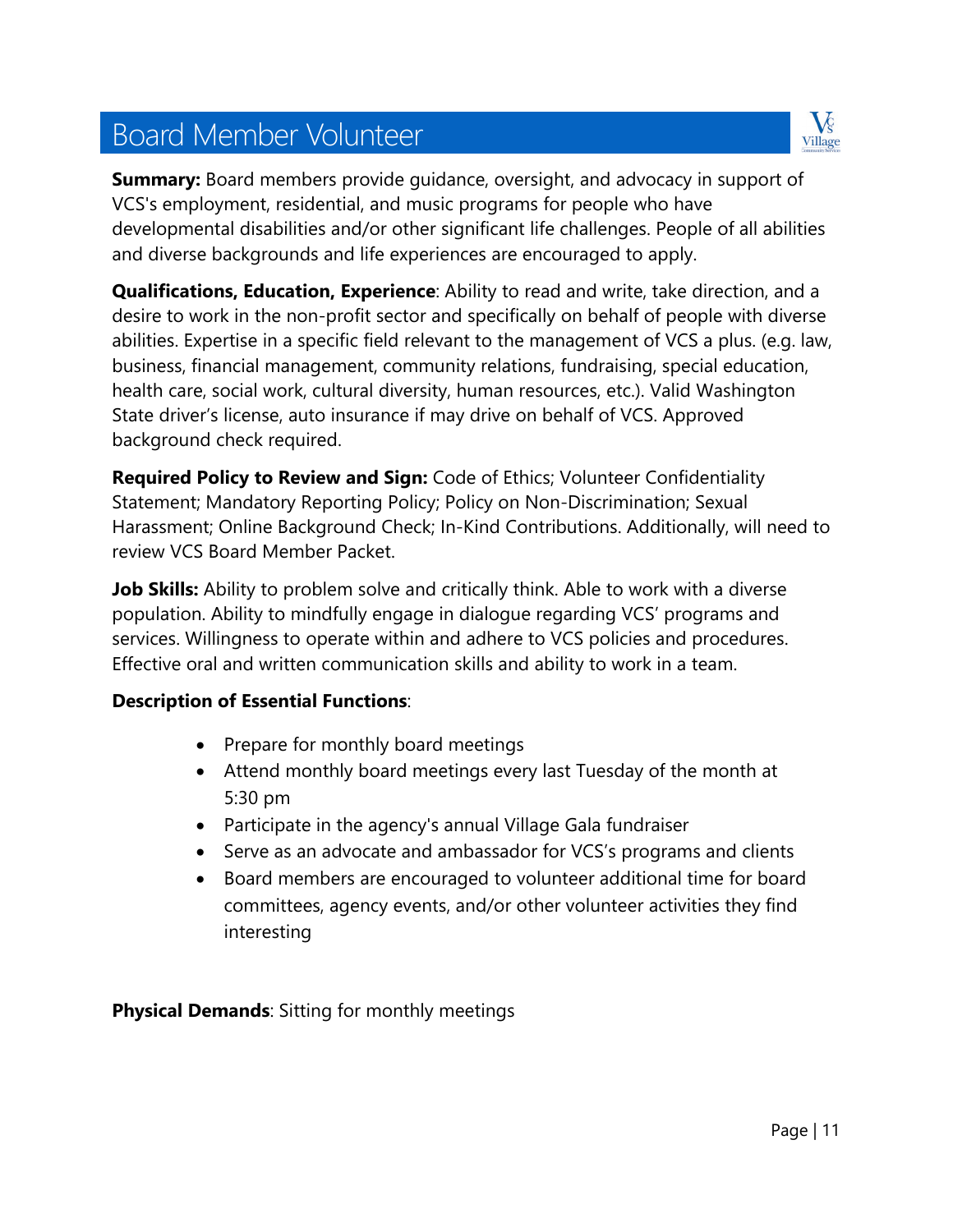# Fundraising Volunteer



**Summary:** The Fundraising Volunteer is a volunteer who helps the Resource Development team. The Resource Development team plans, coordinates, and supervises all resource development and marketing activities of Village Community Services.

**Qualifications, Education, Experience**: Ability to read and write, take direction, and a desire to work in the non-profit sector and specifically on behalf of people with diverse abilities. Development and marketing experience desirable. Valid Washington State driver's license, auto insurance required if driving clients or on behalf of VCS. Approved background check required. Knowledge of Microsoft Office Suite, social media, and fundraising applications desired.

**Required Policy to Review and Sign:** Code of Ethics; Volunteer Confidentiality Statement; Mandatory Reporting Policy; Policy on Non-Discrimination; Sexual Harassment; Online Background Check; In-Kind Contributions

**Job Skills:** Able to work with a diverse population. Attention to detail. Personal energy, enthusiasm. Effective oral and written communication skills and ability to work in a team with other volunteers and staff or independently. Willingness to operate within program guidelines and adhere to VCS policies and procedures. Ability to meet deadlines and maintain confidentiality when required. Ability to proofread accurately a plus.

**Description of Essential Functions**: To support the Resource Development Coordinator or Director in the following ways to meet the fundraising goals of Village Community Services:

- Assist at special events
- Maintain relationships with donors and corporate sponsors
- Assist in mass mailings of newsletters, event invitations, and donor solicitations
- Work with volunteers
- Participate in meetings and planning
- Help the Resource Development team to prepare materials and staff booths at events and informational fairs
- Apply individual interest and expertise to assist with grants, marketing, donor cultivation, and more.

**Physical Demands:** Sedentary actions mostly (sitting; typing; reading for research purposes); may be asked to aid in fundraising event set up and or clean up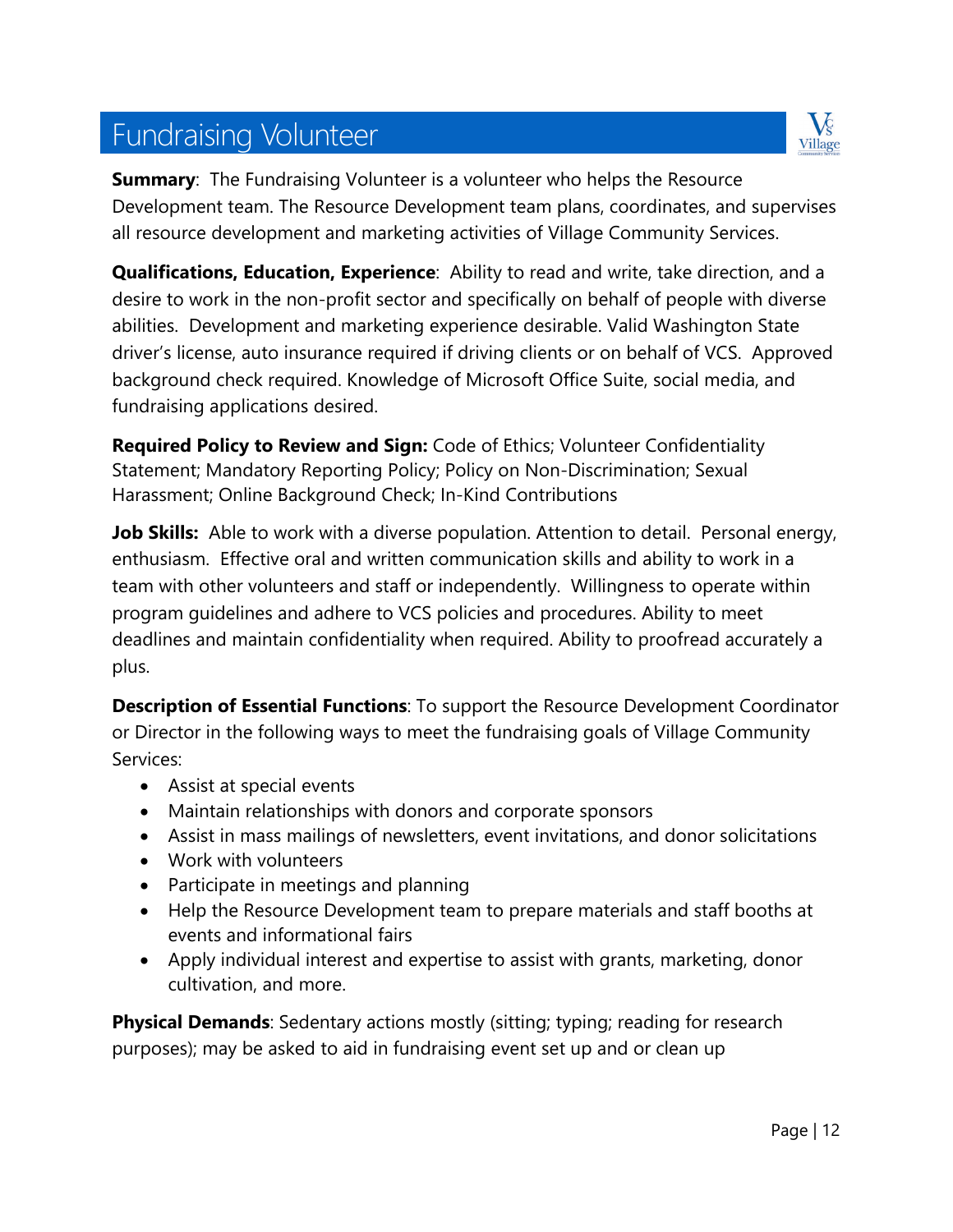# Village Visitor Volunteer



**Summary:** Village Community Services will work with you one on one to find you the best spot for you as a visiting friend, just as we work side by side with our clients to advocate for their needs to reach individual vocational and life goals. We have clients in our Residential Supported Living program that would love to have company in activities such as arts and crafts, cooking, watching movies, coffee hangouts, and more! This is right for you if you wish to volunteer through crafting sustainable activities and building interpersonal relationships.

**Qualifications, Education, Experience**: Ability to read and write, take direction, and a desire to work in the non-profit sector and specifically on behalf of people with diverse abilities. Valid Washington State driver's license, auto insurance required if driving clients or on behalf of VCS. Approved background check required.

**Required Policy to Review and Sign:** Code of Ethics; Volunteer Confidentiality Statement; Mandatory Reporting Policy; Policy on Non-Discrimination; Sexual Harassment; Online Background Check; Driving of Personal Vehicles

**Job Skills:** Reliability and punctuality. Personal energy, and enthusiasm. Able to work with a diverse population. Ability to problem solve and handle emergencies. Willingness to operate within program guidelines and adhere to VCS policies and procedures. Effective oral and written communication skills and ability to work in a team with other volunteers and staff.

#### **Description of Essential Functions**:

- spend quality time with Village participants
- invest time co-creating activities with participants (ex. games, arts & crafts, movies, coffee chats)

**Physical Demands:** Mostly sedentary activities (playing games, watching a movie, chatting) may be asked to drive or go for walks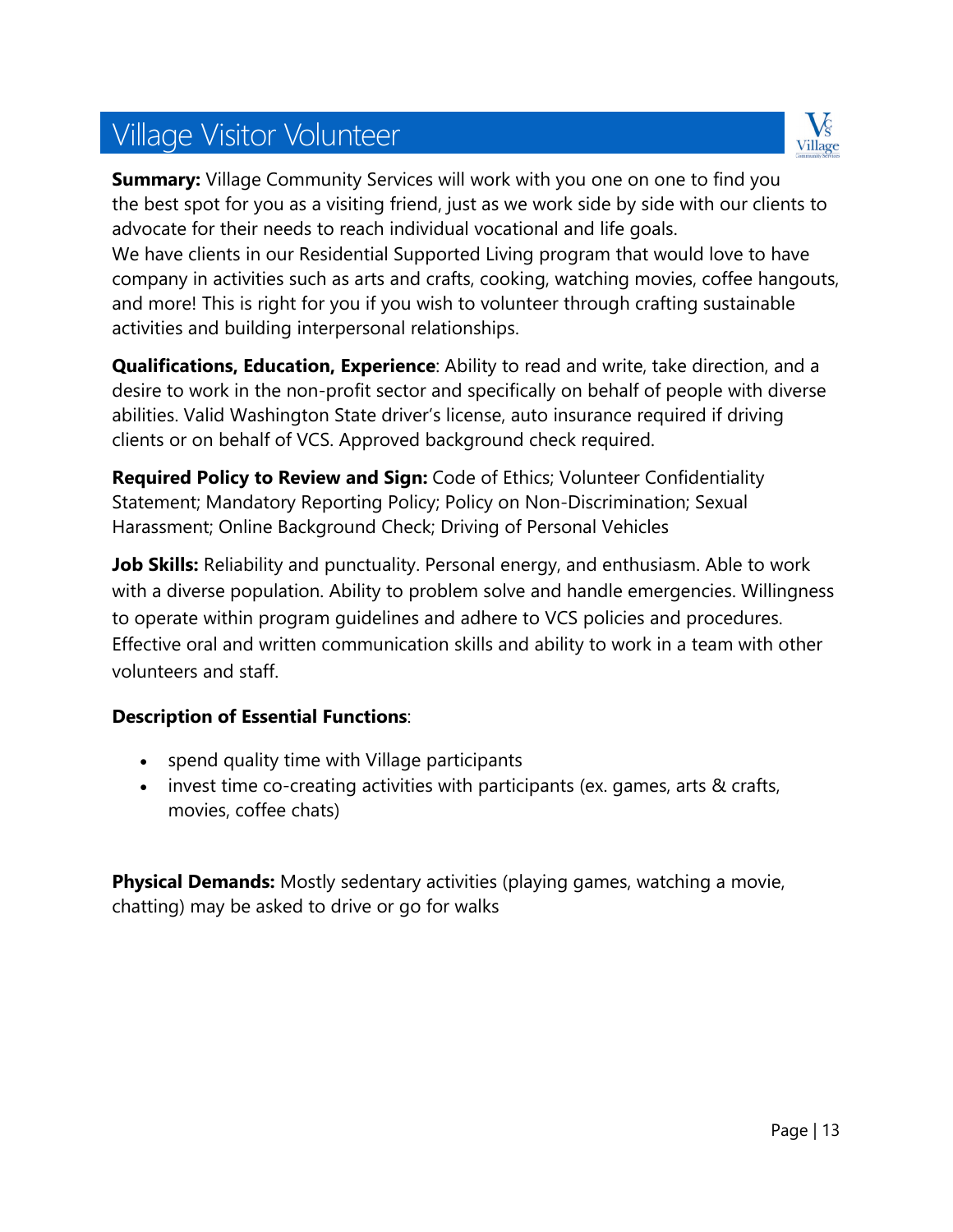# Yardwork and Maintenance Volunteer



**Summary**: Whether at our office site in Smokey Point or our Residential Supported Living sites, VCS needs help with repairs, landscaping, maintenance, upkeep and beautification of yards, and multiple garden plots!

**Qualifications, Education, Experience**: Valid Washington State driver's license and auto insurance required if driving clients or on behalf of VCS. Approved background check required.

**Required Policy to Review and Sign:** Code of Ethics; Volunteer Confidentiality Statement; Mandatory Reporting Policy; Policy on Non-Discrimination; Sexual Harassment; Online Background Check

**Job Skills:** Reliability and punctuality. Willingness to operate within and adhere to VCS policies and procedures. Effective oral communication skills and ability to work in a team with other volunteers and staff or independently.

#### **Description of Essential Functions**:

- Help with Facility Improvements
- Communicate with staff about maintenance needs
- Work with others to complete yard work, light landscaping, and gardening tasks.

#### **Physical Demands:**

For maintenance, heavily depends on what maintenance work needs to be done and what skills the individual would like to offer. Could include using ladders, carrying supplies, using a hammer, etc.

Yardwork includes lifting wheelbarrows, tools, and bags as well as planting, weeding, and mowing.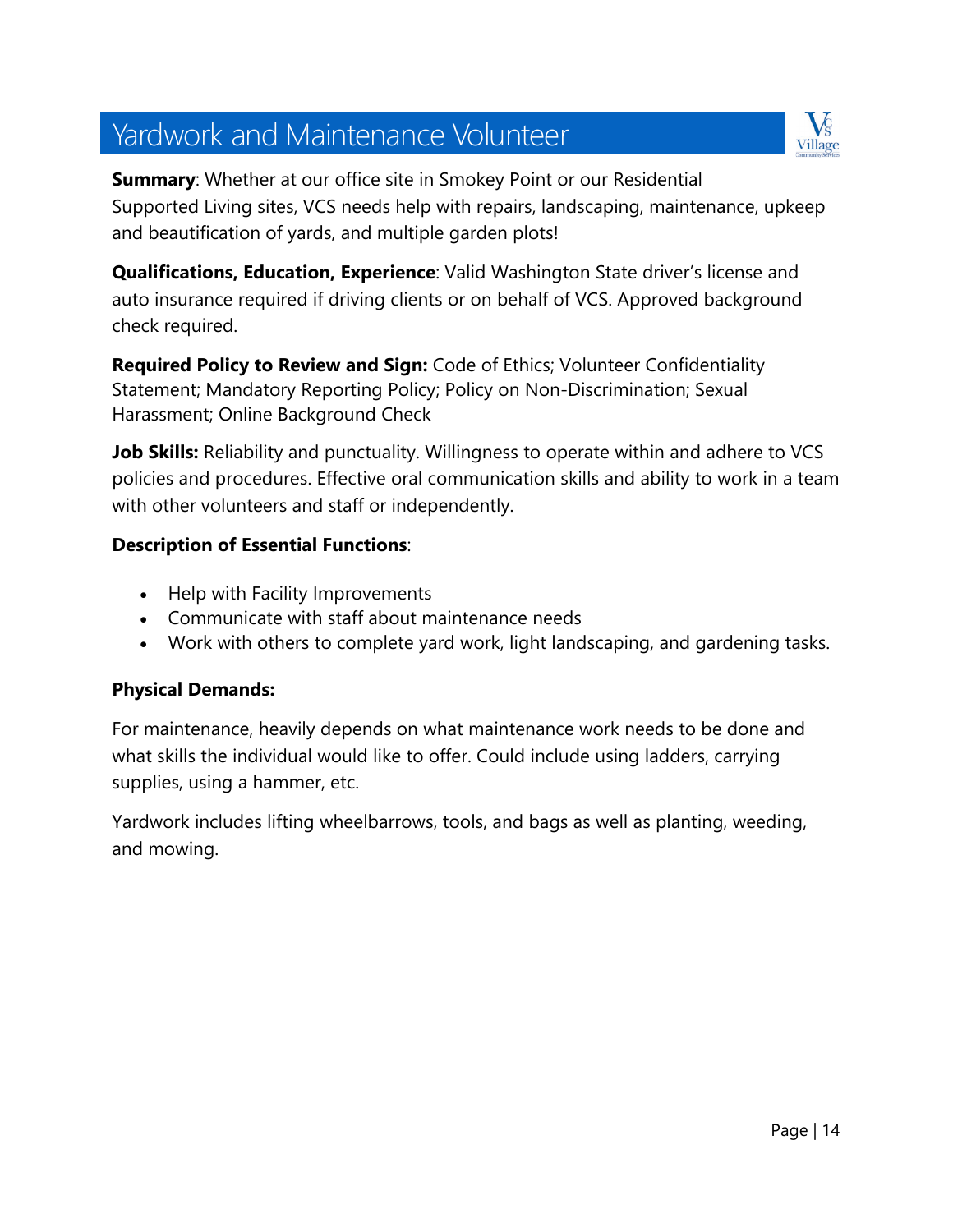# Special Events Volunteer



**Summary:** Village Community Services has an array of annual events that serve as opportunities to fundraise, build public awareness of our services, and engage the community with our clients and organization. Some examples of these events include the Village Gala; Voices Among Us Concert; Smokey Point Community Block Party, Arbor Day Fundraiser, and the Friendship Walk and 5k.

**Qualifications, Education, Experience**: Ability to read and write, take direction, and a desire to work in the non-profit sector and specifically on behalf of people with diverse abilities.

**Required Policy to Review and Sign:** Code of Ethics; Volunteer Confidentiality Statement; Mandatory Reporting Policy; Policy on Non-Discrimination; Sexual Harassment; Online Background Check

**Job Skills:** Ability to communicate with clients, other volunteers, and supervisors before and on event days. Willingness to operate within and adhere to VCS policies and procedures. Ability to problem solve and handle emergencies. Ability to work with diverse populations.

#### **Description of Essential Functions**:

- event planning
- help with event day set up and clean up
- aid with helping the event run smoothly
- $\bullet$  time commitment = 2-5 hours for each event

**Physical Demands:** Light lifting and carrying. Standing for long periods of time during setup and to help get the event started.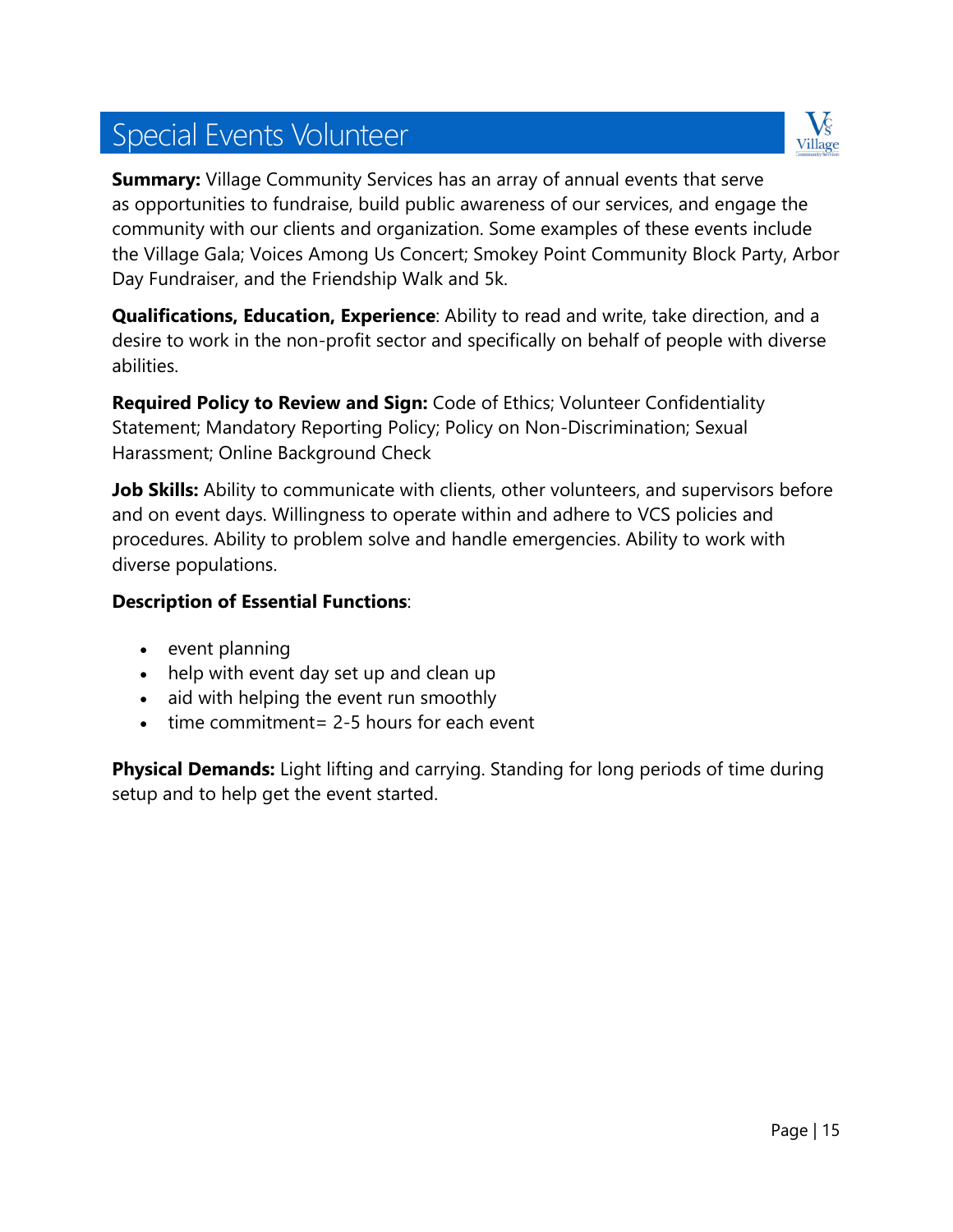# Volunteer Overview



#### **To be read, signed, and returned to VCS**

Volunteers are a valuable asset to the organization and their participation in Village Community Services (VCS) programs is welcomed and encouraged. Volunteers serve in a variety of ways including board membership, fundraising, event coordination, chaperoning, and facility maintenance. Volunteers may be family members of staff and participants, community members, students, and other interested persons. Employees may volunteer their time to the organization as long as the activity does not fall within their normal job duties and responsibilities. Volunteers are not allowed to provide program participant support that falls within the job responsibilities of the organization's direct line staff. In order to ensure smooth operations and maximum protection for all concerned parties (participant, volunteer, VCS) volunteers must adhere to the following guidelines.

1. No individual, in their capacity as a VCS volunteer, may spend time with one or more program participants without the presence of paid staff until he/she has submitted all required paperwork and received clearance from management.

2. Every volunteer must submit an application for review and approval by VCS management.

3. Every volunteer must agree to a background check. Volunteers will only be approved if they receive a satisfactory clearance as required by the State of Washington.

4. Every volunteer must read, sign, and abide by the following agency statements and policies:

- Volunteers
- Volunteer Confidentiality Statement

5. Volunteers who solicit donations must read, sign, and abide by the following agency documents:

- Volunteers
- Volunteer Confidentiality Statement
- In-Kind Contributions
- Code of Ethics
- Whistle-Blower Policy
- Driving of Personal Vehicles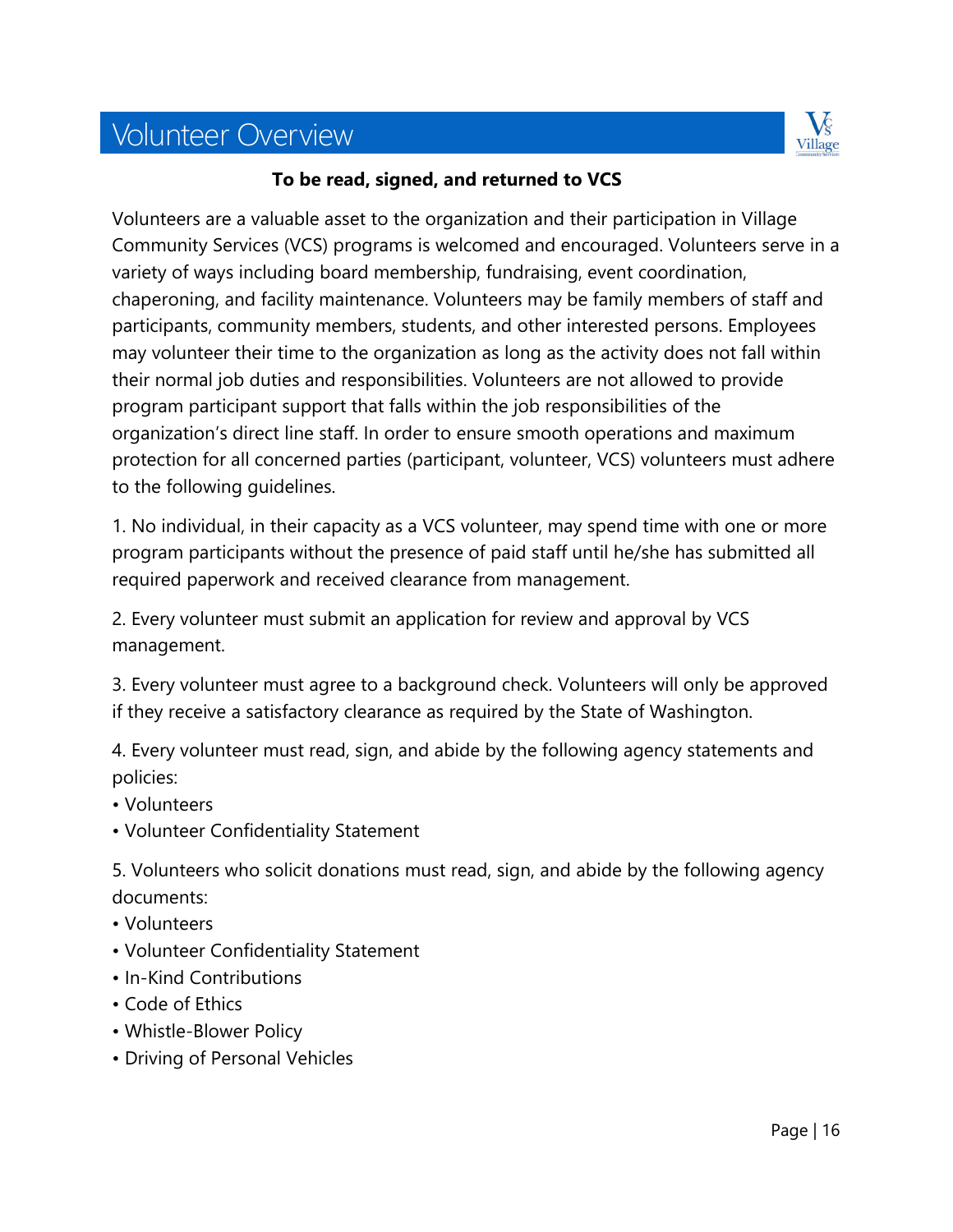6. Volunteers who may have consistent or unsupervised contact with participants or serve on the VCS Board of Directors or officially represent the agency to the community must read sign, and abide by the following statements and policies:

- Volunteer Confidentiality Statement
- Code of Ethics
- Conflict of Interest Policy
- Whistle-Blower Policy
- Driving of Personal Vehicles
- In-Kind Contributions

7. Volunteers are strictly prohibited from driving agency vehicles.

8. PRIOR authorization must be obtained from BOTH an Administrator and the participant's legal guardian before a volunteer may transport a program participant in a private vehicle. Furthermore, the volunteer who drives a personal vehicle on behalf of VCS is subject to the requirements of the agency's policy entitled "Driving of Personal Vehicles".

9. The "Driving of Personal Vehicles" policy requires the following documentation for those who will drive on behalf of VCS. See the policy for a more detailed description. • A driving record (MVR) that meets the agency's guidelines. • Proof of personal automobile insurance liability limits of \$100,000/\$300,000. • A physician statement for drivers over 65 years of age.

10. Volunteers who will have direct contact with program participants will consult with the appropriate Residential Services and/or Vocational Services manager PRIOR to engaging in such activities in order to familiarize themselves with specific participant needs, programs, medical information, and precautions.

11. Volunteers will schedule IN ADVANCE their involvements with program participants and must receive approval for EACH event from the appropriate Residential Services and/or Vocational Services manager.

12. Volunteers who have direct contact with participants will be provided instruction in emergency situation protocol that will be documented in their volunteer file.

13. Volunteers are prohibited from disciplining program participants in any way.

14. Volunteers will familiarize themselves with the organization's mission statement and strive to fulfill this mission through their volunteer efforts.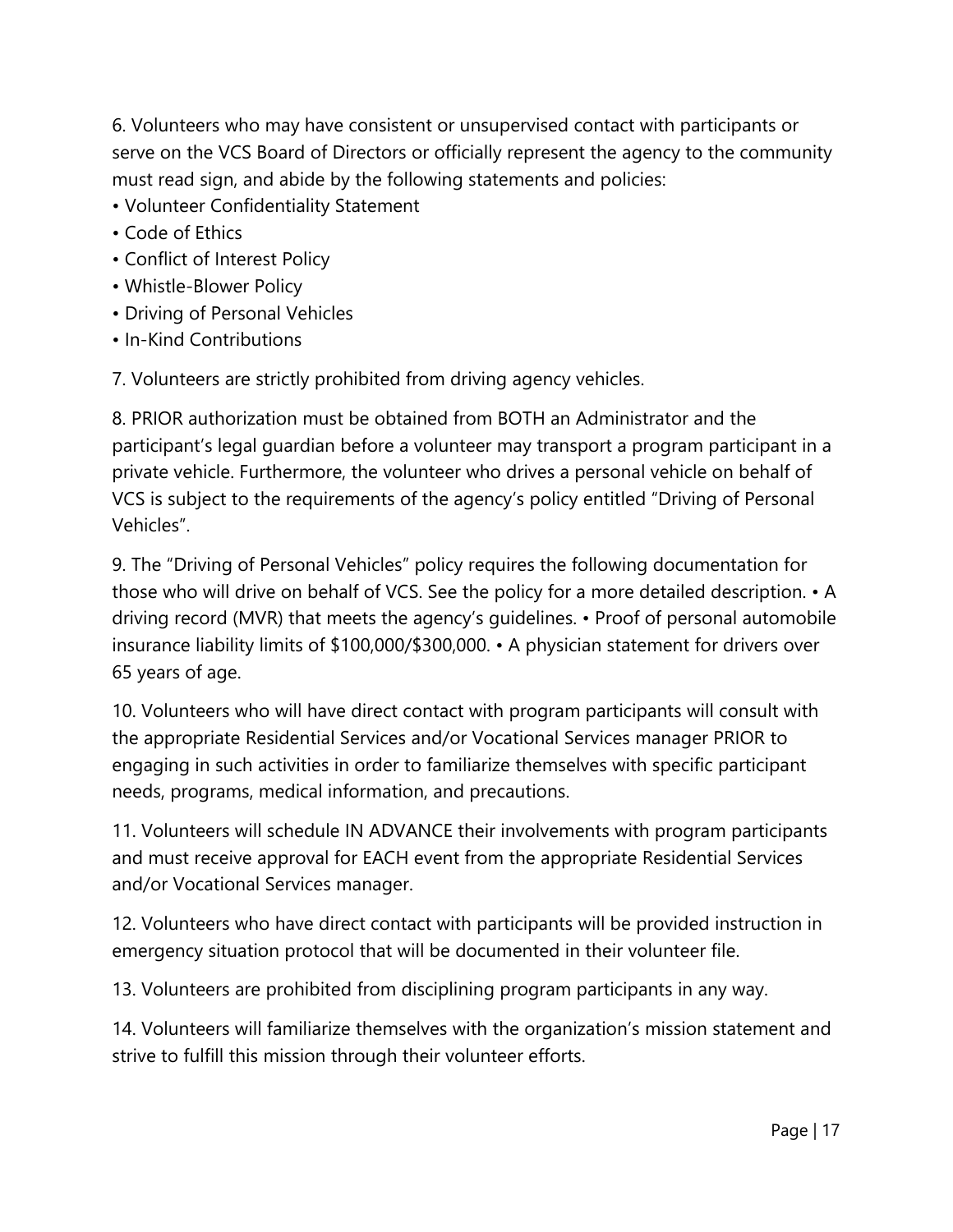15. Volunteers will keep the best interest of program participants always in mind.

16. As representatives of Village Community Services, volunteers will behave in a professional, ethical and respectful manner while carrying out their volunteer duties.

#### **I HAVE READ AND UNDERSTAND THE FOREGOING POLICY ENTITLED "VOLUNTEERS" AND I AGREE TO ABIDE BY THESE CONDITIONS.**

Date Signature

\_\_\_\_\_\_\_\_\_\_\_\_\_\_\_\_\_ \_\_\_\_\_\_\_\_\_\_\_\_\_\_\_\_\_\_\_\_\_\_\_\_\_\_\_\_\_\_\_\_\_\_\_\_\_\_\_\_\_\_\_\_\_\_\_\_\_\_\_\_\_\_\_

\_\_\_\_\_\_\_\_\_\_\_\_\_\_\_\_\_\_\_\_\_\_\_\_\_\_\_\_\_\_\_\_\_\_\_\_\_\_\_\_\_\_\_\_\_\_\_\_\_\_\_\_\_\_\_

Print Name

 \_\_\_\_\_\_\_\_\_\_\_\_\_\_\_\_\_\_\_\_\_\_\_\_\_\_\_\_\_\_\_\_\_\_\_\_\_\_\_\_\_\_\_\_\_\_\_\_\_\_\_\_\_\_\_ Position or Title

**I HAVE CHOSEN TO NOT TRANSPORT VILLAGE COMMUNITY SERVICES' PROGRAM PARTICIPANTS NOR TO USE MY PERSONAL VEHICLE TO CONDUCT AGENCY BUSINESS.** 

**BY SIGNING, I AGREE TO NOT USE MY PERSONAL VEHICLE TO TRANSPORT VILLAGE COMMUNITY SERVICES PARTICIPANTS OR CONDUCT AGENCY BUSINESS UNDER ANY CIRCUMSTANCES.** 

\_\_\_\_\_\_\_\_\_\_\_\_\_\_\_\_\_ \_\_\_\_\_\_\_\_\_\_\_\_\_\_\_\_\_\_\_\_\_\_\_\_\_\_\_\_\_\_\_\_\_\_\_\_\_\_\_\_\_\_\_\_\_\_\_\_\_\_\_\_\_\_\_

\_\_\_\_\_\_\_\_\_\_\_\_\_\_\_\_\_\_\_\_\_\_\_\_\_\_\_\_\_\_\_\_\_\_\_\_\_\_\_\_\_\_\_\_\_\_\_\_\_\_\_\_\_\_\_

\_\_\_\_\_\_\_\_\_\_\_\_\_\_\_\_\_\_\_\_\_\_\_\_\_\_\_\_\_\_\_\_\_\_\_\_\_\_\_\_\_\_\_\_\_\_\_\_\_\_\_\_\_\_\_

Date Signature

Print Name

Position or Title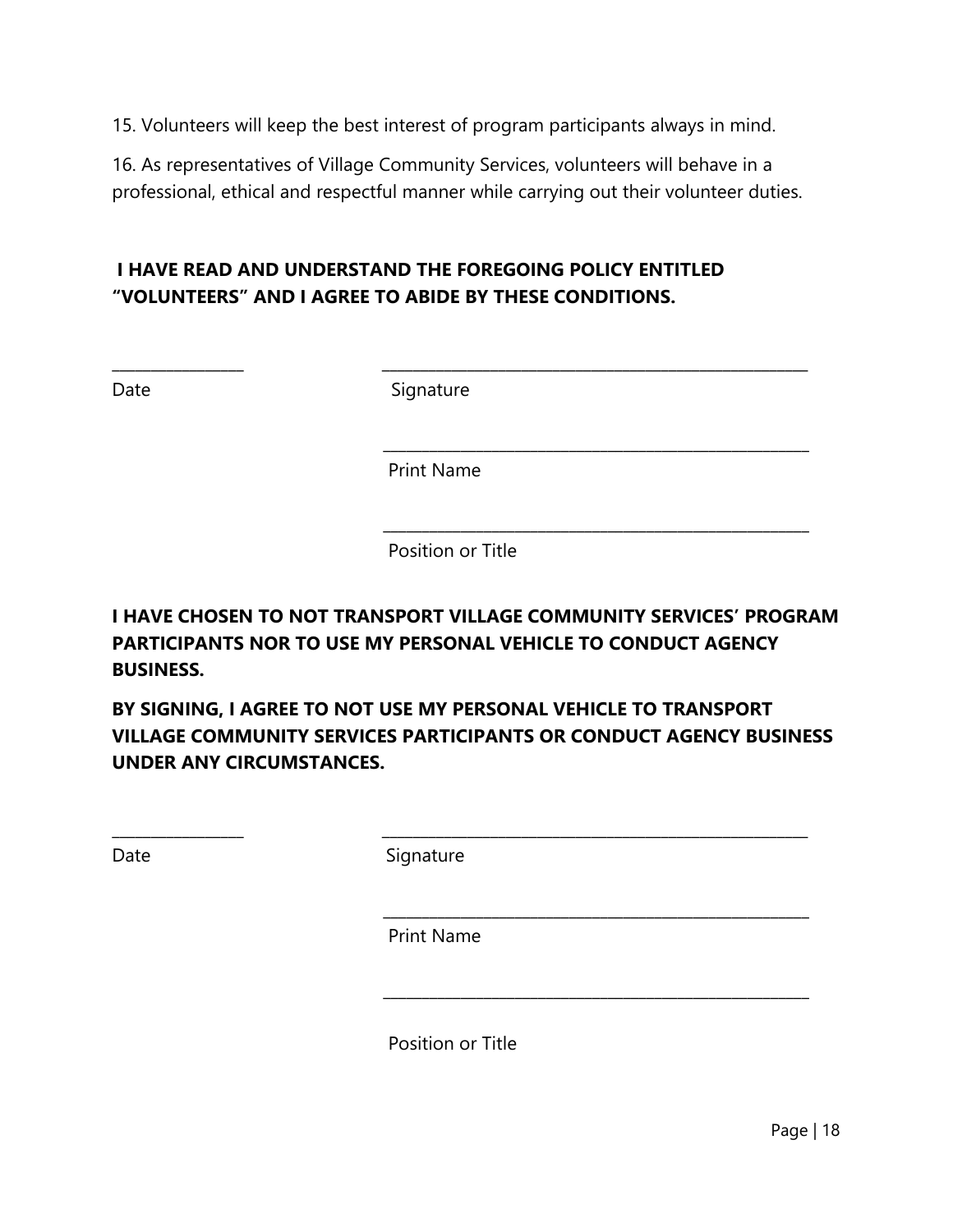# Volunteer Information



| Contact Information                                             |                                                    |  |  |
|-----------------------------------------------------------------|----------------------------------------------------|--|--|
| Name                                                            |                                                    |  |  |
| <b>Street Address</b>                                           |                                                    |  |  |
| City ST ZIP Code                                                |                                                    |  |  |
| Phone                                                           |                                                    |  |  |
| Cell Phone                                                      |                                                    |  |  |
| E-Mail Address                                                  |                                                    |  |  |
| Availability                                                    |                                                    |  |  |
| During which hours are you available for volunteer assignments? |                                                    |  |  |
| Weekday mornings                                                | Weekend mornings                                   |  |  |
| Weekday afternoons                                              | Weekend afternoons                                 |  |  |
| Weekday evenings<br>Weekend evenings                            |                                                    |  |  |
| Interests                                                       |                                                    |  |  |
| Tell us in which areas you are interested in volunteering       |                                                    |  |  |
|                                                                 | Arts and Crafts                                    |  |  |
| Administration/Office Work                                      | Serve on the Board of Directors                    |  |  |
| Events                                                          | <b>Visiting Friend</b>                             |  |  |
| Mailings                                                        | Serve on Committee or Task Force                   |  |  |
| $\perp$ Fundraising                                             | Graphic Design                                     |  |  |
| Landscaping/ Yard Work                                          | Other (Please Describe. Your ideas are<br>welcome) |  |  |
| Public Relations/ Journalism                                    |                                                    |  |  |
| Village Music and Arts                                          |                                                    |  |  |
|                                                                 |                                                    |  |  |
|                                                                 |                                                    |  |  |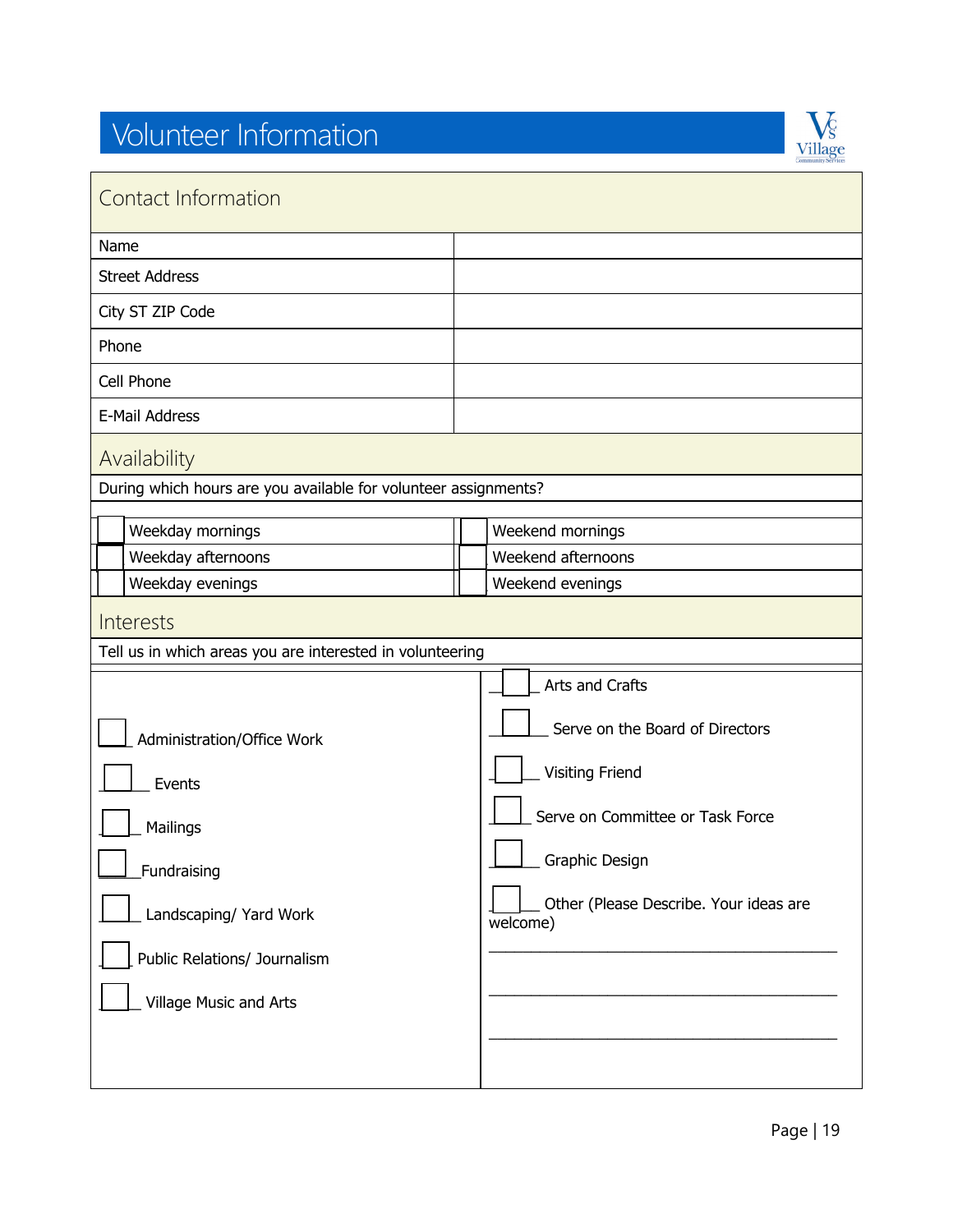#### Special Skills or Qualifications

Summarize special skills and qualifications you have acquired from employment, previous volunteer work, or through other activities, including hobbies or sports.

#### Relevant Work and Volunteer Experience

Summarize your relevant work and volunteer experience.

#### References (Please provide three personal references.)

| Name                                                   | Relationship | Phone |
|--------------------------------------------------------|--------------|-------|
|                                                        |              |       |
| $\frac{1}{2}$<br>$\frac{1}{2}$<br>$\frac{1}{2}$<br>___ |              |       |
|                                                        |              |       |

#### Person to Notify in Case of Emergency

| Name                  |  |
|-----------------------|--|
| <b>Street Address</b> |  |
| City ST ZIP Code      |  |
| Home Phone            |  |
| Work Phone            |  |
| E-Mail Address        |  |
|                       |  |

#### Non-Discrimination Policy

It is the policy of this organization to provide equal opportunities without regard to race, color, creed, religion, national origin, age, gender, presence of any sensory, mental, or physical disability, including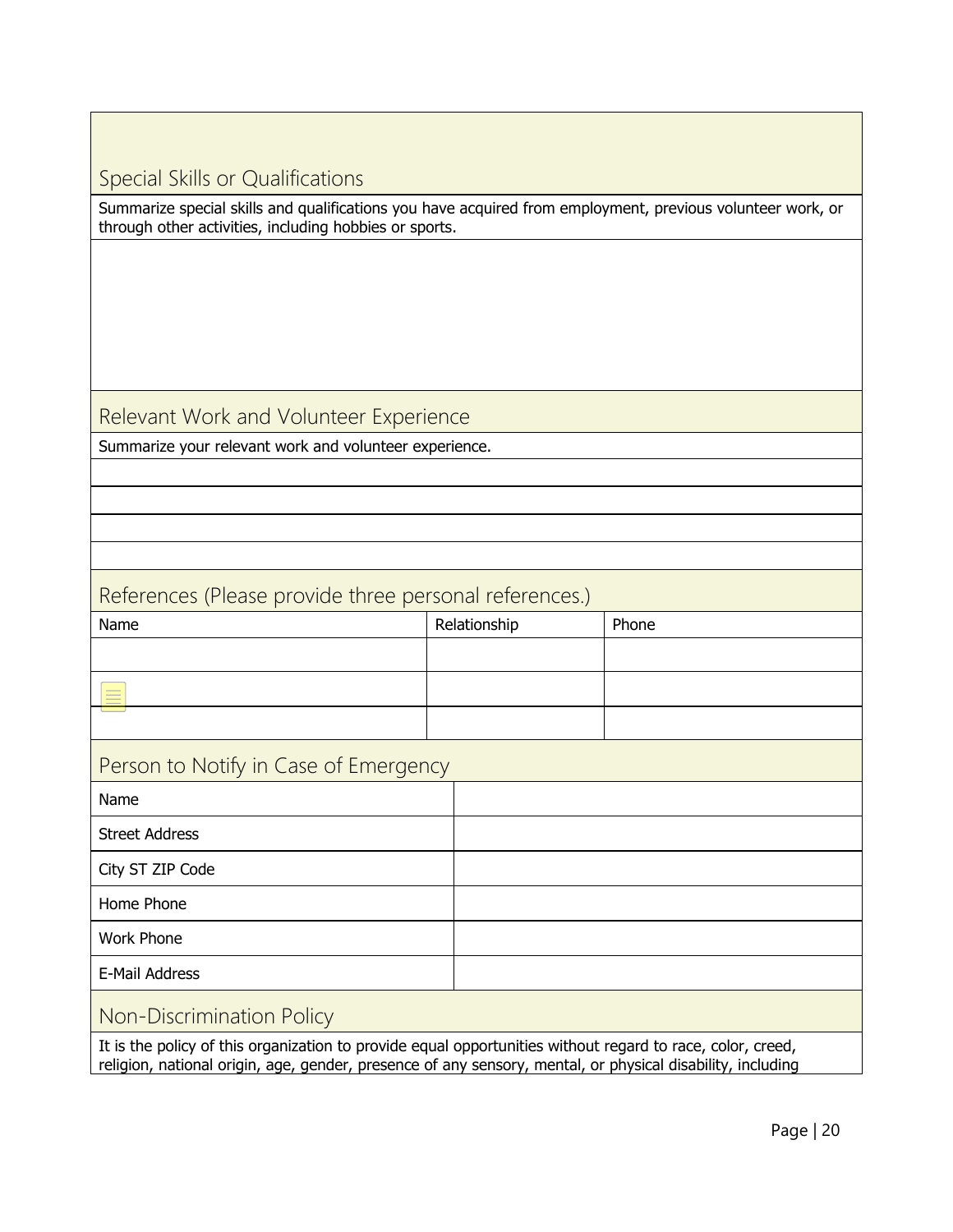HIV/AIDS conditions, use of a trained dog guide or service animal, marital status, disability status or Vietnam veteran, gender identity or other identities, sexual orientation; and any other reasons prohibited by law.

Thank you for completing this application form and for your interest in volunteering with us.

#### Agreement and Signature

1. By submitting this application, I affirm that the facts set forth in it are true and complete. I understand that if I am accepted as a volunteer, any false statements, omissions, or other misrepresentations made by me on this application may result in my immediate dismissal.

2. I declare that all statements and answers in this application are true and complete and agree that any untrue or misleading answer, omission concealment, or failure to answer any question fully, completely, and accurately will be grounds for terminating my employment, regardless of

when it is discovered.

3. I authorize Village Community Services (VCS) or an agent of VCS to investigate my references, to review my former employment record, and to keep and preserve records of such investigations. Additionally, I release VCS and all other parties from liability for any damage that may result from or is related to, the furnishing of information to Village Community Services.

| Name (printed) |      |
|----------------|------|
| Signature      | Date |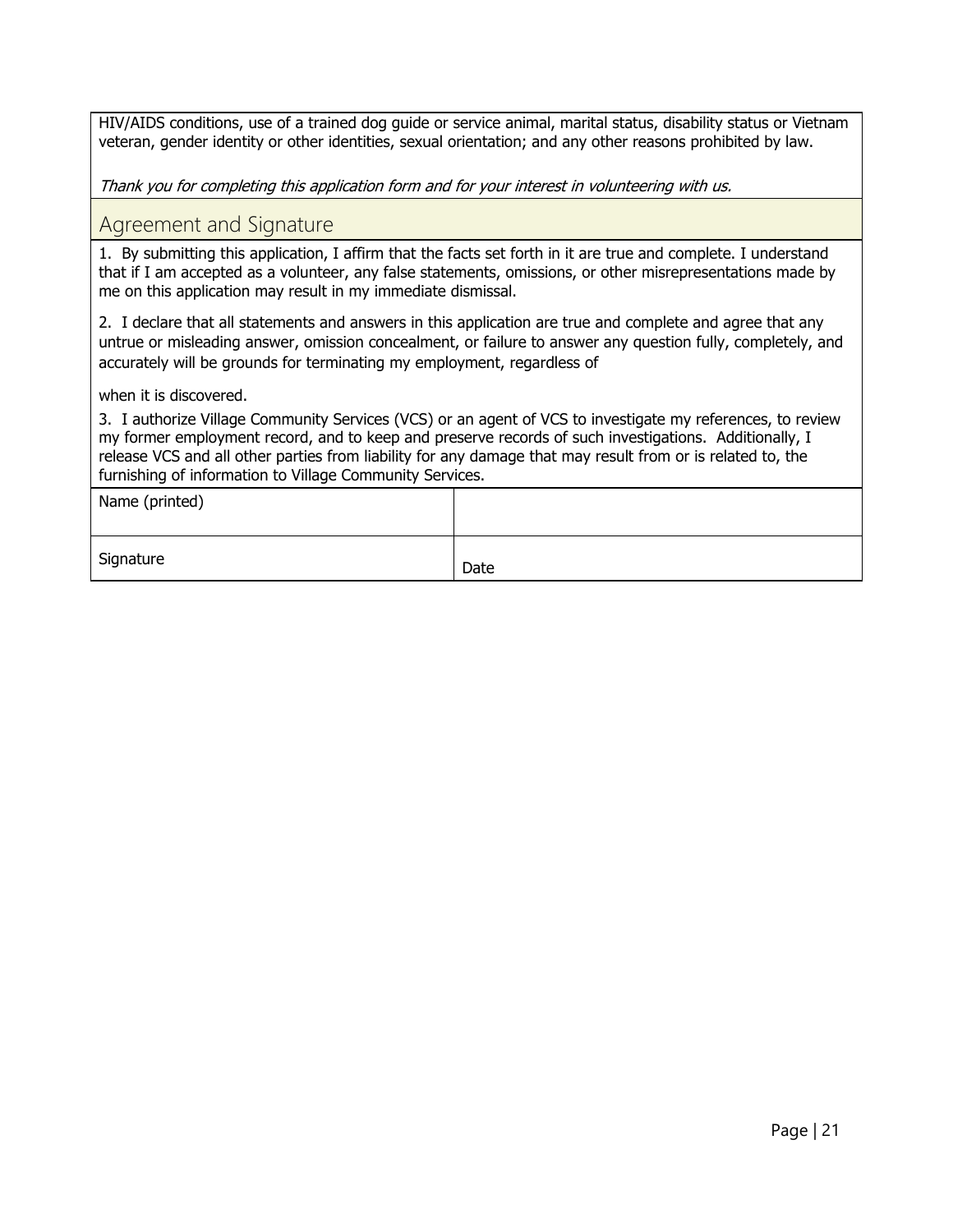# Mandatory Covid Vaccine Policy



In accordance with Village Community Services'(VCS) duty to provide and maintain a workplace that is free of known hazards, we are adopting this policy to safeguard the health of our employees and their families; our clients and visitors; and the community at large from COVID-19 that may be reduced by vaccination. This policy will comply with all applicable laws and mandates and is based on guidance from the Centers for Disease Control and Prevention (CDC), local health authorities, and State proclamations, as applicable. This policy applies to all employees, volunteers, independent contractors, and service providers.

All individuals listed above are required to receive full Covid vaccination unless a reasonable accommodation is approved. Employees not in compliance with this policy may be placed on unpaid leave until their employment status is determined by the Human Resources department. Volunteers, independent contractors, and service providers will not be allowed to interface with employees or clients until vaccination status or an exemption is confirmed.

An individual is fully vaccinated against COVID-19 two weeks after the second dose in a two-dose series or two weeks after a single-dose vaccine, with a vaccine that the U.S. Food and Drug Administration (FDA) has authorized.

Before the vaccination deadline of October 18, 2021, individuals will be required to provide either proof of full vaccination or receive an approved accommodation to meet the requirements in order to work. Starting October 18, all new employees must be fully vaccinated before starting to work. Regardless of vaccination status, individuals must continue to abide by VCS's safety requirements, and CDC, DSHS, rules which may include face coverings, physical distancing, and other safety protocols.

VCS will verify vaccination status by requesting one of these items:

- An individual's CDC vaccination card, or a copy.
- Documentation from a healthcare provider.
- Documentation from the state's online immunization database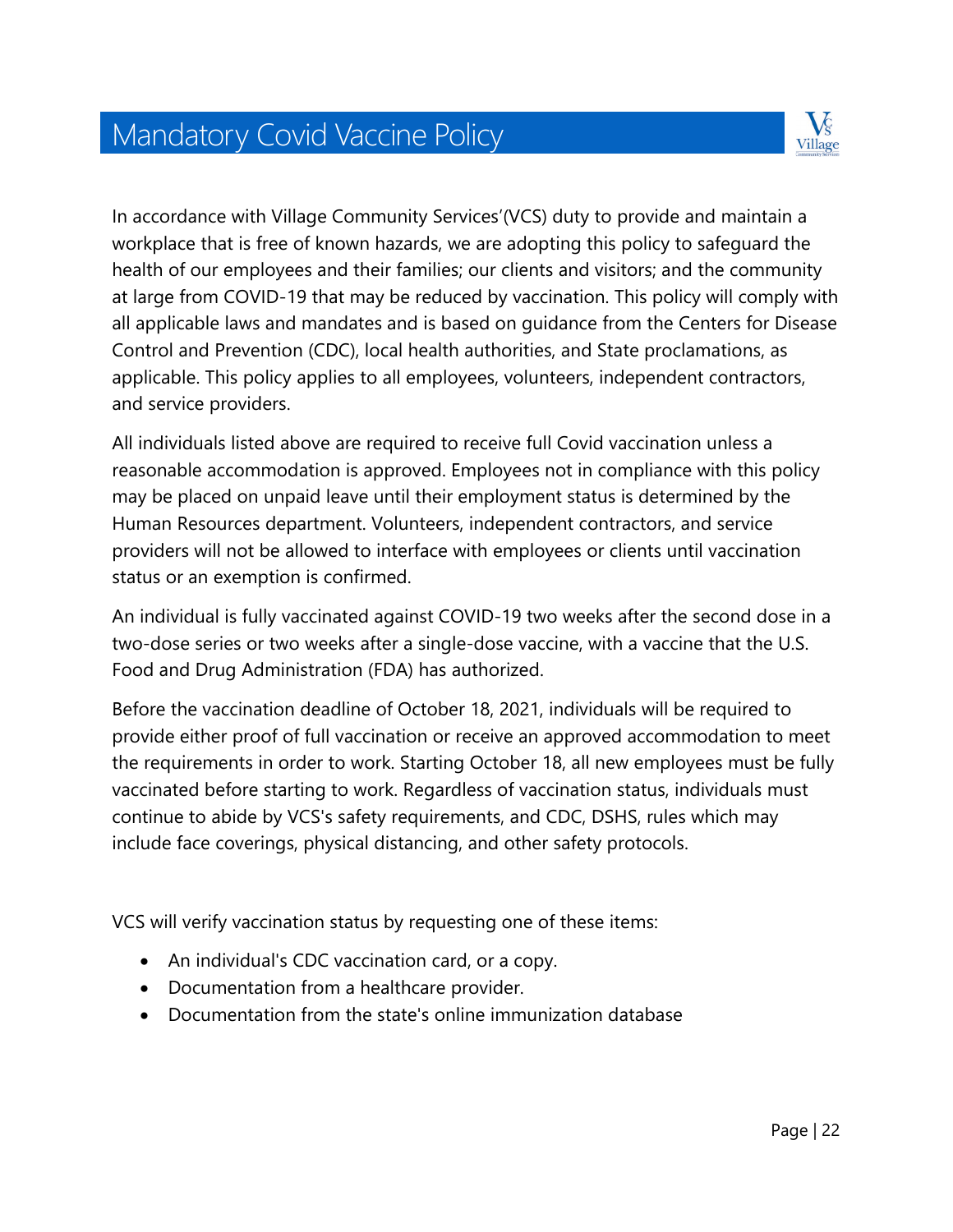Individuals are not required to provide any medical or family history information, and any documented vaccine status is treated as confidential medical information and accessed only on a need-to-know basis.

#### **Accommodation**

If you require an accommodation regarding this policy for reasons based on religion, disability, or other grounds protected by federal, state, or local laws, contact Human Resources at 360-653-7752 for forms and procedures.

#### **Anti-Harassment and Discrimination**

VCS does not tolerate harassment or discrimination due to vaccine status or a request for an accommodation that protects individuals from COVID-19 exposure. Individuals must report concerns or complaints regarding this policy to Human Resources.

#### **Enforcement**

If VCS has reason to believe the information provided to verify vaccine status or exemption/accommodation information is untruthful, we reserve the right to request additional proof of vaccination status or exemption/accommodation. Providing false information regarding vaccine status or exemption/accommodation is grounds for discipline, up to and including termination.

VCS reserves the right to modify this policy at any time in its sole discretion to adapt to changing local, state, and federal law and business needs, consistent with its commitment to maintaining a safe and healthy workplace.

Please direct any questions regarding this policy to the Human Resources department at 360-653-7752.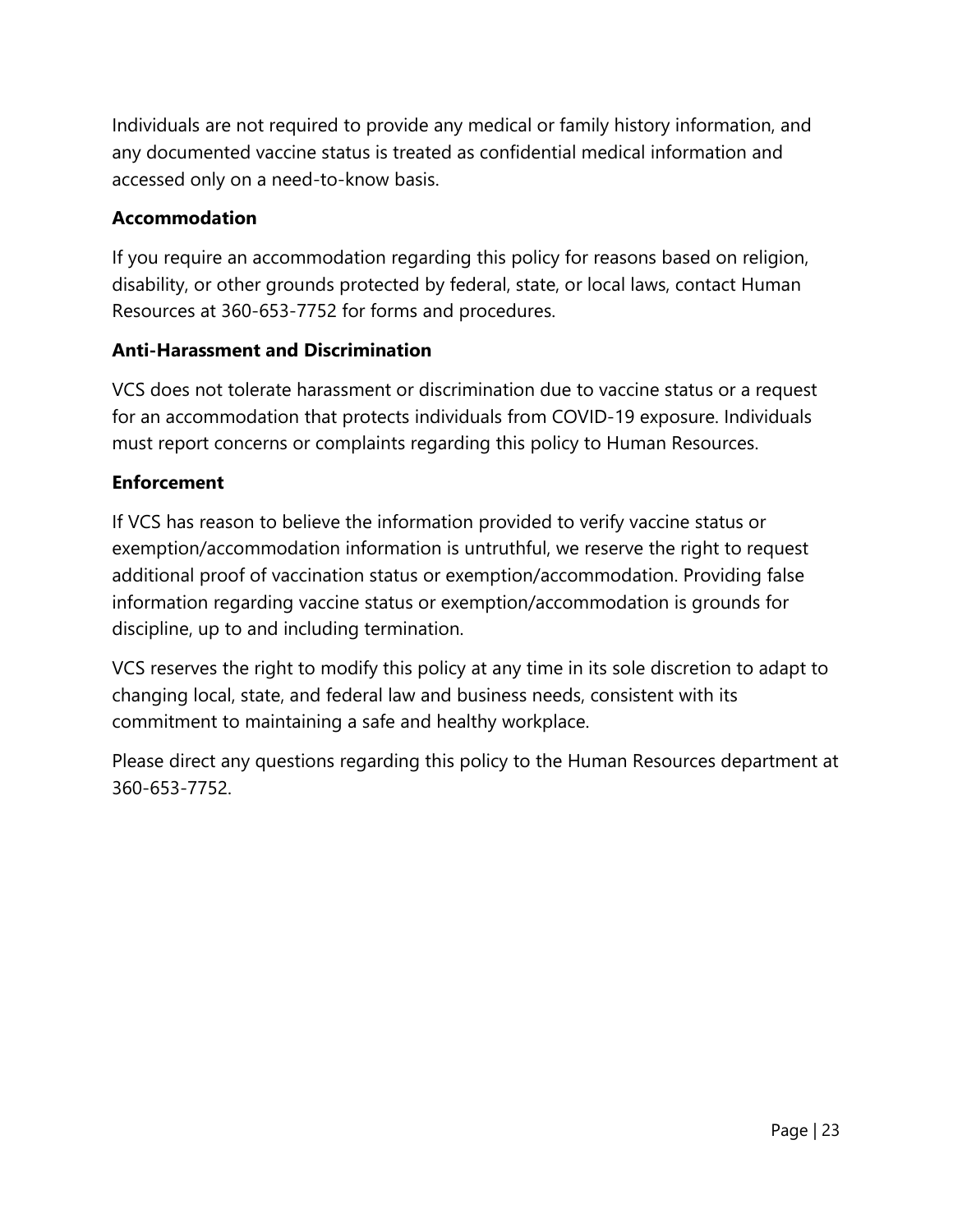# Request Form for Disability Exemption/Accommodation Related to COVID-19 Vaccine



This document is intended for use as a reference when applying for disability exemption/accommodation to the COVID-19 immunization requirements for volunteering at VCS. Its purpose is to assist in establishing the medical basis for your request.

In order to qualify for the exemption, volunteers are required to provide a written and signed statement from a health care provider authorized to practice in Washington State outlining the need for accommodation. Please have your health care provider provide a letter or the attached form with the following information:

The letter must address all of the following elements:

1) The condition that prevents the volunteer from receiving the Covid vaccine.

2) Whether the exemption is temporary or permanent. If temporary, provide an end date.

3) Suggestions for accommodations that will ensure the safety of the volunteer and others and prevent the spread of Covid-19. You may also include an accommodation request on this form.

In some cases, VCS will need to obtain additional information and/or documentation about your religious beliefs and/or practices.

Please fill out the documentation on page two.

Name: \_\_\_\_\_\_\_\_\_\_\_\_\_\_\_\_\_\_\_\_\_\_\_\_\_\_\_\_\_\_\_\_\_\_\_\_\_\_\_\_\_\_\_\_\_\_\_\_\_\_\_\_\_\_\_\_\_\_\_\_\_\_\_\_\_

Email: \_\_\_\_\_\_\_\_\_\_\_\_\_\_\_\_\_\_\_\_\_\_\_\_\_\_\_\_\_\_\_\_\_\_\_\_\_\_\_\_\_\_\_\_\_\_\_\_\_\_\_\_\_\_\_\_\_\_\_\_\_\_\_\_\_\_

Date of Request: \_\_\_\_\_\_\_\_\_\_\_\_\_\_\_\_\_\_\_\_\_\_\_\_\_\_\_\_\_\_\_\_\_\_\_\_\_\_\_\_\_\_\_\_\_\_\_\_\_\_\_\_\_\_\_\_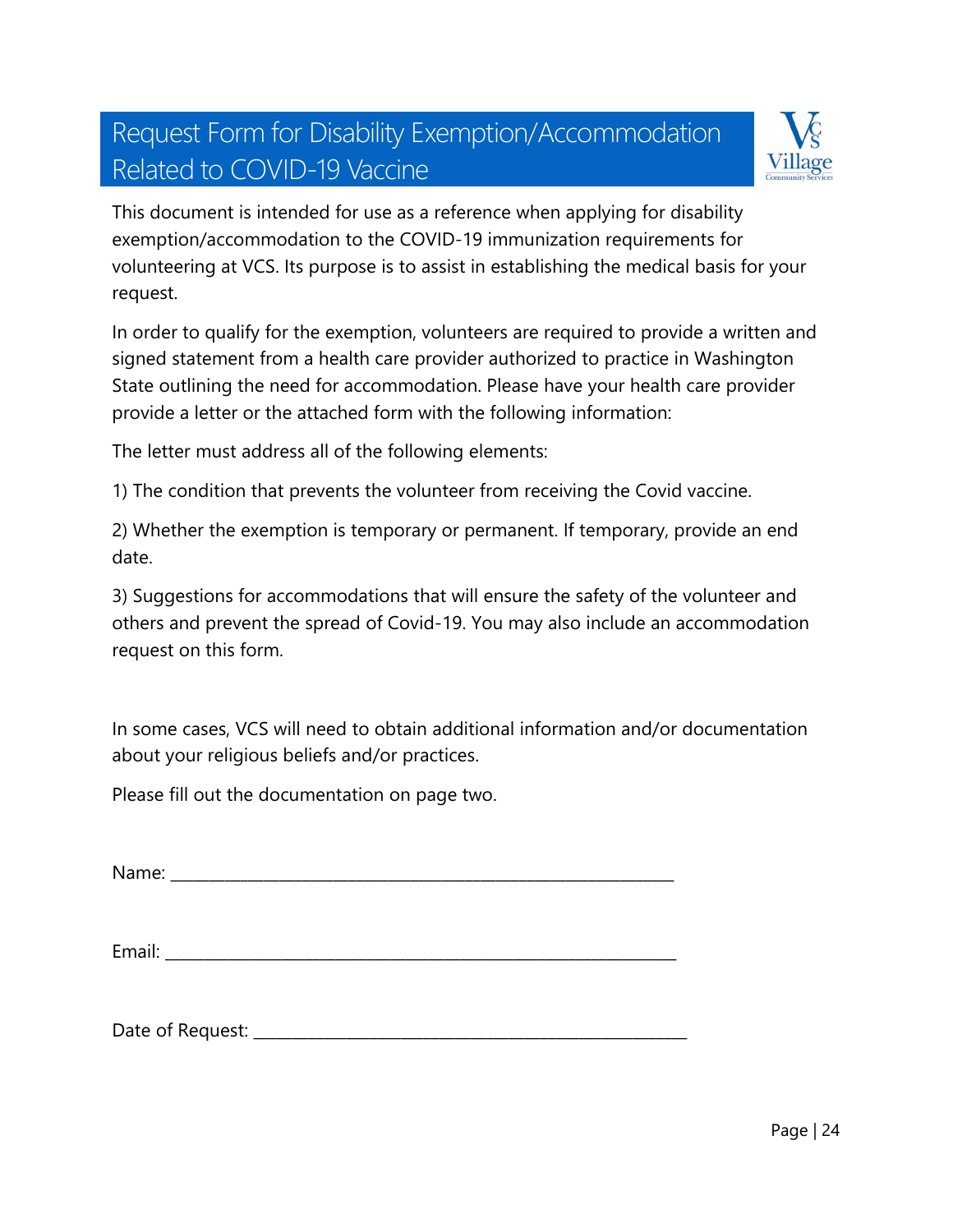#### **Verification**

I understand that VCS requires a COVID-19 vaccination as a condition of volunteering. I hereby certify that I believe that I have a medical condition or limitation that necessitates an exemption from this vaccination requirement. I verify that the information I provide in support of my request for an accommodation is complete and accurate to the best of my knowledge and I understand that any misrepresentation may result in disciplinary action. I also understand that my request for an accommodation may not be granted if it is not reasonable, if it poses a direct threat to the health and/or safety of others and/or to me, or if it creates an undue hardship on the agency.

| Print Name: | Date: |
|-------------|-------|
|             |       |
|             |       |

| Signature: |  |
|------------|--|
|            |  |

Please return this form to Tami Wierman through Therap, or e-mail finances@villagecommunitysvcs.org, fax to 360-653-7752, or send it to the office. Human Resources will notify you as to the approval or denial of your request.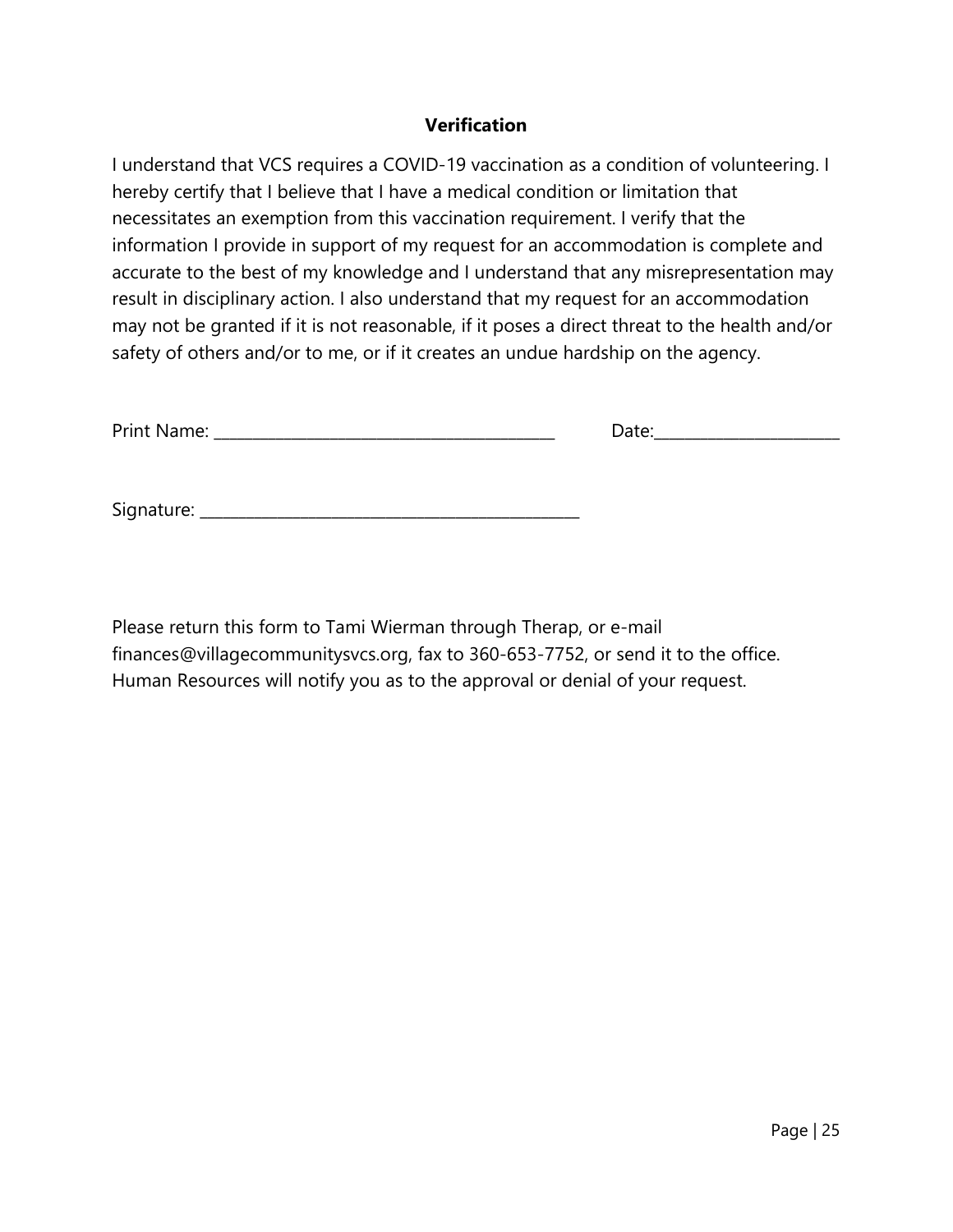# Covid-19 Vaccination Medical Certification



Volunteer Name Volunteer's Date of Birth

To be Completed by a Medical Provider:

1. Is the volunteer unable to receive a Covid-19 vaccination?

|  | -- |  |  |
|--|----|--|--|
|--|----|--|--|

2. If you answered Yes to Question 1, what is the nature of the condition or limitations that prevent the volunteer from being vaccinated?

\_\_\_\_\_\_\_\_\_\_\_\_\_\_\_\_\_\_\_\_\_\_\_\_\_\_\_\_\_\_\_\_\_\_\_\_\_\_\_\_\_\_\_\_\_\_ \_\_\_\_\_\_\_\_\_\_\_\_\_\_\_\_\_\_\_\_\_\_\_\_\_\_\_\_\_\_

- 3. If you answered Yes to Question 1, what is the expected duration of the above condition or limitation?
- 4. If you answered YES to Question 1, do you have any suggestions for accommodations that will ensure the safety of the employee and others, and prevent the spread of Covid-19 (i.e., wearing additional PPE, remote work assignment, regular testing, etc.)? Please describe: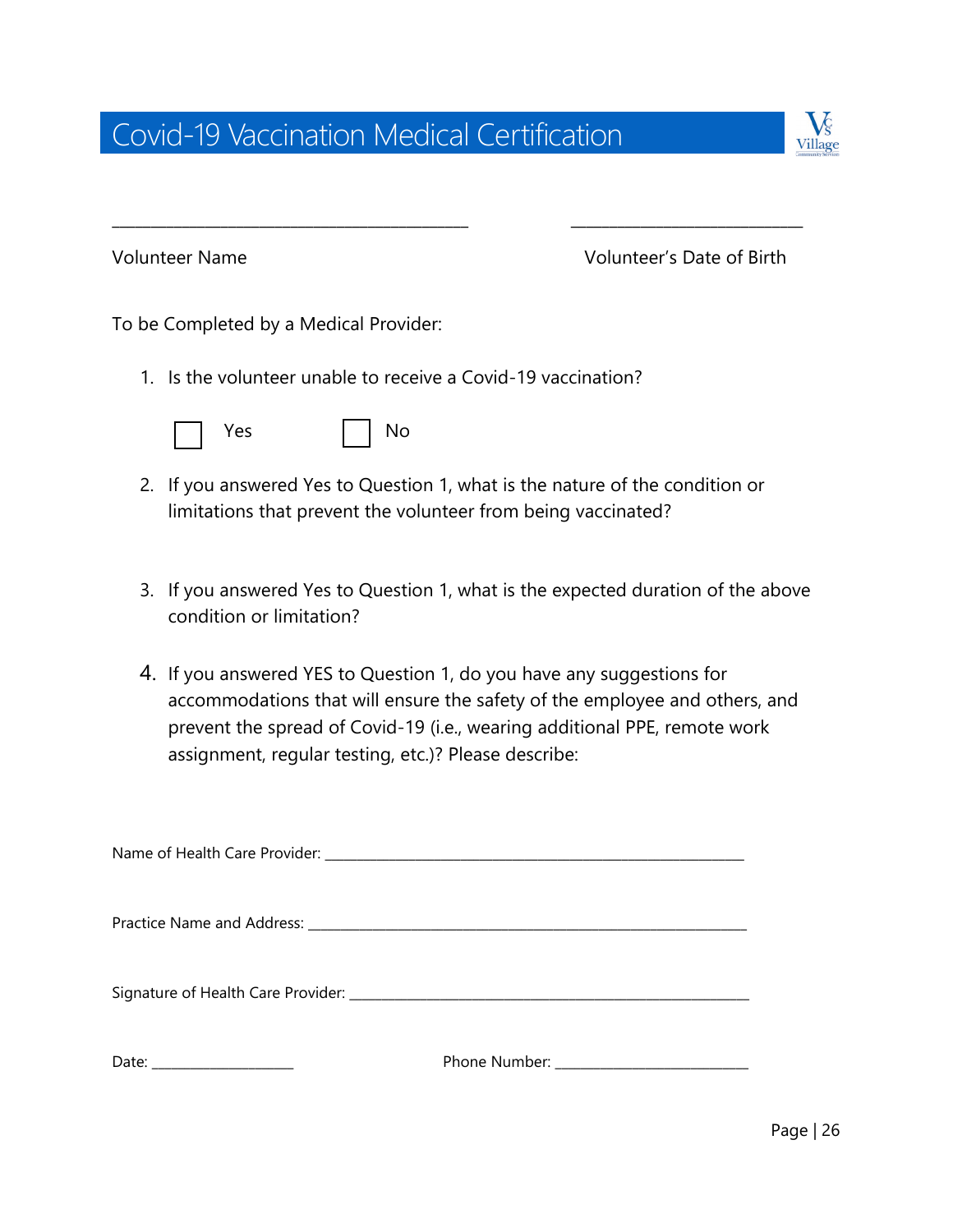# Request Form for Religious Exemption/Accommodation Related to COVID-19 Vaccine



This document is intended for use as a reference when applying for religious exemption/accommodation to the COVID-19 immunization requirements for volunteering at VCS. Its purpose is to assist in establishing the religious basis for your request on the basis of sincere religious belief. Philosophical, political, scientific, or sociological objections to immunization **do not** justify an exemption or accommodation.

In order to qualify for the exemption, volunteers are required to provide a written and signed statement objecting to immunization due to sincere and genuine religious beliefs which prohibit immunization.

#### **Please attach a separate document explaining why you are requesting a Religious Exemption/Accommodation.**

The statement must address all of the following elements:

- 1. Explain in your own words why you are requesting the religious exemption.
- 2. Describe the religious principles that guide your objection to immunization.

3. Indicate whether you are opposed to all immunizations and if not, the religious basis that prohibits the Covid immunization.

4. Suggest a requested accommodation (additional PPE, remote work, leave of absence, job change, other)

In some cases, VCS will need to obtain additional information and/or documentation about your religious beliefs and/or practices. Additional supporting materials may be requested, which include any of the following:

- A letter from an authorized representative of the church, temple, religious institution, etc. that you attend, or literature from the church, temple, religious institution, etc. explaining doctrine/beliefs that prohibit immunization (Note: you need not necessarily be a member of an organized religion or religious institution to obtain a religious exemption).
- Other writings or sources upon which you rely in formulating religious beliefs that prohibit immunization.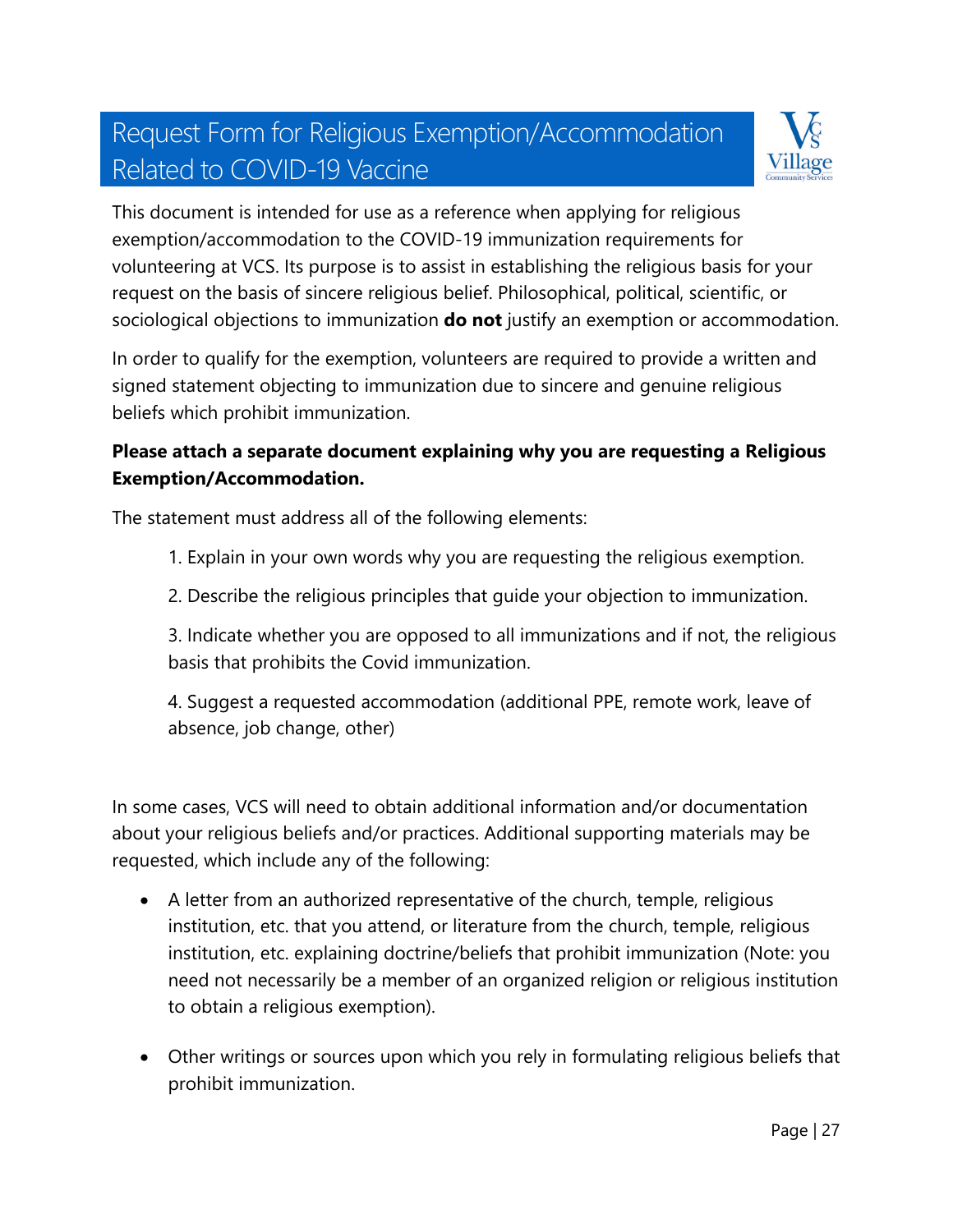• Any documents or other information you may be willing to provide that reflect a sincerely held religious objection to immunization.

Volunteer Name \_\_\_\_\_\_\_\_\_\_\_\_\_\_\_\_\_\_\_\_\_\_\_\_\_\_\_\_\_\_\_\_\_\_\_\_\_\_\_\_\_\_\_\_\_\_\_\_\_\_\_\_\_\_\_\_\_\_\_\_\_\_\_\_\_\_\_ Email

\_\_\_\_\_\_\_\_\_\_\_\_\_\_\_\_\_\_\_\_\_\_\_\_\_\_\_\_\_\_\_\_\_\_\_\_\_\_\_\_\_\_\_\_\_\_\_\_\_\_\_\_\_\_\_\_\_\_\_\_\_\_

Date of Request

#### **Verification**

I understand that VCS requires a COVID-19 vaccination as a condition of employment. I hereby certify that I believe that I have a sincere religious belief that necessitates an exemption from this vaccination requirement. I verify that information I provide in support of my request for an accommodation is complete and accurate to the best of my knowledge and I understand that any misrepresentation may result in disciplinary action. I also understand that my request for an accommodation may not be granted if it is not reasonable, if it poses a direct threat to the health and/or safety of others and/or to me, or if it creates an undue hardship on the agency.

| Print Name: |  |
|-------------|--|
|-------------|--|

\_\_\_\_\_\_\_\_\_\_\_\_\_\_\_\_\_\_\_\_\_\_\_\_\_\_\_\_\_\_\_\_\_\_\_\_\_\_\_\_\_\_

Signature: \_\_\_\_\_\_\_\_\_\_\_\_\_\_\_\_\_\_\_\_\_\_\_\_\_\_\_\_\_\_\_\_\_\_\_\_\_\_\_\_\_\_\_\_\_\_\_\_\_\_ Date: \_\_\_\_\_\_\_\_\_\_\_\_\_\_\_\_\_\_\_\_\_\_

Please return this form to Tami Wierman through Therap, or e-mail finances@villagecommunitysvcs.org, fax to 360-653-7752, or send it to the office. Human Resources will notify you as to the approval or denial of your request.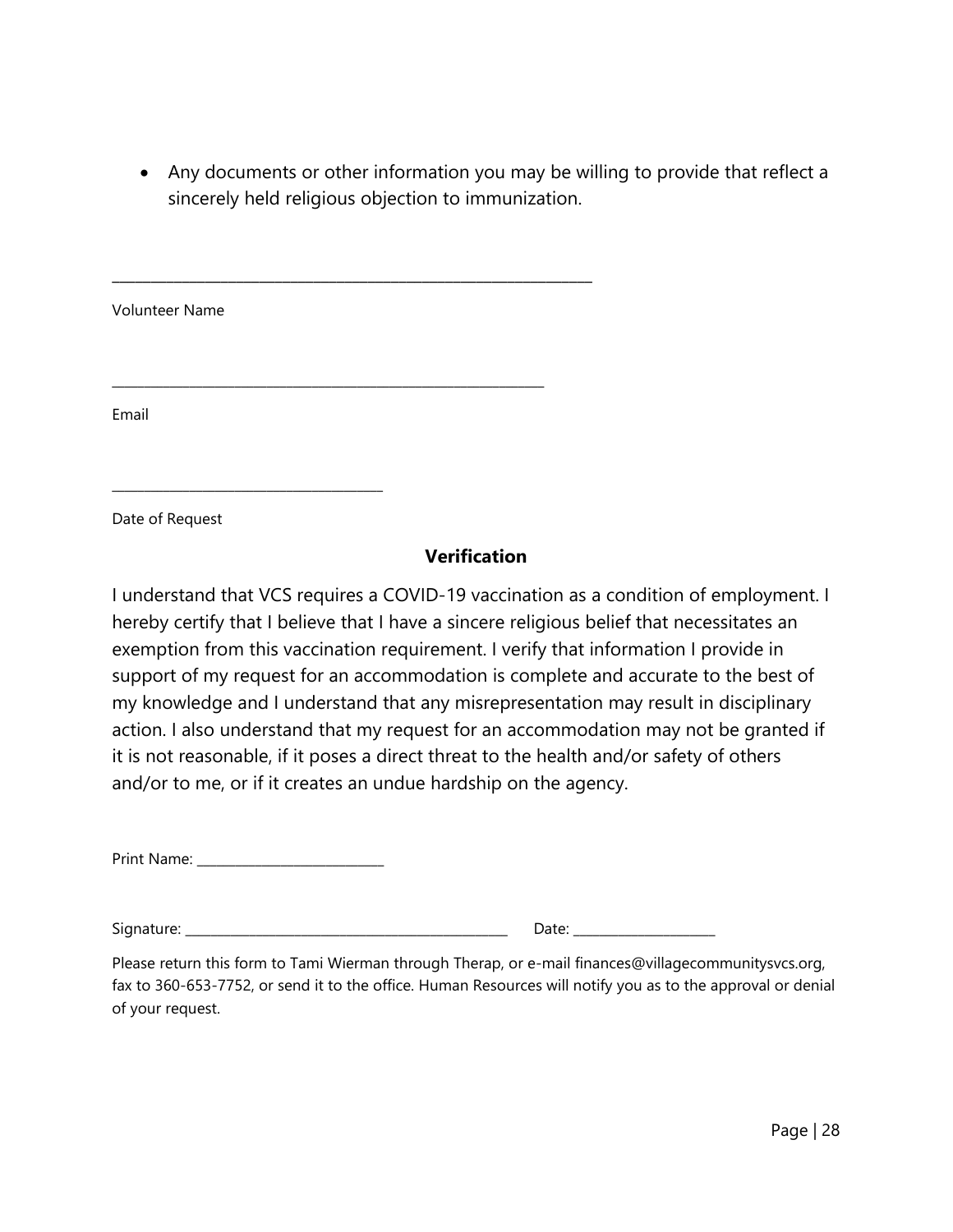# Code of Ethics



**Please read, sign and return to VCS**

#### **I. Mission**

Village Community Services has a clearly stated mission and purpose, approved by the board of directors. All of its programs support that mission and all who work for or on behalf of the organization understand and are loyal to that mission and purpose. The mission is responsive to the constituency and communities served by the organization and of value to the society at large.

#### **II. Service to Participants**

The following values inform and guide the organization's program services:

- Each participant is an individual of inherent value and fully worthy of respect.
- Each participant enjoys the rights, responsibilities, and freedoms accorded to all others living in the United States.
- Each participant has the capacity and competence upon which they must be afforded the opportunity for choice, decision-making, and personal empowerment.

#### **III. Personal and Professional Integrity**

All staff, board members, and volunteers of Village Community Services act with honesty, integrity, and openness in all their dealings as representatives of the organization. VCS promotes a working environment that values respect, fairness, dignity, cooperation, teamwork, integrity, and excellence.

#### **IV. Governance**

Village Community Services has an active Board of Directors that is responsible for setting the mission and strategic direction of the organization and has oversight of the finances, operations, and policies of the organization. The Board of Directors:

• Ensures that its board members have the requisite skills and experience to carry out their duties and that all members understand and fulfill their governance duties;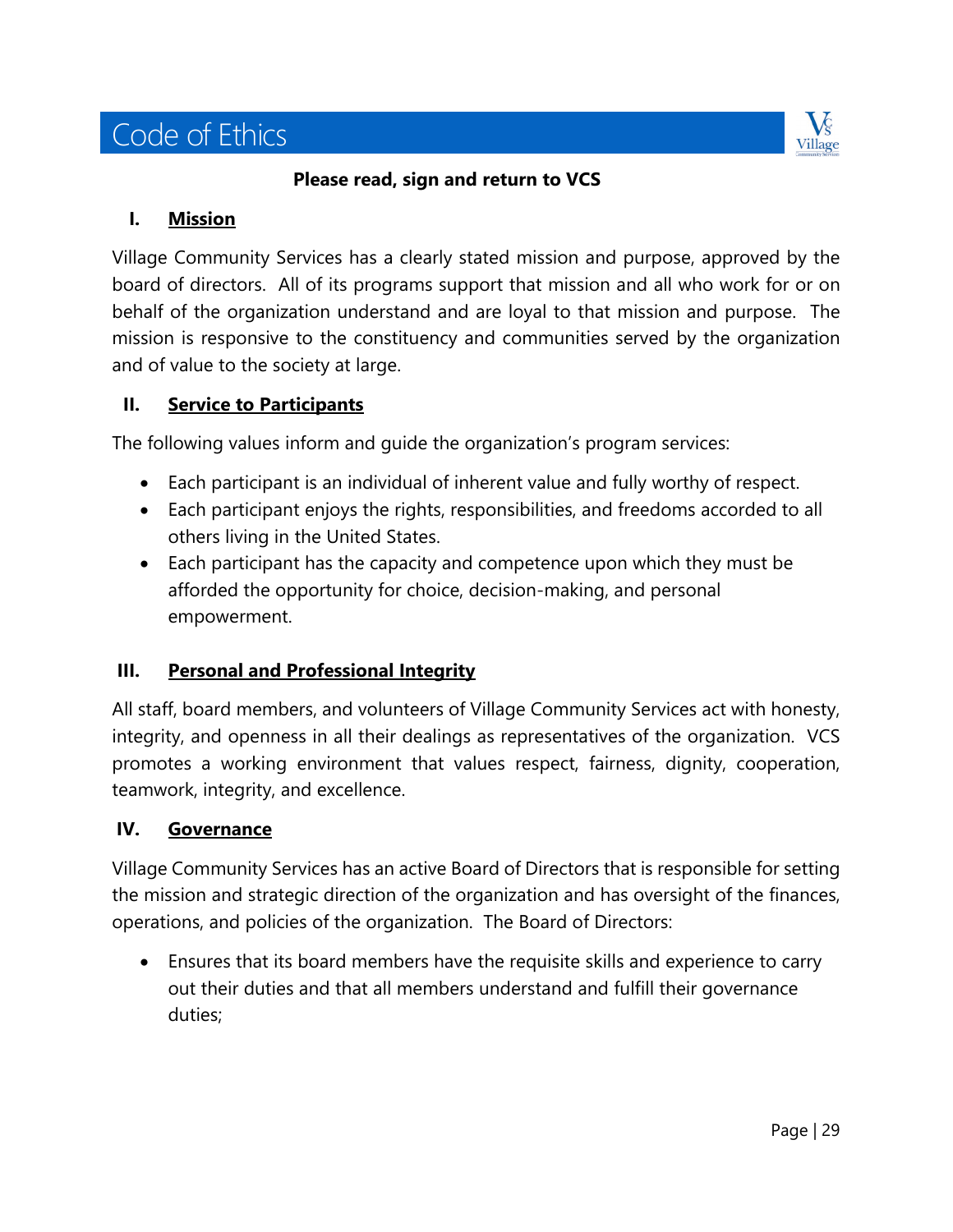- Has a conflict of interest policy that ensures that any conflicts of interest or the appearance thereof are avoided or appropriately managed through disclosure, recusal, or other means;
- Is responsible for the hiring, firing, and regular review of the performance of the Executive Director and/or Administrators, and ensures that the compensation of those employees is reasonable and appropriate;
- Ensures that the ED, Administrators, and appropriate staff provide the Board with timely and comprehensive information so that the Board can effectively carry out its duties;
- Ensures that VCS conducts all transactions and dealings with integrity and honesty;
- Ensures that VCS promotes working relationships with board members, staff, volunteers, and program beneficiaries that are based on mutual respect, fairness, and openness;
- Ensures that VCS is fair and inclusive in its hiring and promotion policies and practices for all board, staff, and volunteer positions;
- Ensures that policies of VCS are in writing, clearly articulated, and officially adopted;
- Ensures that the resources of VCS are responsibly and prudently managed; and,
- Ensures that VCS has the capacity to carry out its programs effectively.

#### **V. Legal Compliance**

Village Community Services is knowledgeable of and complies with the letter and spirit of all laws, regulations, agreements, or requirements that govern its operations and activities. Competent legal counsel is sought when legal questions arise.

#### **VI. Responsible Stewardship**

Village Community Services manages its assets responsibly and prudently. This includes the following considerations:

- VCS spends a reasonable percentage of its annual budget on programs in pursuance of its mission;
- VCS spends an adequate amount on administrative expenses to ensure effective accounting systems, internal controls, competent staff, and other expenditures critical to professional management;
- VCS compensates staff reasonably and appropriately;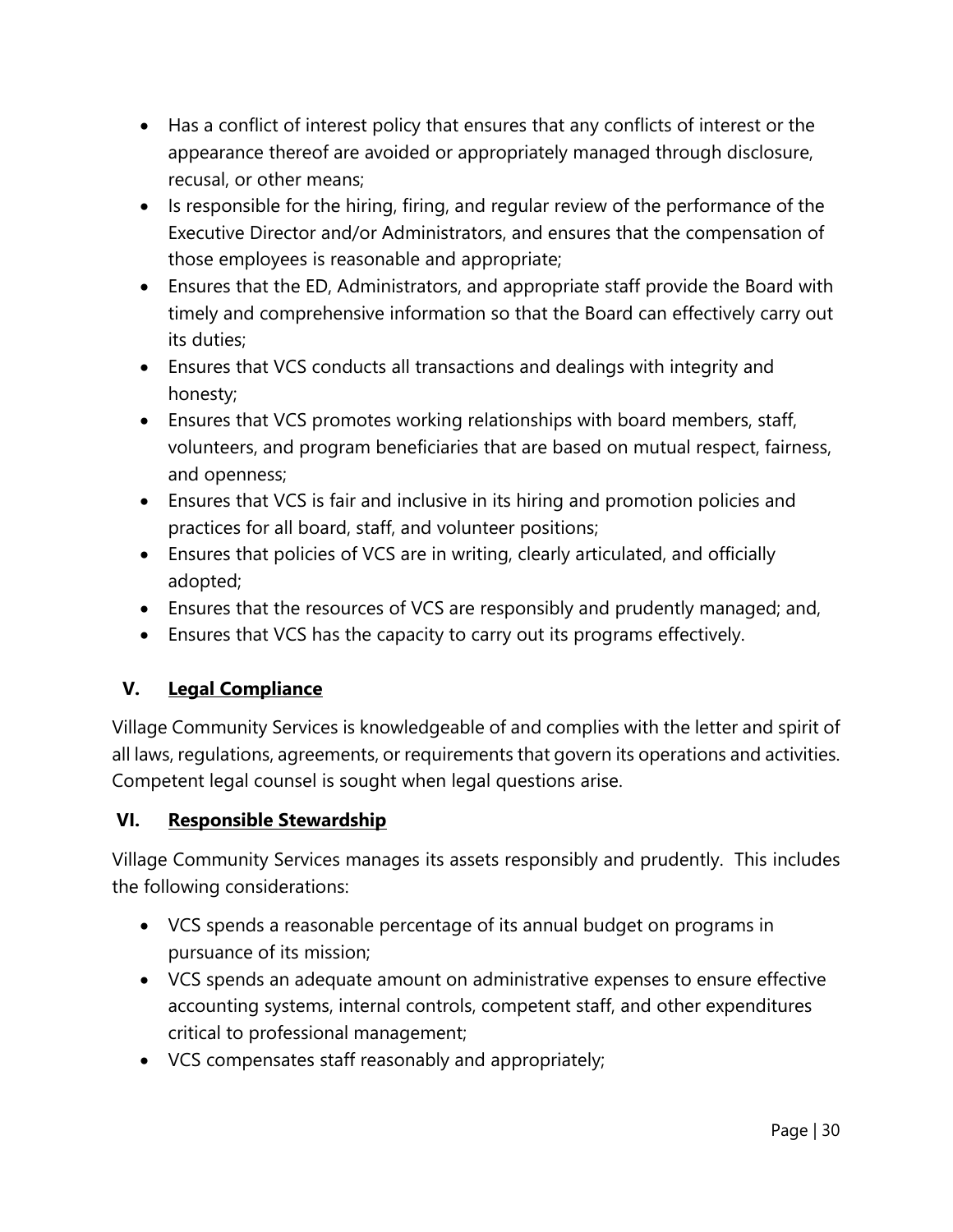- VCS incurs a reasonable level of fundraising costs to help increase and diversify revenue streams;
- VCS does not accumulate operating funds excessively;
- Endowment funds of the organization are prudently drawn from consistent with donor intent and to support the organization's public purpose;
- VCS ensures that all spending practices and policies are fair, reasonable, and appropriate to fulfill its mission;
- All financial reports are factually accurate and complete in all material respects; and,
- The physical assets of the organization are duly recorded and safeguarded to prevent theft, fraudulent use, and premature decay or degradation. Personal use of agency assets by employees and volunteers is strictly prohibited.

#### **VII. Openness and Disclosure**

All information about the organization will fully and honestly reflect the policies and practices of the organization. Basic informational data about the organization, such as Form 990 and audited financial statements, is readily available for public inspection and the organization is responsive in a timely manner to reasonable requests for information. All solicitation materials accurately represent the policies and practices of VCS and will reflect the dignity of program beneficiaries. All financial, organizational and program reports will be complete and accurate in all material respects. All staff members are encouraged to review the organization's monthly budget reports and to take an active role in controlling costs and increasing revenues.

#### **VIII. Program Evaluation**

Village Community Services regularly reviews program effectiveness and has mechanisms to incorporate lessons learned into future programs. VCS is committed to improving program and organizational effectiveness and strives for excellence. It values innovation, ingenuity, and creativity in finding new and more effective, and efficient ways to fulfill its mission and purpose. VCS seeks input from and strives to be responsive to, its stakeholders.

#### **IX. Inclusiveness and Diversity**

Village Community Services has an adopted policy of non-discrimination towards its employees and participants. Inclusiveness is a core value that drives the organization's mission of service and advocacy on behalf of individuals with disabilities. The organization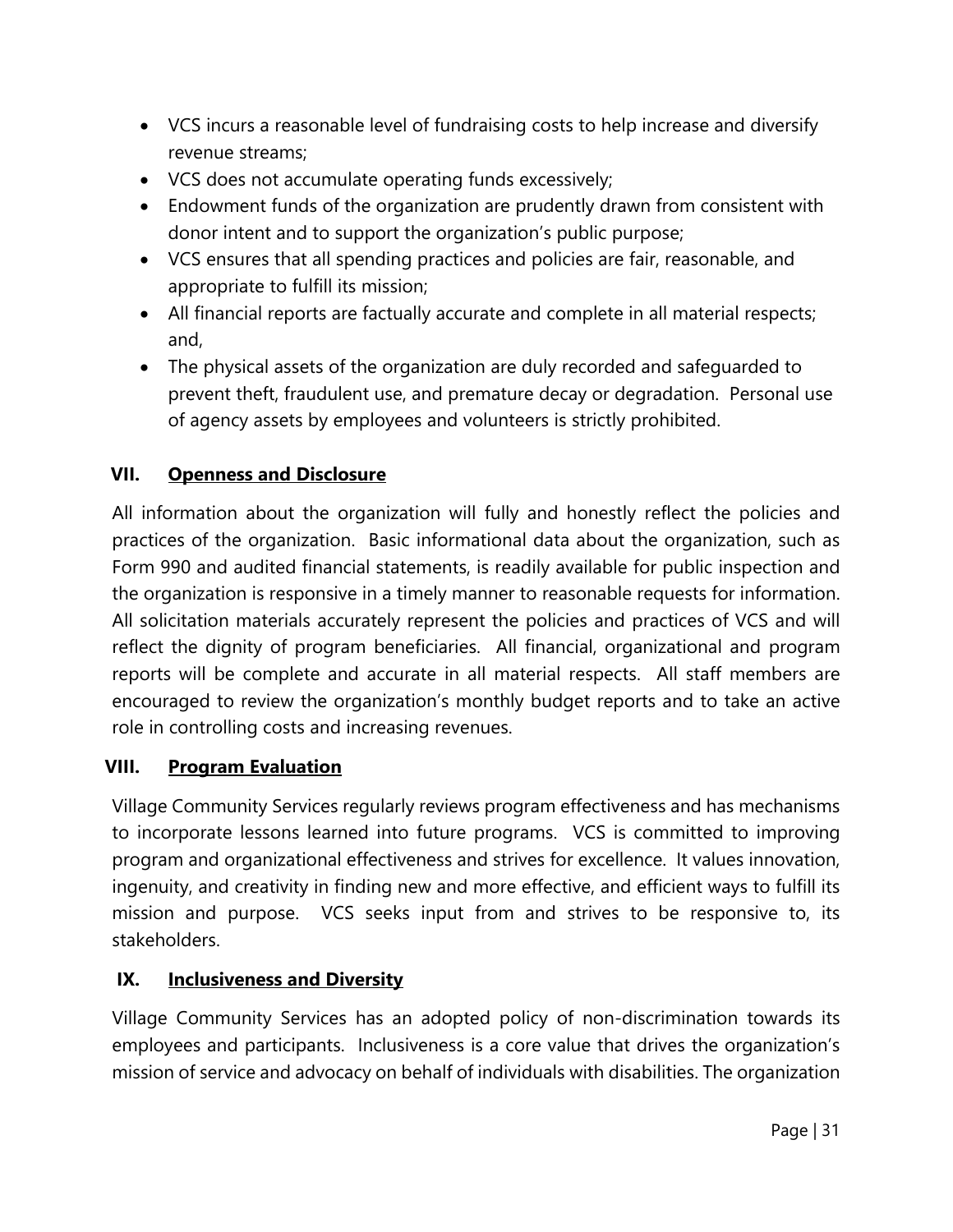believes that a broader perspective, increased awareness, and cultural enrichment are gained by having staff and board that reflect diversity.

#### **X. Fundraising**

As a fundraising organization, VCS uses solicitation materials that are truthful. The organization respects the privacy concerns of individual donors and expends funds consistent with donor intent. VCS discloses important and relevant information to potential donors. In raising funds from the public, VCS will respect the rights of donors, as follows:

- To be informed of the mission of VCS, the way the resources will be used, and VCS' capacity to use donations effectively for their intended purposes;
- To be informed of the identity of those serving on the Board of Directors and to expect the board to exercise prudent judgment in its stewardship responsibilities;
- To have access to the organization's most recent financial reports;
- To be assured their gifts will be used for the purposes for which they were given;
- To receive appropriate acknowledgment and recognition;
- To be assured that information about their donations is handled with respect and with confidentiality;
- To expect that all relationships with individuals representing the interests of VCS to the donor will be professional in nature;
- To be informed whether those seeking donations are volunteers, employees of VCS, or hired solicitors;
- To have the opportunity for their names to be deleted from mailing lists; and,
- Feel free to ask questions when making a donation and to receive prompt, truthful, and forthright answers.

#### **XI. Procedures in the event of allegations of violation of ethical codes of conduct**

- **1.** Employee reports suspected fraudulent activity or other improper conduct to an Executive. In the event that an Executive is suspected to be involved or has not taken appropriate action, the employee is expected to contact the Board President.
- 2. The Executive or Board President will determine if further investigation is warranted and who should appropriately conduct the investigation.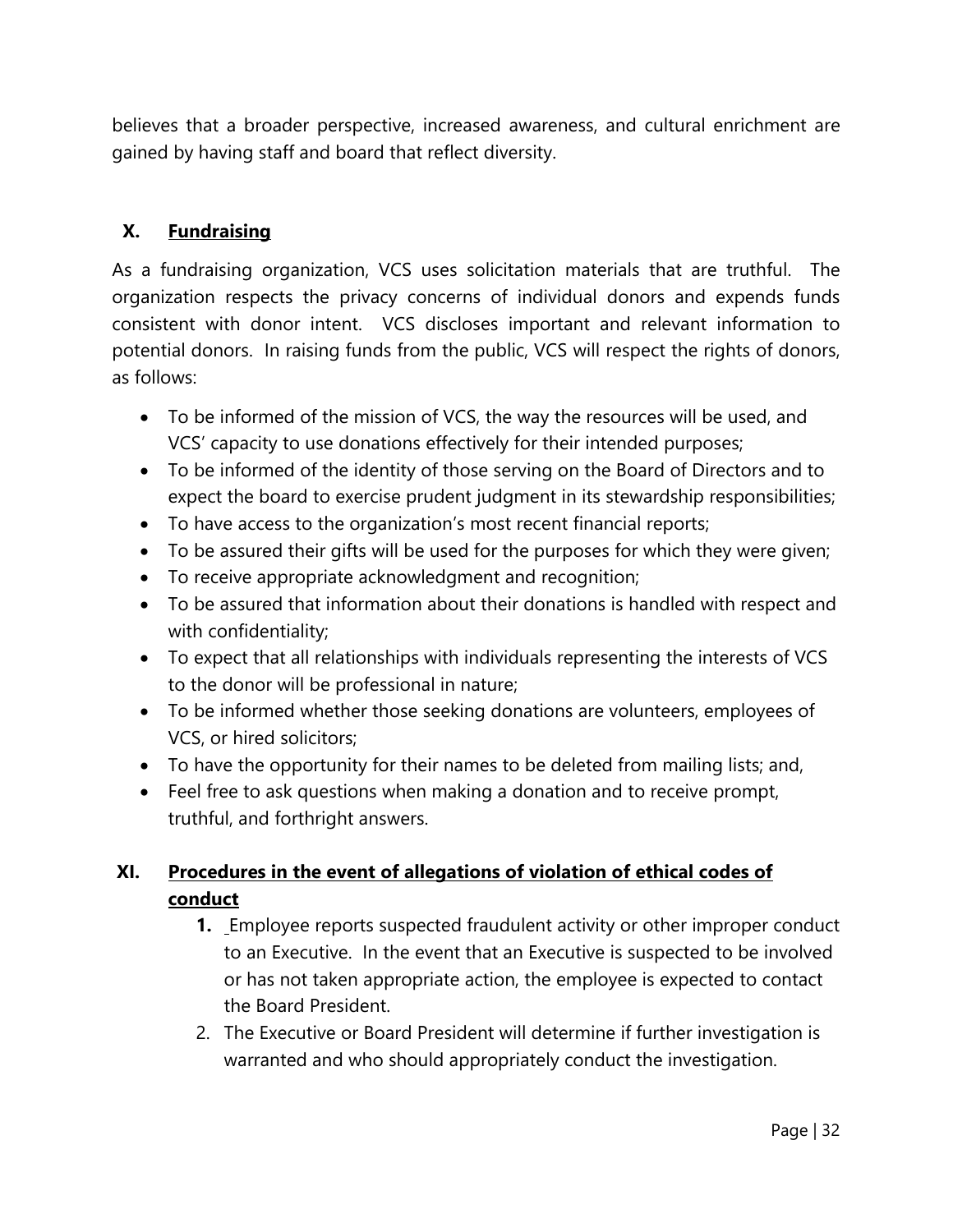- 3. If an investigation is warranted, it shall be initiated within a reasonable amount of time, not to exceed 10 working days, and documented.
- 4. Upon completion of the investigation the Executive or the Board of Directors will determine appropriate corrective actions based on the report findings and recommendations, up to and including discharge, and legal action when warranted.

I HAVE READ AND UNDERSTAND THE FOREGOING CODE OF ETHICS. I AGREE TO ITS PRINCIPLES, AND MY ACTIONS HAVE BEEN AND WILL CONTINUE TO BE GUIDED THEREBY. FAILURE TO ABIDE BY THIS CODE WILL RESULT IN DISCIPLINARY ACTION.

Printed Name

\_\_\_\_\_\_\_\_\_\_\_\_\_\_\_\_\_\_\_\_\_\_\_\_\_\_\_\_\_\_\_\_\_\_\_\_\_

\_\_\_\_\_\_\_\_\_\_\_\_\_\_\_\_\_\_\_\_\_\_\_\_\_\_\_\_\_\_\_\_\_\_\_\_\_

\_\_\_\_\_\_\_\_\_\_\_\_\_\_\_\_\_\_\_\_\_\_\_\_\_\_\_\_\_\_\_\_\_\_\_\_\_

Signature

Date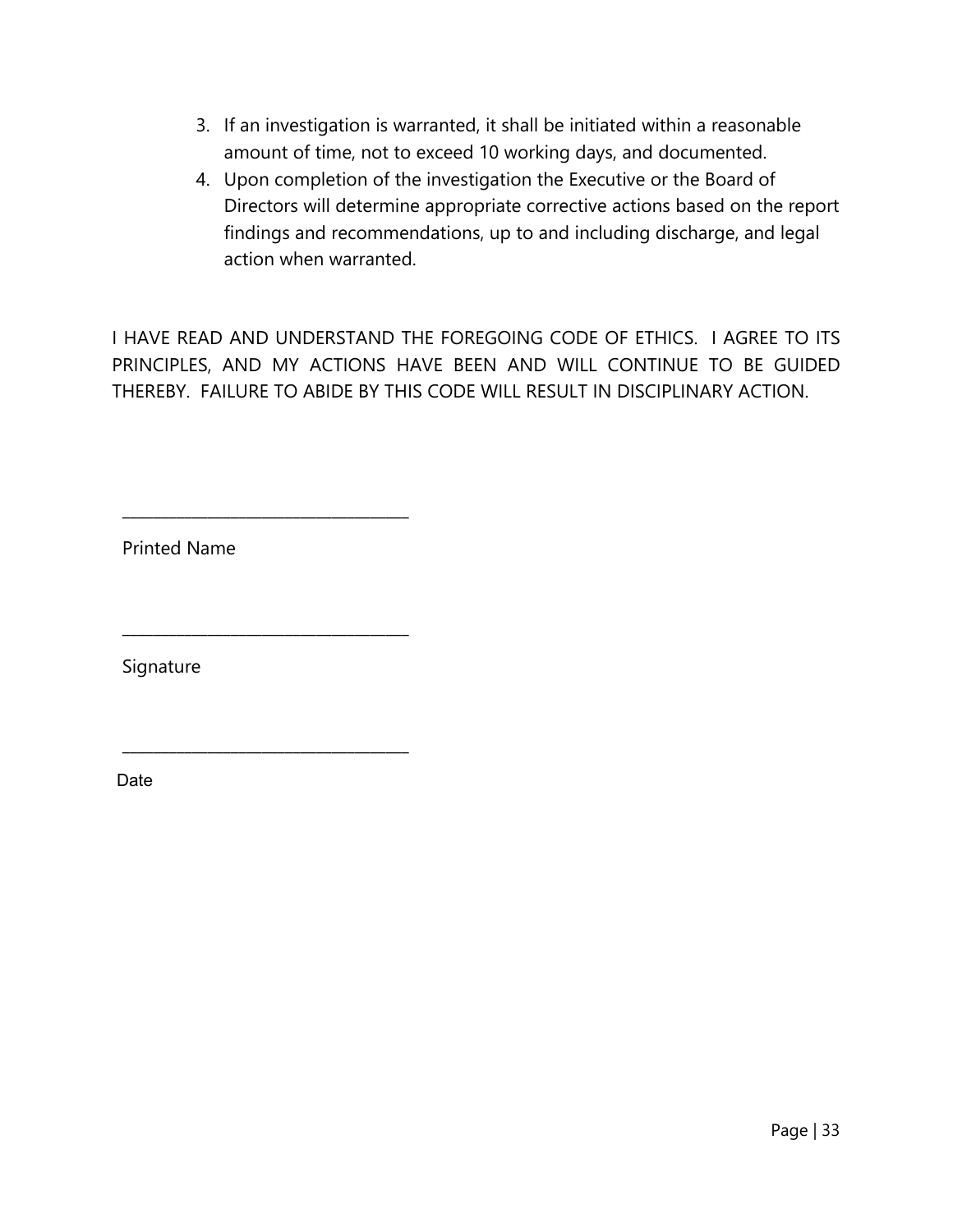# Volunteer Confidentiality Statement



#### **Please read, sign and return to VCS**

I, \_\_\_\_\_\_\_\_\_\_\_\_\_\_\_\_\_\_\_\_\_\_\_\_\_\_\_\_\_\_\_\_\_\_\_\_\_\_\_\_\_\_\_, understand as a volunteer with Village Community Services that all information regarding program participants, families, staff and the agency is strictly confidential. I will respect the confidential nature of any verbal or written communication I receive regarding program participants, staff, families and/or the agency.

Additionally, I will not copy, distribute or use written or electronic materials belonging to the agency or prepared in connection with the agency except as authorized for the benefit of Village Community Services. I agree to keep all VCS information confidential during my time of volunteer service and after I leave the agency. When I leave my volunteer position, I agree to return all copies of agency-related documents, electronically recorded agency information, and other tangible agency items to Village Community Services.

I will be discreet in any verbal communication by not discussing program participants, staff, and families in front of others. If I must communicate information within earshot of others, I will use the individual's first initial only. If I have questions regarding how this policy applies to a specific situation, I will ask a member of the agency staff where I volunteer.

I will immediately report any information disclosed to me concerning any safety matters relating to the agency and/or program participants directly to either VCS's Program or Development Executive.

I agree to adhere to the Confidentially Statement outlined above.

\_\_\_\_\_\_\_\_\_\_\_\_\_\_\_\_\_\_\_\_\_\_\_\_\_\_\_\_\_\_\_\_\_\_\_\_\_\_\_\_\_\_ \_\_\_\_\_\_\_\_\_\_\_\_\_

Signature of Volunteer and Date Date

(Please check agreement box and type in name and date for online submission)

Print Name of Volunteer

\_\_\_\_\_\_\_\_\_\_\_\_\_\_\_\_\_\_\_\_\_\_\_\_\_\_\_\_\_\_\_\_\_\_\_\_\_\_\_\_\_\_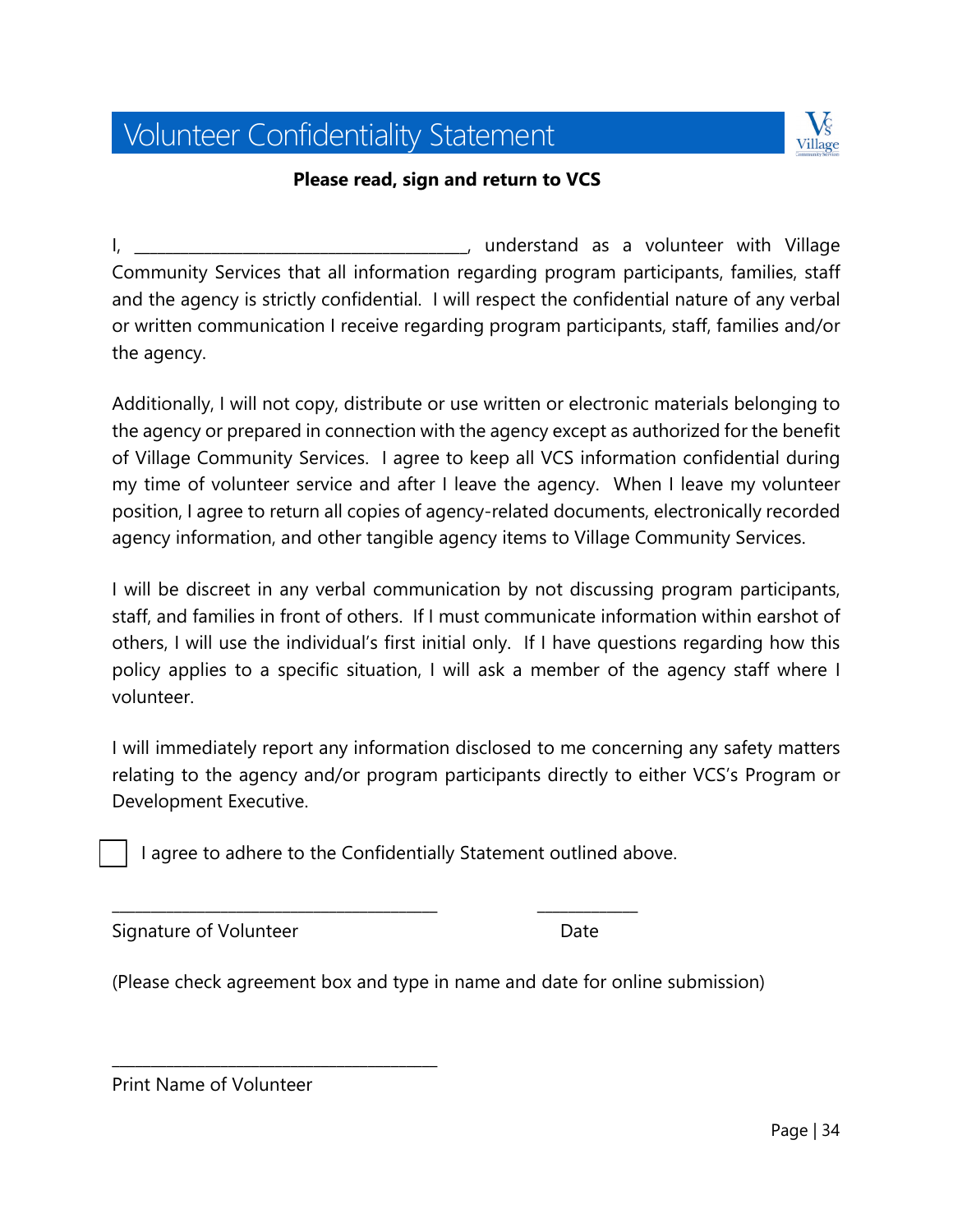# Mandatory Reporting Policy



#### **Authority:**

*Chapter 6.12 DDA Policy Chapter 71A RCW Developmental Disabilities Chapter 26.44 RCW Abuse of Children Chapter 74.34 RCW Abuse of Vulnerable Adults Chapter 388-101 WAC Certified Community Residential Services and Supports Chapter 388-101D WAC Requirements for Providers of Residential Services and Supports Chapter 388-825 WAC Developmental Disabilities Services Chapter 388-826 WAC Voluntary Placement Services Chapter 388-145 WAC Licensing Requirements for Group Care Facilities and Services*

In compliance with the above-named authority and in accordance with Snohomish County Human Services Qualified Provider Agreement, all Village Community Services employees and volunteers are mandated reporters and must follow all reporting procedures when there is reasonable cause to believe there has been abandonment, abuse, exploitation, financial exploitation, neglect, or injuries of unknown origin to a vulnerable person. Verbal and written reports must be submitted with 24 hours of knowledge of the incident, unless severity dictates a different timeline, see below.

#### **Procedures:**

#### **If incidents are suspected, they must be reported. Incidents do not need to be witnessed to be reported. The service provider, employee, contractor, or volunteer who witnessed or suspected the incident must make a report themselves.**

1. Report immediately to Adult Protective Services (APS) 1-877-734-6277 or Child Protective Services (If under age 18). Report to the Complaint Resolution Unit (CRU) 1- 800-562-6078 if the person is in a Residential Program. Make these calls if there is suspected or actual:

- a. Abuse, improper use of restraint, neglect, self-neglect, personal or financial exploitation, or abandonment;
- b. Any physical or sexual assault;
- c. Physical or sexual abuse, neglect, or exploitation of a child; or
- d. An act that causes fear of imminent harm.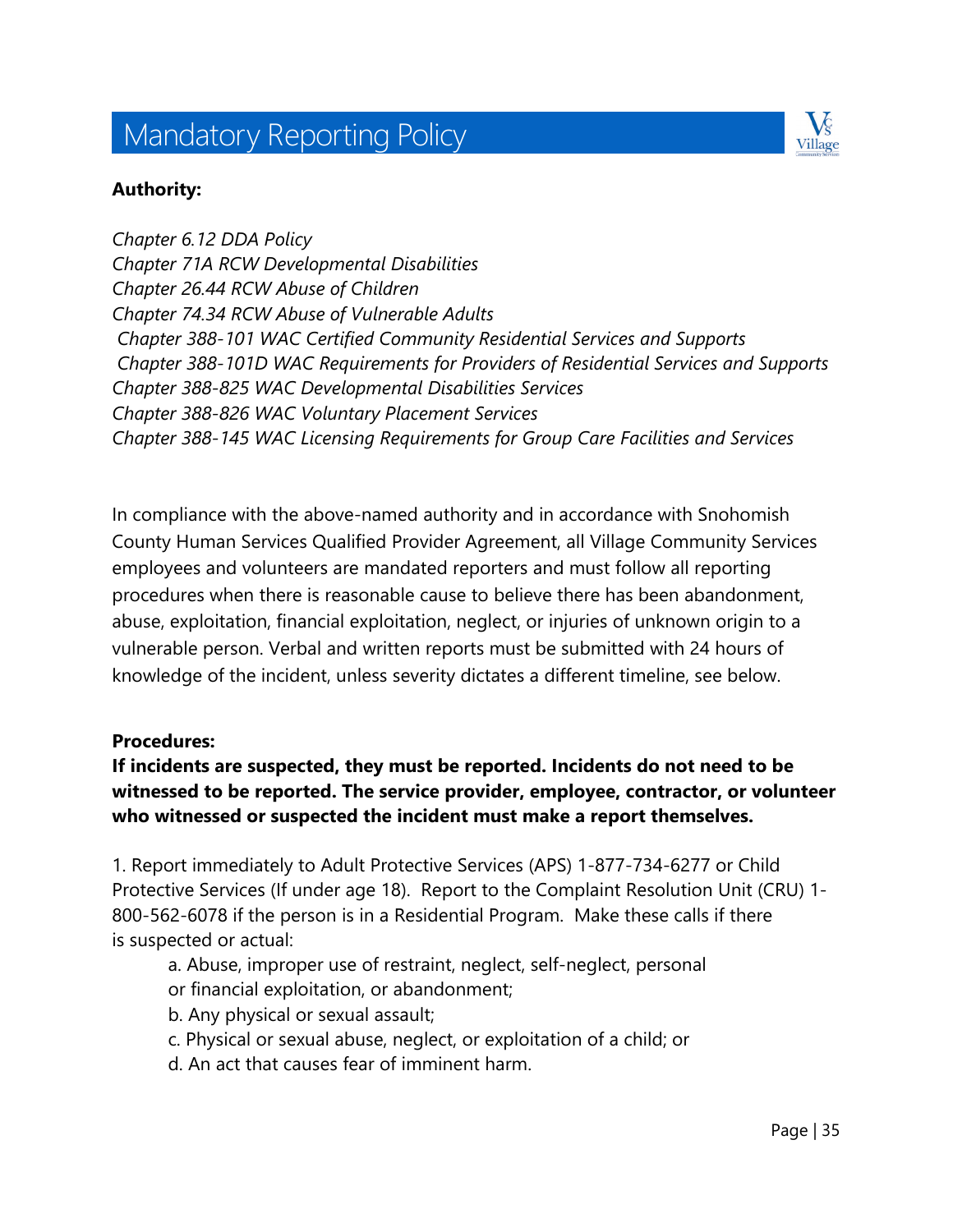2. Report to law enforcement, if there is reason to suspect that any of the following has occurred against a DDA client:

a. Sexual assault;

b. Physical assault (non-client to client);

c. Any act that causes fear of imminent harm; or

d. Physical Assault (client to client): Any alleged or suspected physical assault that causes bodily injury requiring more than first aid, or in the event of:

1) Injuries, such as bruises or scratches, that appear on the back, face, head, neck, chest, breasts, groin, inner thigh, buttock, genital, or anal areas;

2) Fractures;

3) Choking attempts;

- 4) Patterns of physical assault between the same vulnerable adults or involving the same vulnerable adults; or
- 5) Any client-to-client assault, regardless of injury, if requested by the individual, the individual's legal representative, or family member.

3. Report to the coroner or medical examiner if there is reason to suspect that the death of a vulnerable adult was caused by abuse, neglect, or abandonment. See RCW 74.34.035(5).

#### **Incident Reporting Timelines**

Incidents must also be reported to DDA within the required 24-hour timelines. Onehour protocol incidents must be reported to the individual's DDA Case Resource Manager (CRM) by phone within one hour, or as soon as individual safety has been established. If the individual's case resource manager cannot be reached, contact the regional designee. (See Chapter 6.12 DDA Policy for information to determine which incidents are reported as one-hour or 24-hour protocols.) In the case of participants not served by DDA, report to DVR, guardian, Adult Protective Services, etc.

All incidents under the scope of this policy require written notification or an incident report to the individual's CRM no more than one business day after the provider becomes aware of the incident. The written notification is based on the provider's immediate knowledge of the incident and must include:

- a. Who was involved in the incident? All persons were present at the time.
- b. Where did the incident occur? Be as specific as possible.
- c. The time and date of the incident.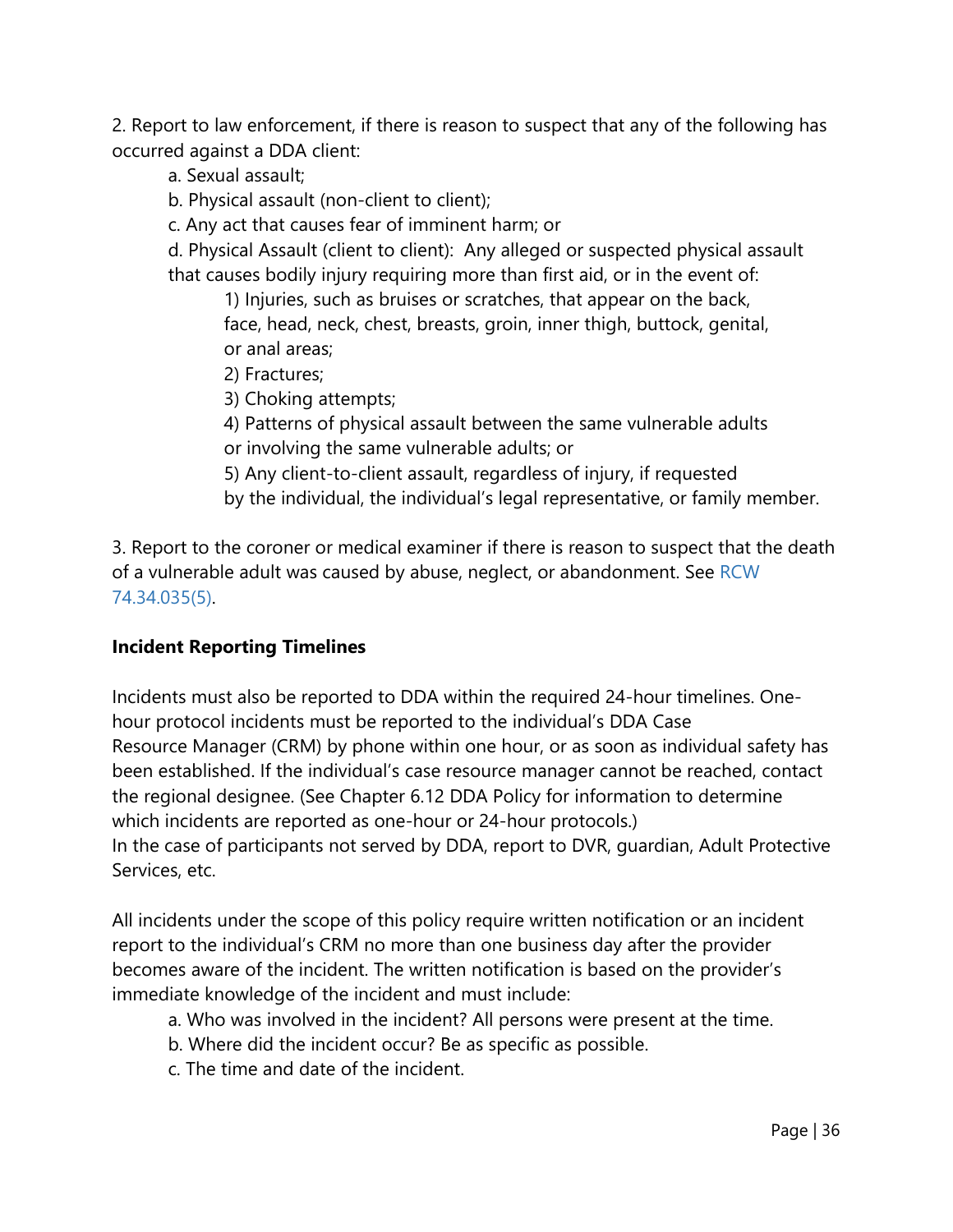d. A description of the incident. Facts only and as descriptive as possible, using quoted words for context.

e. Initial actions taken to keep the individual safe. What was your immediate response for the safety of the individual and self/others?

If a written notification was provided instead of an incident report, an incident report must be submitted no more than three business days after the provider becomes aware of the incident.

#### **Instructions for Completion of Incident Report**

Incident reports are formal reports which will be read by other professionals outside the agency. It is a permanent record and travels in the participant's file. It may be used for reporting positive behavior trends as well as problems. Incident reports are to be completed on any situation that is out of the ordinary for a particular participant or setting.

It is the responsibility of the staff person who was involved, witnessed, or was given the information by the participant (it is not necessary to witness an incident), to follow all reporting requirements and notify all appropriate agencies. Staff must contact their supervisor and submit the completed written incident report before the end of their shift or business day. Other county or referral sources that may need to be given the incident report are DVR, Services for the Blind, school districts, tribal vocational rehabilitation, etc.

Blank incident reports can be found on a residential server or online at [www.dshs.wa.gov.](http://www.dshs.wa.gov/) Go to electronic forms, then find #20-330. This form can be filled out on a computer then printed or printed and filled out, by hand, using only black ink. Errors can be crossed out with one line then initialed by the writer.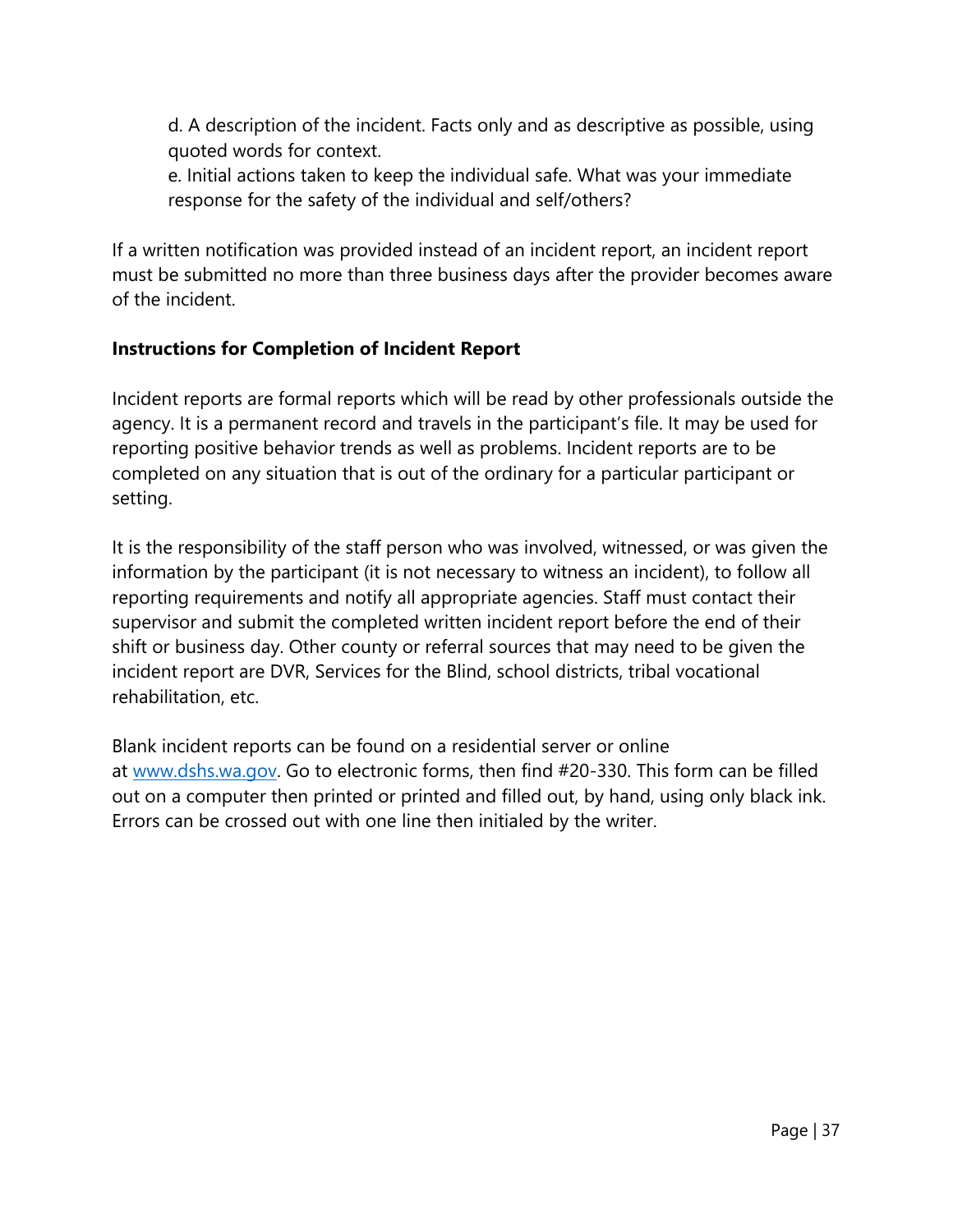# Non-Discrimination Policy



Village Community Services celebrates and encourages cultural diversity in the workplace. Village Community Services embraces the opportunity to serve as a catalyst, enhancing the lives of the individuals we support and the communities we work and live in. All employees and program participants will recognize that Village Community Services is an equal opportunity employer.

It is the policy of Village Community Services to afford equal employment opportunity to all qualified persons regardless of race, color, creed, religion, national origin, age, gender identity, presence of any sensory, mental, or physical disability, including HIV/AIDS, use of a trained dog guide or service animal by a person with a disability, marital status, disabled status or veteran, sexual orientation, socio economic status, genetic information of the employee or family member and any other reason prohibited by law. Exception: VCS may deny employment to a person if the decision is based upon a bonafede occupational qualification.

Employees or participants of Village Community Services who believe they have experienced discrimination or who know of discrimination to another as listed above are urged to bring it to the attention of their direct supervisor. If not satisfied with the reply or result an employee or participant should take their concern to the Executive or Board of Directors, as delineated in VCS's grievance policy. If still not satisfied the employee or participant is encouraged to take the alleged discrimination report to the U.S. Department of Justice Office of Equal Opportunity.

Employees or program participants who wish to identify themselves as having a disability shall make their needs known to the Executive who shall:

- Verify disability status
- Evaluate accommodations needed and provide reasonable accommodations unless such accommodations present an undue hardship to the agency.

Employees or participants who require interpreters, whether for limited English ability or hearing impairment shall be provided with an interpreter provided the agency is given sufficient notice of such need. Alternate methods of communication, such as Braille or sign language shall be provided as requested.

The foretasted policy will be updated periodically and is available for review by all current and prospective employees.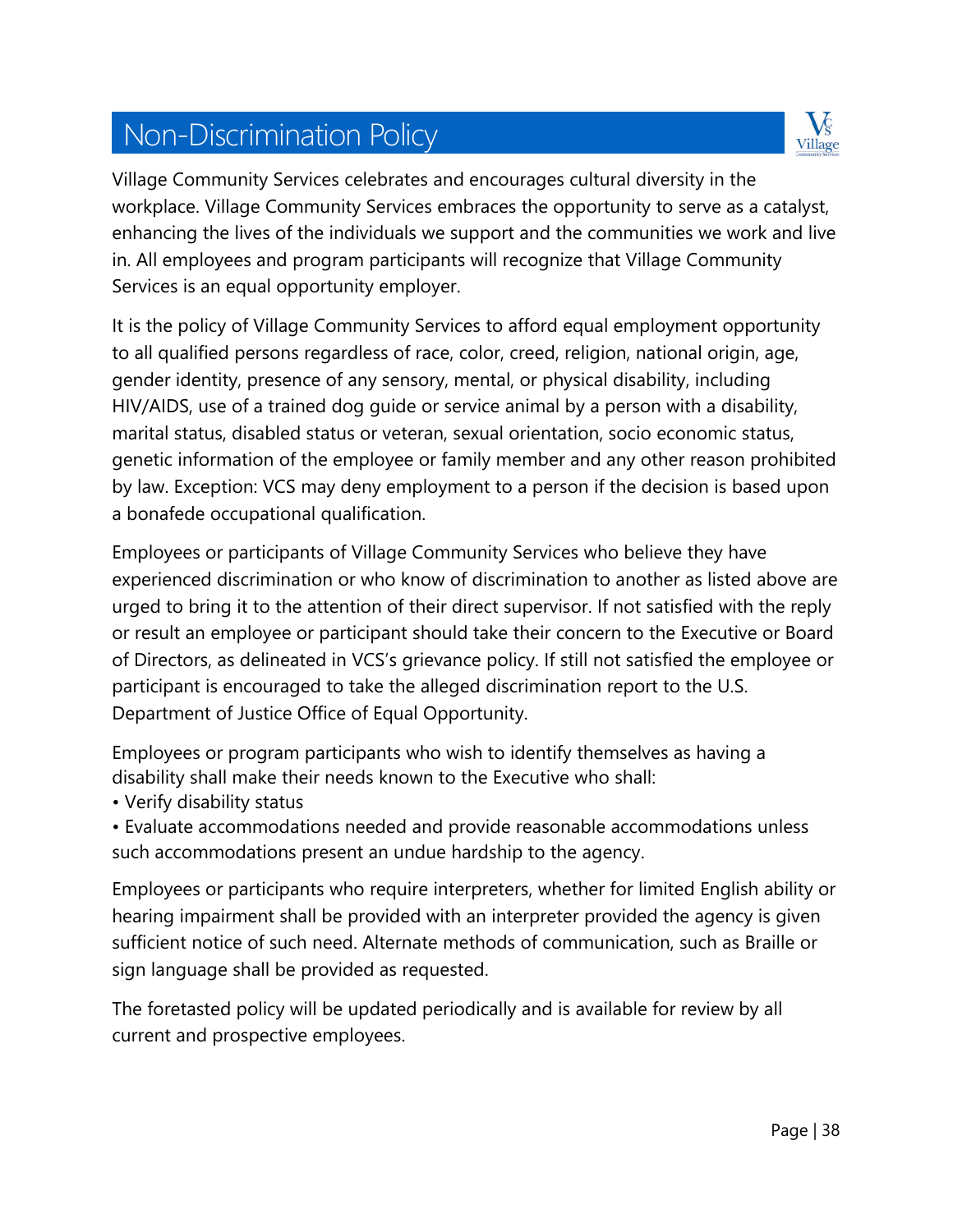Village Community Services Equity Statement:

Our vision and mission reflect our belief that all people belong and deserve honesty, autonomy, and inclusivity. Our strength comes from honoring diversity and we celebrate the qualities that make each person unique, including ability, race, gender, age, sexuality, religion, national origin, gender identity, and other identities. We commit to aligning our culture and practices to support equity by providing the information, support, and advocacy each person needs to realize their potential at home, work, and in community life.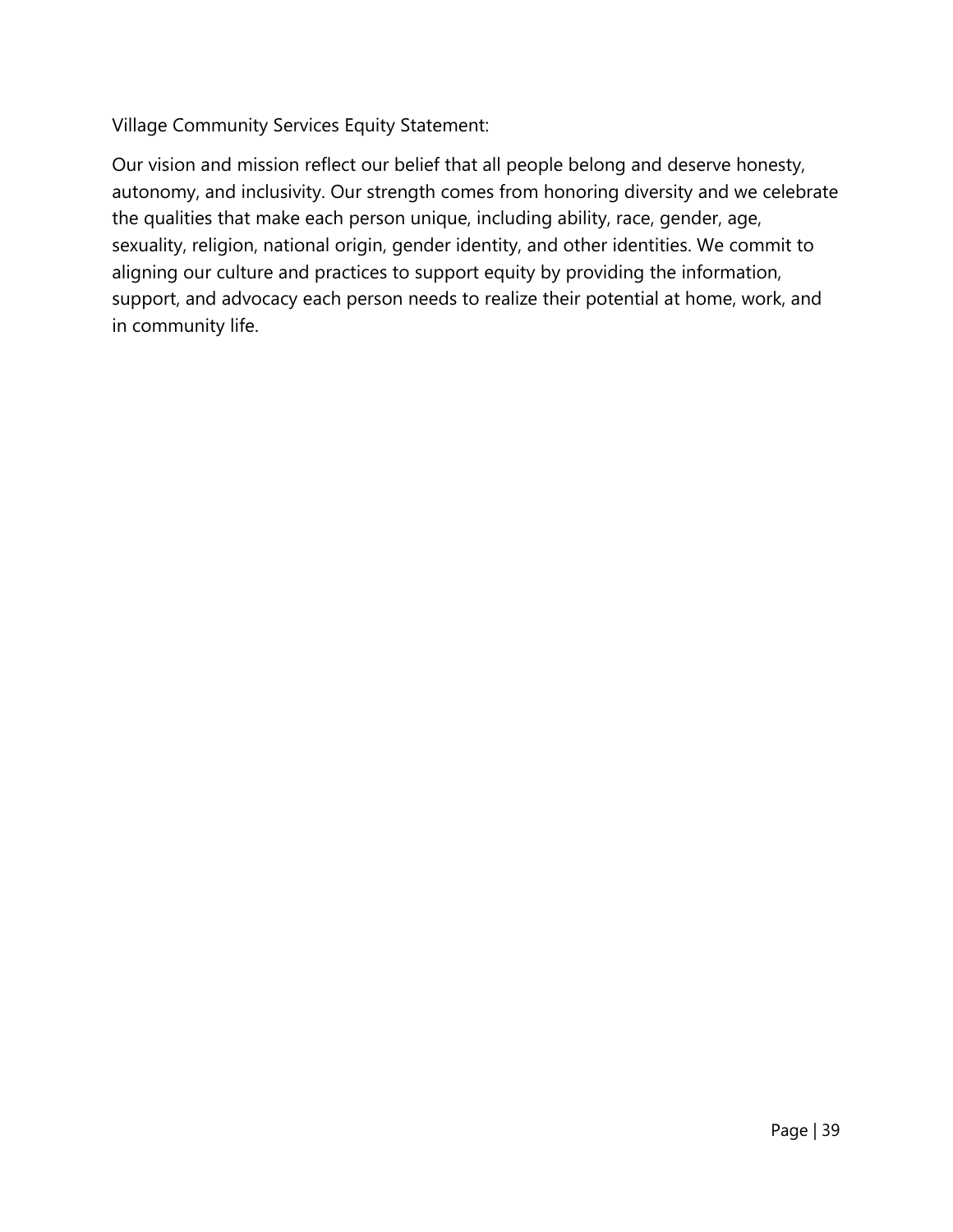# Sexual Harassment Policy



Purpose: The working atmosphere at Village Community Services will be one of mutual respect and support.

1) Village Community Services prohibits and will not tolerate any form of sexual harassment. Sexual harassment is defined as:

- a) Unwelcome sexual advances
- b) Unwelcome requests for sexual favors
- c) Unwelcome verbal or physical conduct of a sexual nature and when:
	- Submission to such conduct is a term or condition of an individual's employment.
	- Submission to (or rejection of) such conduct is used to make employment decisions affecting the individual.
	- Such conduct unreasonably interferes with an individual's work performance or creates an intimidating hostile or offensive working environment.

2) No employee of Village Community Services may sexually harass another employee, any participant or their family members, any vendor, contractor, or service provider of the agency. Sexual harassment is cause for serious disciplinary action, up to and including dismissal. In addition, the offended party is free to bring suit against a harasser in a court of law.

3) Employees have the right to be free of any unwelcome sexual advances, innuendoes, or threatening sexual behaviors. VCS recognizes that sexual harassment may take many forms, some overt and some subtle, and employees are strongly urged to trust their feelings. If a person feels sexually "on the spot" or uncomfortable with a situation, they should make a report rather than endure discomfort.

4) Complaints of sexual harassment must be reported immediately to your supervisor. This includes verbal, written, or third-party complaints against supervisors or peers. Any employee may make a complaint of observed or experienced sexual harassment. An investigation will be done by the individual's Supervisor and/or the Executive. The offended party should submit a written complaint. If the employee is unwilling to do so the Supervisor will write the complaint as relayed by the employee. If the complaint is against the Supervisor, the employee will report directly to the Executive. If the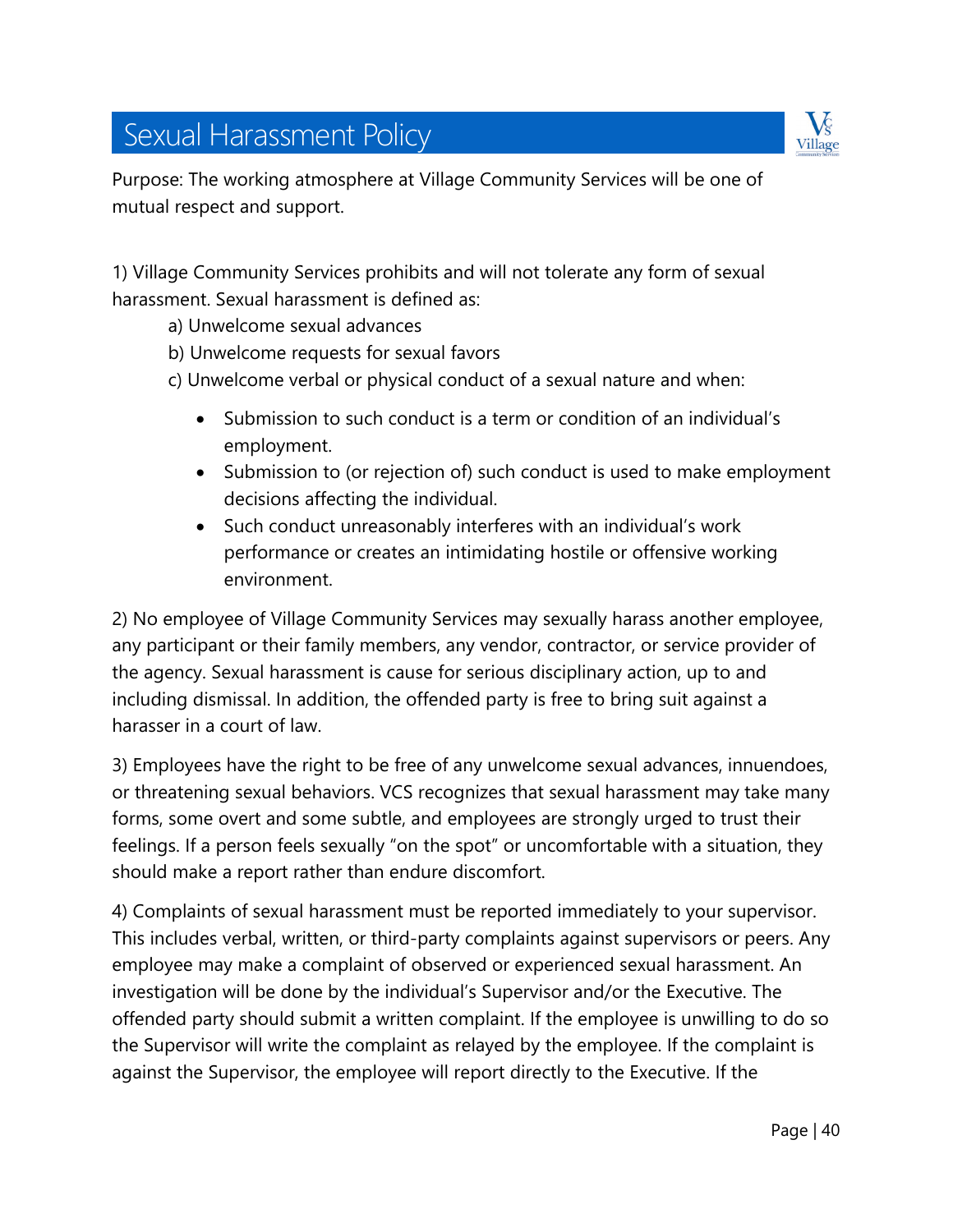complaint is against the Executive, the employee will take the complaint to the Chair of the Personnel Committee of the Board of Directors. Employees who are not able to report to their supervisor or the Executive of their program may make a complaint to any member of the Executive team.

5) The Supervisor, Executive, or the Personnel Committee Chair will contact the person who allegedly committed the harassment against the employee. The alleged offender may reply to the charge verbally or in writing within five days unless the situation is serious enough to require immediate personnel action. The Supervisor and/or Executive may opt to reassign one of the parties to avoid having the offended party and the alleged offender work in the same area during the investigation.

6) Any sexual harassment charge investigated and found to be questionable or with merit will be submitted to the Executive and the Personnel Committee of the Board of Directors.

7) The Executive and/or Personnel Committee of the Board of Directors will determine whether there has been an offense and will notify both parties of its conclusion within ten business days.

8) The Executive and/or Personnel Committee will determine the need for dispute resolution and/or the appropriate disciplinary action based upon the severity of the incident.

9) Employees who report sexual harassment may do so without fear of reprisal. Complaints and the results of the investigation will be held in confidentiality to the degree possible.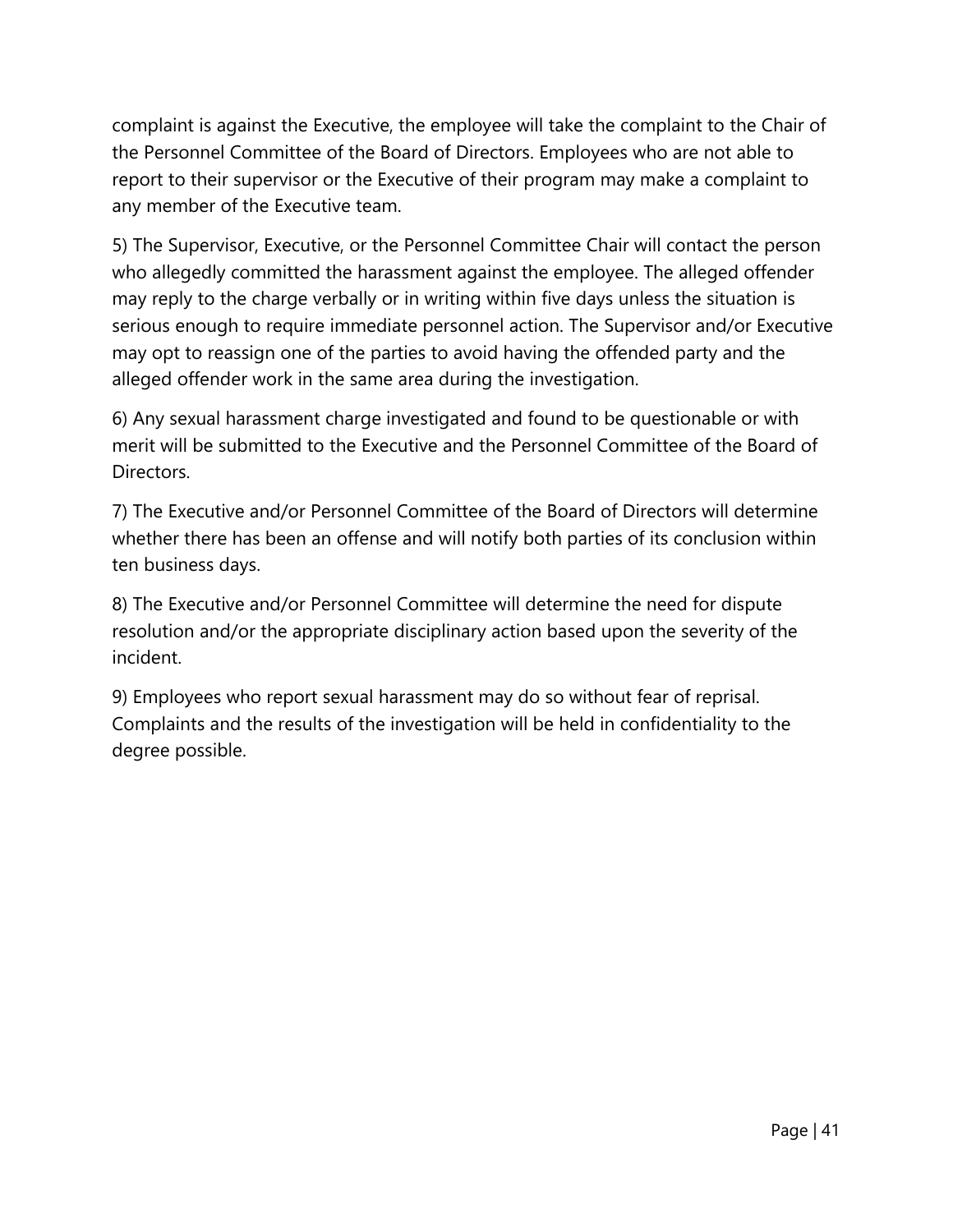# Online Background Check

**Please read, sign and return to VCS**



**Before beginning, make sure you have the correct dates and official crime names of any pending charges or criminal convictions on your record.** 

**If you have completed an online background check form for a similar agency within the last 90 days, you may enter your confirmation code below instead of completing a new online form.** 

What you need to know:

- You are entering your personal information onto a secure site maintained and monitored by DSHS.
- You cannot save an incomplete form and return it at a later time. Please allow yourself at least 15 minutes to complete the Online Applicant Form. After 30 minutes of inactivity, your session will timeout and all information will be lost. You will have to start over if the system times out.
- If you have a criminal history, you should refer to your charging or court papers to assist you in answering questions that require crime dates and official crime names when applicable.
- Help features are included throughout the form providing instructions and/or examples.
- Once your online Application Form is successfully saved, you will:
	- a. Have the ability to print and/or save the document containing your information
	- b. Have the opportunity to quickly email your name and confirmation number to the person or entity requesting the background check.
- Your complete Online Applicant Form will be saved and kept confidential for 90 days from the date you provided your personal information. On the 91<sup>st</sup> day, your information will be deleted and no longer available for an entity to retrieve and submit.
- To find out the status of your background check result, please contact the person or entity to whom you submitted your information to.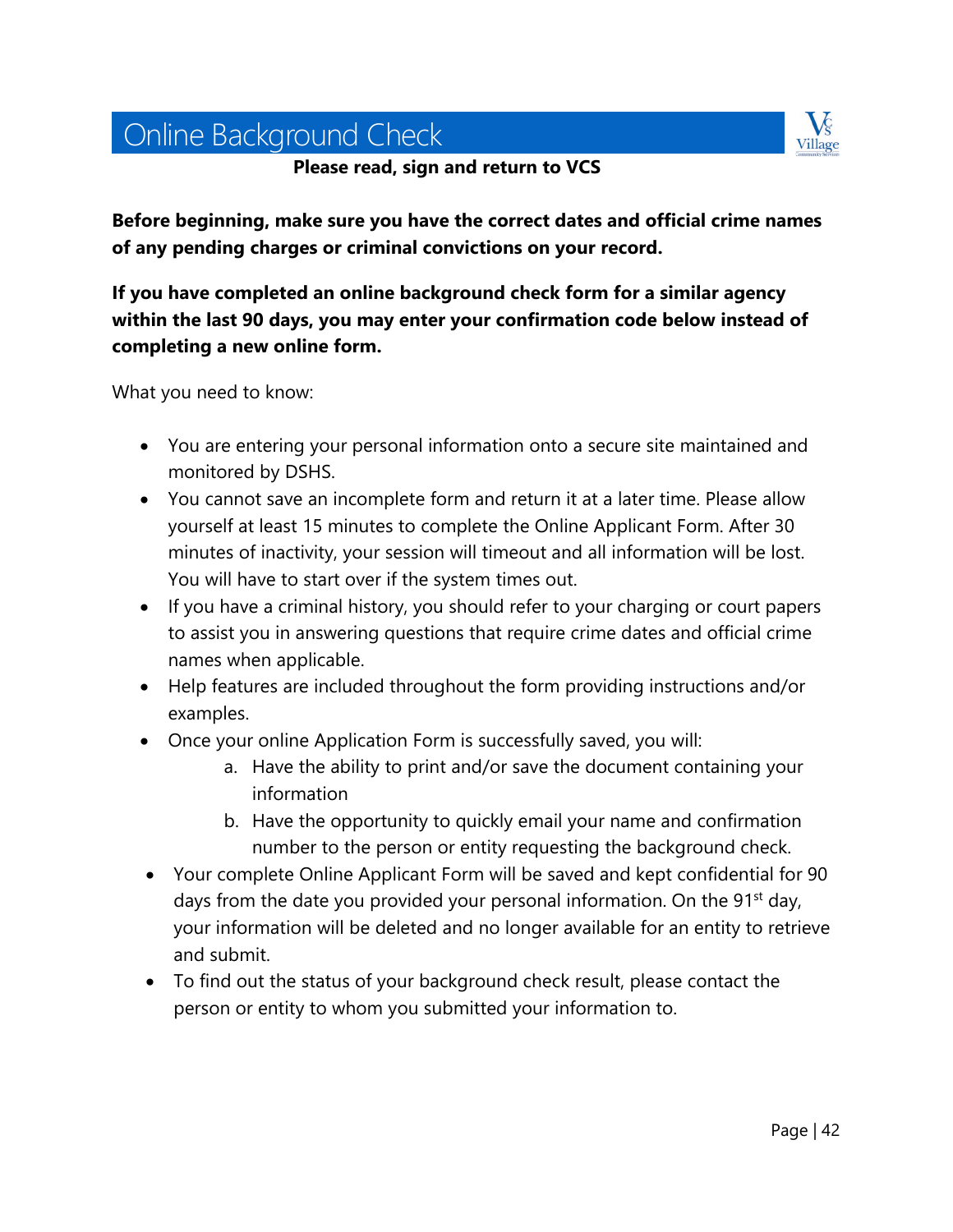**Instructions:** Complete and return this form right away. A satisfactory background is a requirement for new or continued employment and for those volunteers or vendors who may have unsupervised access to clients.

Using a computer, tablet, or mobile device, go to<https://fortress.wa.gov/dshs/bcs/> to complete the DSHS Background Check Central Unit (BCCU) Online Applicant Form.

> • The system recommends using the **Google Chrome** browser. You may encounter errors if using another browser.

You will receive a 10-character confirmation code when you have completed the form. Please enter the code below to allow VCS access to your background results:

| Print Name: ___                            |       |           |  |                        |  |              |  |  |
|--------------------------------------------|-------|-----------|--|------------------------|--|--------------|--|--|
|                                            | First |           |  | Middle Initial<br>Last |  |              |  |  |
| Date of Birth: National Property of Birth: |       |           |  |                        |  |              |  |  |
| <b>Confirmation Code:</b>                  |       |           |  |                        |  |              |  |  |
| Completed by: _______                      |       | Signature |  |                        |  | Today's Date |  |  |

*Please contact BCCU if you need assistance completing the Online Applicant Form.* 

*Monday through Friday 8:00 AM to 4:30 PM; Phone: 360-902-0299; Email: bccuinquiry@dshs.wa.gov*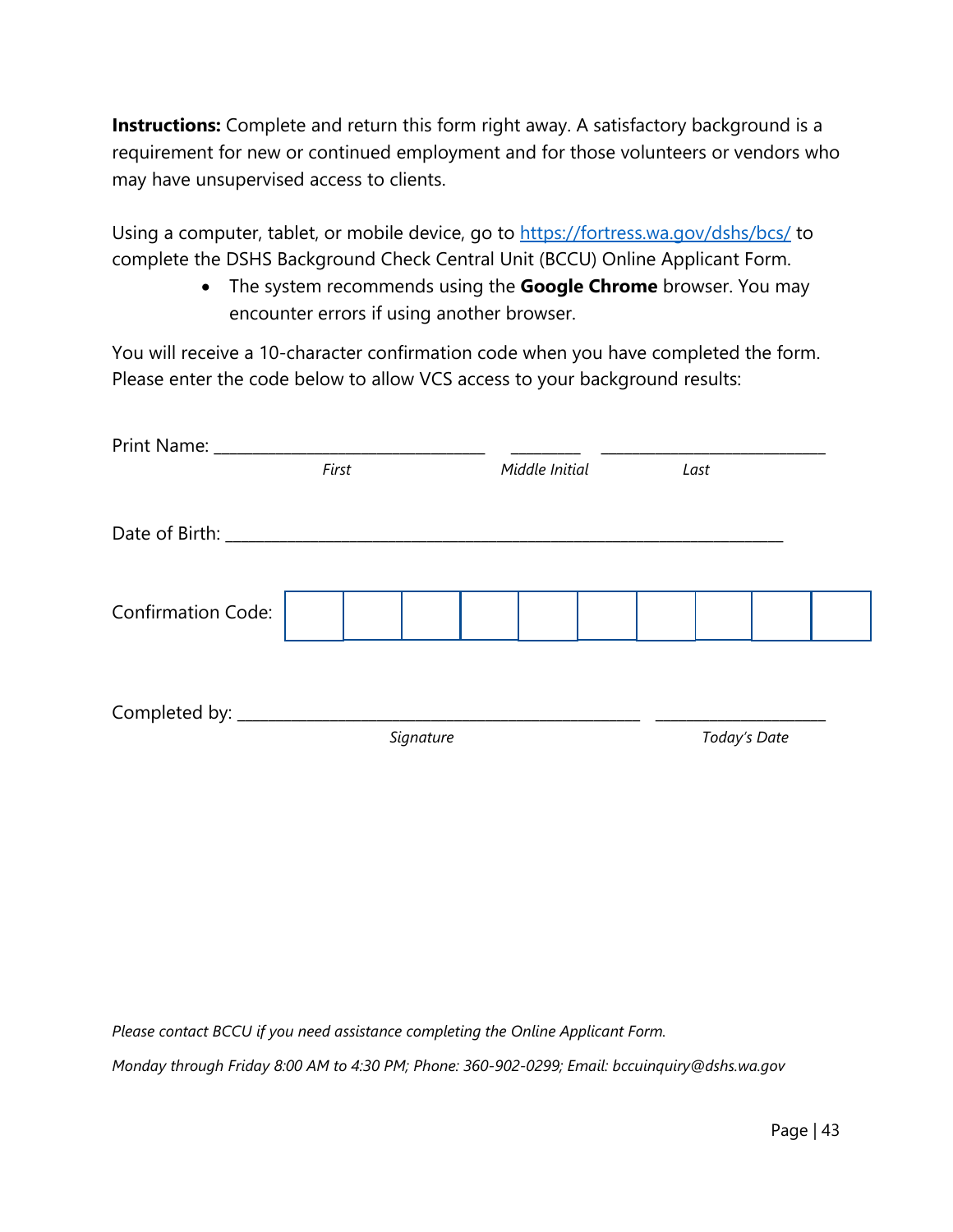# Driving of Personal Vehicles



#### **Please read, sign and return to VCS**

Driving of Personal Vehicles Executives, managers, administrative staff, and volunteers may use their personal vehicles to conduct agency-related business subject to the parameters described below. Other residential and vocational services employees are expected to utilize the agency vehicle fleet unless they have received prior administrator approval and meet all requirements listed below.

1. Use of a personal vehicle for agency business includes all driving necessary, on company time, to fulfill the requirements of the employee's job description for which use of an agency fleet vehicle is not a reasonable choice. It excludes commuting mileage. It also excludes miles driven on personal errands during the workday.

2. Volunteers must recognize that any time they use their personal vehicles in their capacity as volunteers on behalf of the agency or to transport participants to/from agency-sponsored events they are subject to this policy.

3. All persons who drive on agency business must have been licensed for at least three (3) years regardless of age, possess a currently valid Washington State driver's license, meet agency Motor Vehicle Record (MVR) guidelines, and not have been disqualified by the agency's automobile insurance carrier.

4. MVRs will be obtained and reviewed against the agency's MVR standards before allowing employees and volunteers to drive on behalf of the agency and at least annually thereafter. MVRs will be reviewed to ensure that there have not been any accidents, violations, or automobile-related convictions during the prior year that would cause a driver to no longer meet the agency's driver eligibility requirements.

5. Drivers who do not meet the acceptability criteria for MVR's will be deemed unacceptable to drive an agency vehicle or drive a personal vehicle on agency business. Acceptability criteria include: a. Drivers may not have any statutory or major violations. Statutory or major violations include: operating an unregistered vehicle, operating an uninsured vehicle, driving while intoxicated, reckless driving or hit and run, e.g. b. No more than three moving violations and/or at-fault accidents within the past three years. c. No active or moral suspensions (failure to have valid insurance, failure to pay ticket). d. Each MVR will be reviewed on its merit looking at patterns of conduct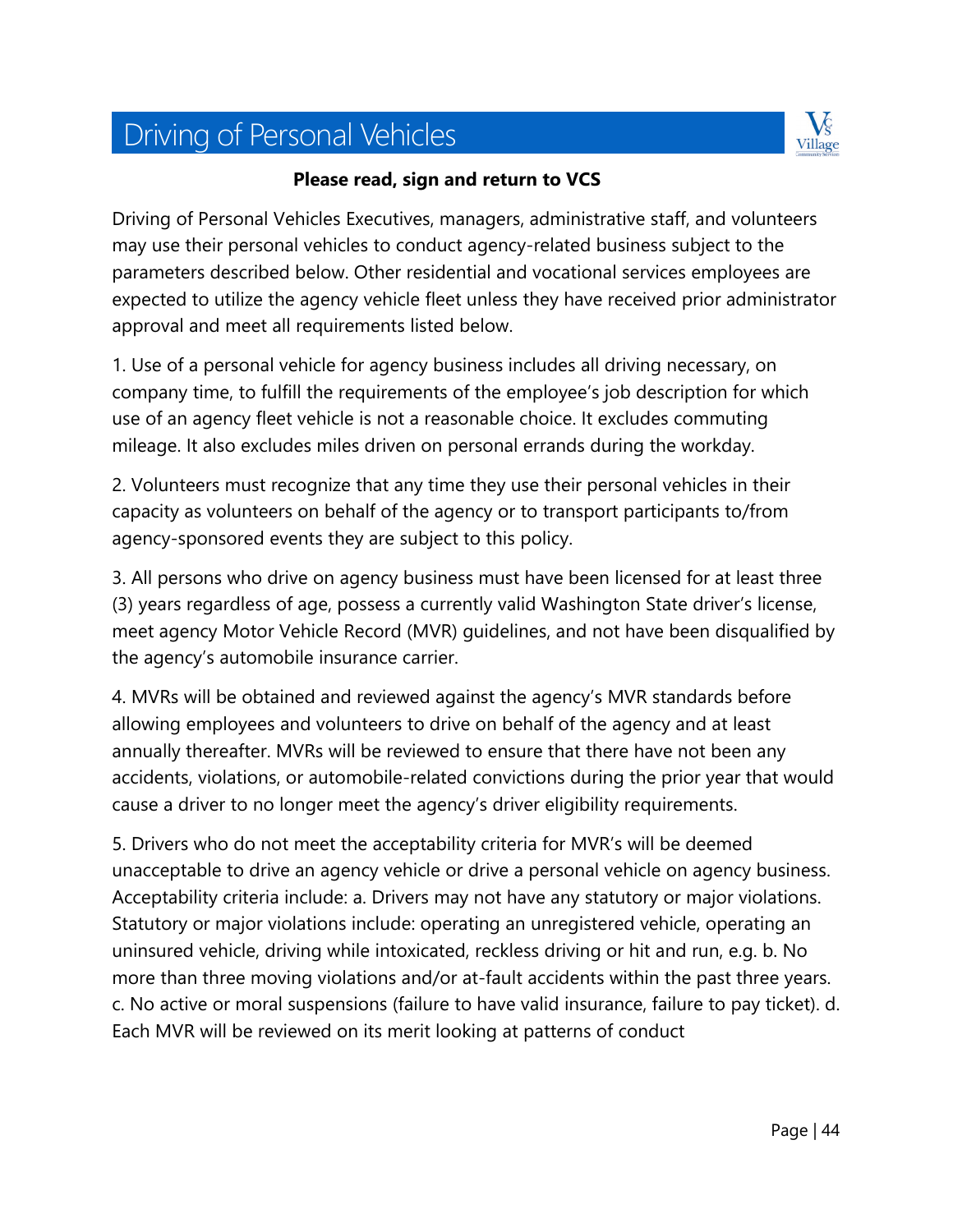6. Employees and volunteers who use their personal vehicle to conduct agency business are required to carry a minimum of \$100,000/\$300,000 liability limits on their personal automobile policy.

7. Employees and volunteers bear the full cost of their own private vehicle insurance.

8. As proof of insurance, employees, and volunteers who drive their own vehicles for VCS are required to provide a copy of the declaration page of their automobile policy that shows their liability limits. A copy is required to be submitted to the Administrative Assistant at each policy renewal.

9. Staff and volunteers will check with their own private insurance carrier and/or the Washington State Insurance Commissioner regarding the transportation of participants within their vehicles and any related liability issues.

10. Any employee or volunteer driving their personal vehicle for VCS business who has a lapse in automobile insurance coverage shall immediately notify their supervisor or management and discontinue driving on behalf of the agency.

11. Family members and other unauthorized persons shall not be passengers when an employee is using his/her personal vehicle to conduct agency business.

12. Staff and volunteers will observe all traffic laws of the State of Washington and rules of the road as defined by the Washington Department of Licensing. Employees and volunteers will bear full financial responsibility for any traffic citations incurred while using their vehicles for agency business and activities.

13. Drivers over 65 years of age must submit a note from their personal physician stating that the physician is not aware of any health issues that would impair the driver's ability to drive safely.

14. Under no circumstance is a personal vehicle to be operated for agency-related business and activities by anyone under the influence of alcohol or drugs, including prescription or over-the-counter medications that cause impairment to safe driving. Violation of this rule is grounds for immediate dismissal. Prescription and over-thecounter medications do not affect all people in the same way. As such, staff and volunteers must refrain from driving their personal vehicles on behalf of the agency until they know how a new medication will affect them. Likewise, if an employee or volunteer has been told by their physician that a prescription will most likely impair driving, they must refrain from driving. In all such situations, the employee must talk with their supervisor so that alternative arrangements can be made. A citation for driving under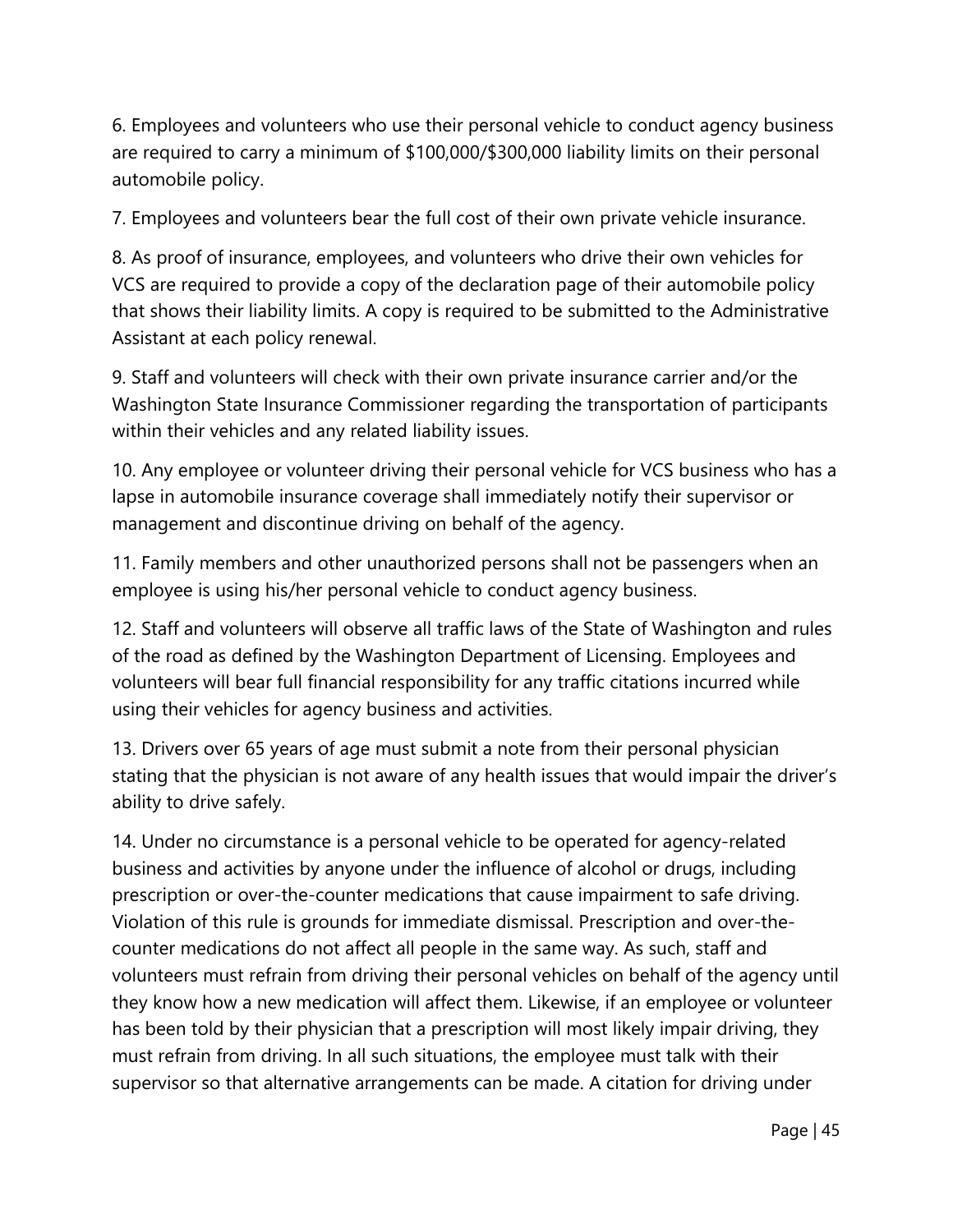the influence of drugs or alcohol outside of work hours must be reported immediately to management.

15. Employees in positions requiring driving as an essential function must report any and all accidents, violations, or citations to their immediate supervisor as soon as possible after the occurrence not matter how minor—this includes accidents that happen off the clock.

16. Any staff or volunteer driver who has a driver's license revoked or suspended shall immediately notify their supervisor or management and discontinue driving duties. Failure to do so may result in disciplinary action, including dismissal.

17. Drivers and passengers must use seatbelts and/or other appropriate safety devices at all times. Passengers must remain seated while the vehicle is in motion.

18. Drivers shall not talk or text on a cell phone while driving. If a driver stops to make or receive a cell phone call, care must be taken to ensure that the vehicle is parked in a safe area, well out of the way of other traffic.

19. Staff will use the Travel/Mileage Reimbursement form to keep track of the date, mileage, destination, and purpose of business use of their personal vehicles. This information will be submitted monthly to their supervisor for approval and reimbursement at the current IRS standard mileage rate.

20. Village Community Services has the right to withdraw the authorization of any employee or volunteer to drive on agency business. Employees in positions with driving as an essential function of their job may be terminated if their authorization to drive on agency business is withdrawn. In such positions, the ability to drive is essential to the continuation of employment.

I HAVE READ AND UNDERSTAND THE FOREGOING POLICY ENTITLED "DRIVING OF PERSONAL VEHICLES". AS AN AUTHORIZED DRIVER FOR VILLAGE COMMUNITY SERVICES, I AGREE TO ABIDE BY THIS POLICY IN FULL.

| <b>Print</b><br>$\sim$ |  |  |  |  |
|------------------------|--|--|--|--|
|                        |  |  |  |  |

Signature: \_\_\_\_\_\_\_\_\_\_\_\_\_\_\_\_\_\_\_\_\_\_\_\_\_\_\_\_\_\_\_\_\_\_\_\_\_\_\_\_\_\_\_\_\_\_\_\_\_\_\_ Date:\_\_\_\_\_\_\_\_\_\_\_\_\_\_\_\_\_\_\_\_\_\_\_\_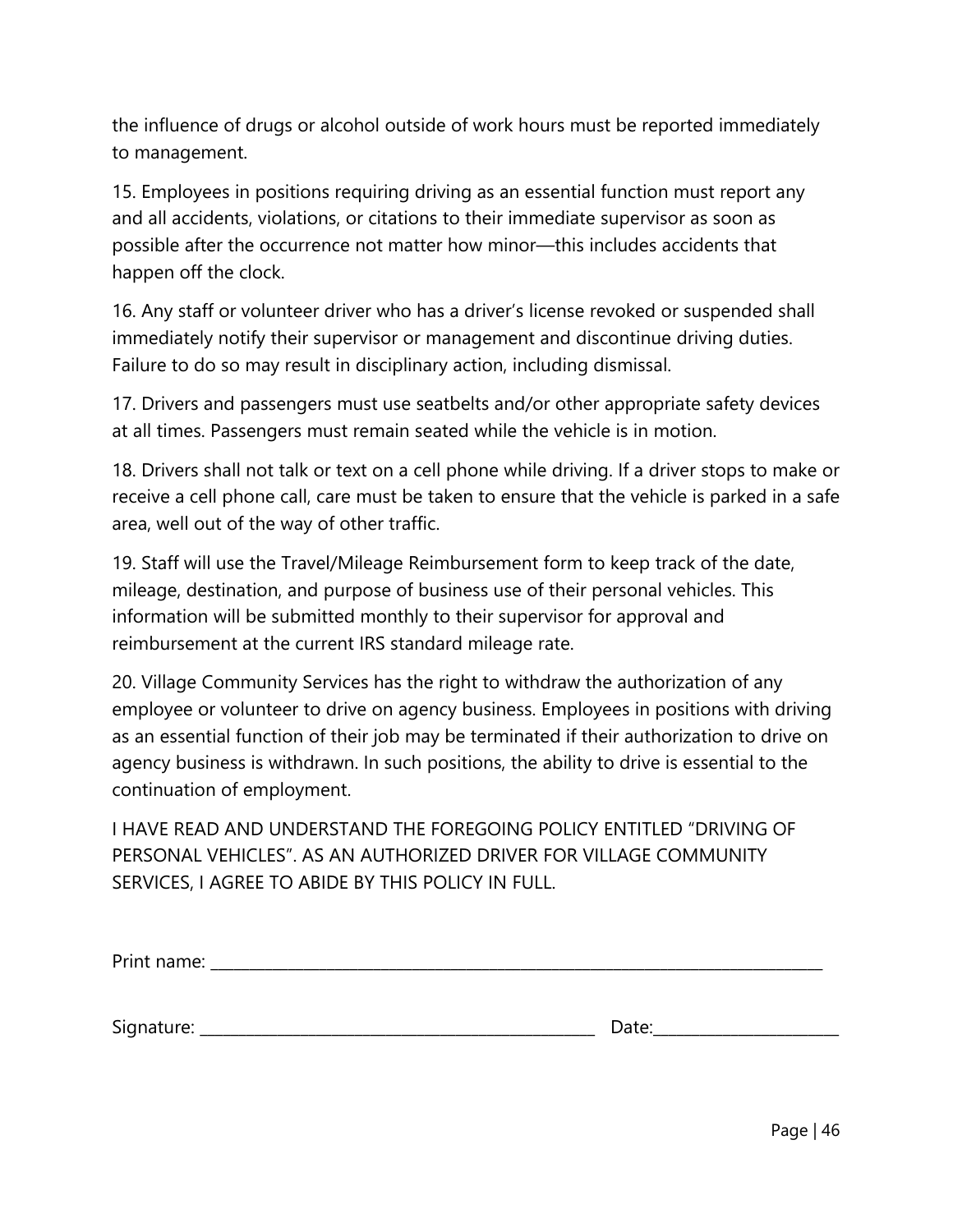# In-Kind Contributions



Purpose: To properly solicit, receive, document, acknowledge, and secure donated items in accordance with prudent accounting and donor recognition practices.

The management of VCS welcomes and encourages staff and volunteers to seek donations of goods and services on behalf of VCS for current and upcoming agency programs and events. Solicitations of in-kind contributions unrelated to current and planned future programming require prior approval by an Administrator or Board Officer.

The management of VCS also welcomes unsolicited donations of goods and services that benefit current and upcoming agency programs and events. Unsolicited in-kind contributions unrelated to current and planned future programming must receive the approval of an Administrator or Board Officer before they are received.

Both solicited and unsolicited in-kind contributions must be reported on a VCS "In-Kind Contribution Procurement Form" and submitted to the Resource Development Administrator. A copy may be given to the donor upon request.

New goods and services are listed at retail value. The value of used items must be determined by the donor. If the donor does not provide a value, this line should be left blank.

The Resource Development Administrator will promptly send an acknowledgment letter and a numbered receipt to the donor.

For donated goods, the Resource Development Administrator will indicate their storage location on the bottom of the procurement form and send copies of the form to both the Accounting Technician and the Administrator who oversees the benefiting program and/or event.

The Accounting Technician will work with the Financial Administrator to properly record, and depreciate when applicable, contributed program assets.

The Resource Development Administrator will maintain a list of all in-kind contributions received by VCS and acknowledge the donors in the agency newsletter and on the agency website.

Administrators are charged with the oversight of contributed items to ensure that they are used for the purpose for which they were donated. Administrators are also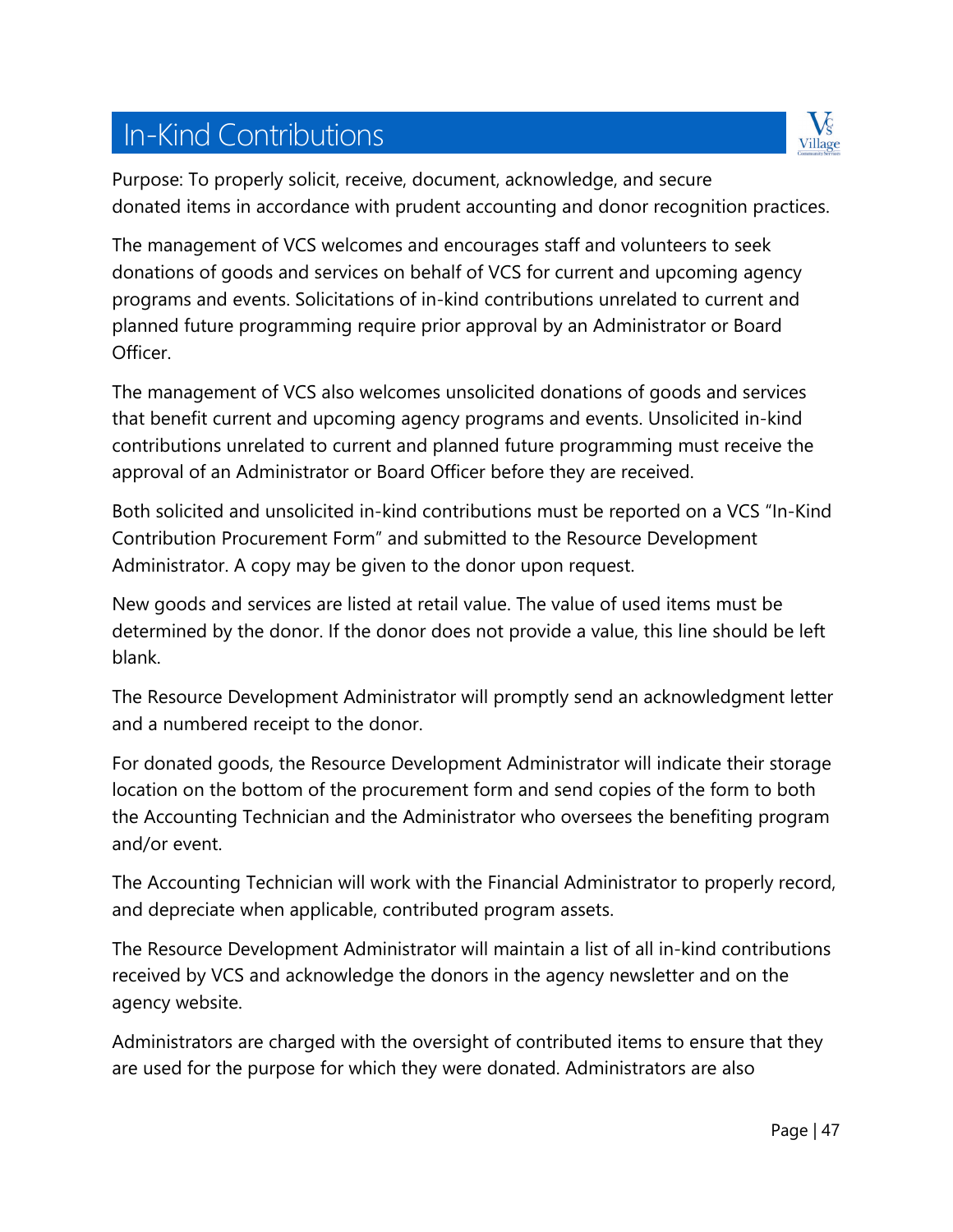responsible for timely and cost/effective disposal of items determined to be unusable by VCS.

In no case may a VCS employee, volunteer, or board member use, borrow, sell, trade (or exchange in any other way) contributed goods or services for their personal benefit or private inurement, or that of a friend, relative, or business associate.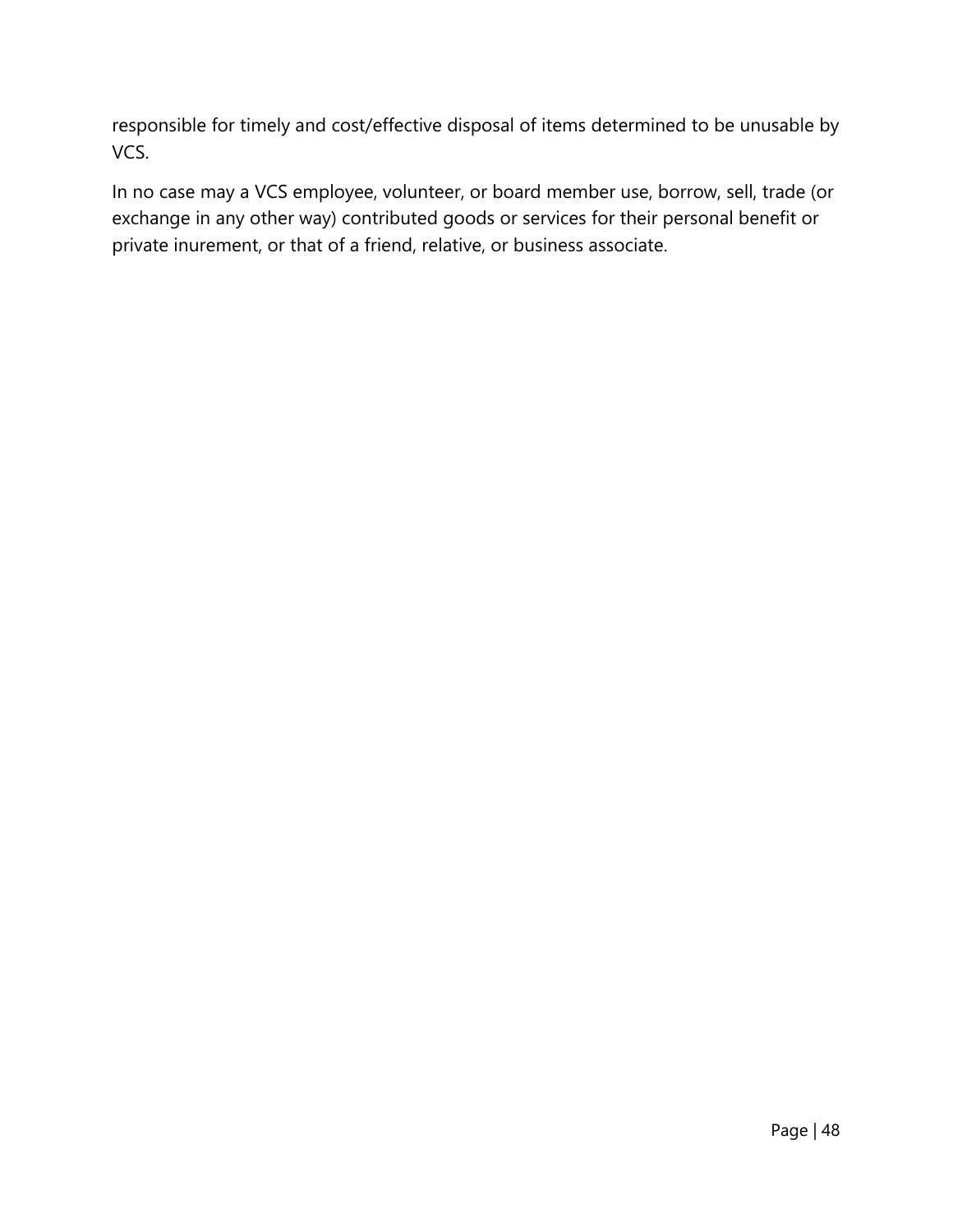# Conflict of Interest Policy



#### **Please read, sign and return to VCS**

Conflict of Interest arises whenever the personal or professional interest of a board member, staff member or volunteer is potentially at odds with the best interests of Village Community Services and its program participants. Conflict of interest also arises when staff behavior creates in participants a sense of dependency, reliance or favoritism. It is important for board members and staff to be sensitive to issues and circumstances that may create real or perceived conflicts of interest.

In order to maintain the highest level or public confidence in and accountability for VCS, and to provide guidance to directors and staff in recognizing and avoiding conflicts of interest, the following principles will be followed. Failure to adhere to this policy may result in dismissal and legal action when warranted:

- Whenever carrying out the business of or representing VCS, board members, staff members and volunteers will conduct their activities in such a manner that they do not advance or protect their own interest – or the private interests of their family members – to the detriment of, or in place of, the interests or goals of VCS and its participants. Rather, board members, staff and volunteers will strive always to conduct their activities in a manner that best promotes the interests of VCS and its participants.
- Board members, staff and volunteers will not accept gifts, gratuities, free trips, personal property or other items of value from any outside persons or organizations that might be provided as an inducement for VCS to support, or contract with, those organizations or interests.
- Employees or volunteers of VCS will not accept any gratuity, gift, money or in-kind donation, nor borrow money or possessions, from program participants or their family members.
- Employees or volunteers of VCS will not contract with, sell goods or services to, or give money or gifts to any program's participants.
- In the event any board member, staff of volunteer (or member or their families) has a personal financial or business interest in or is involved in any way with an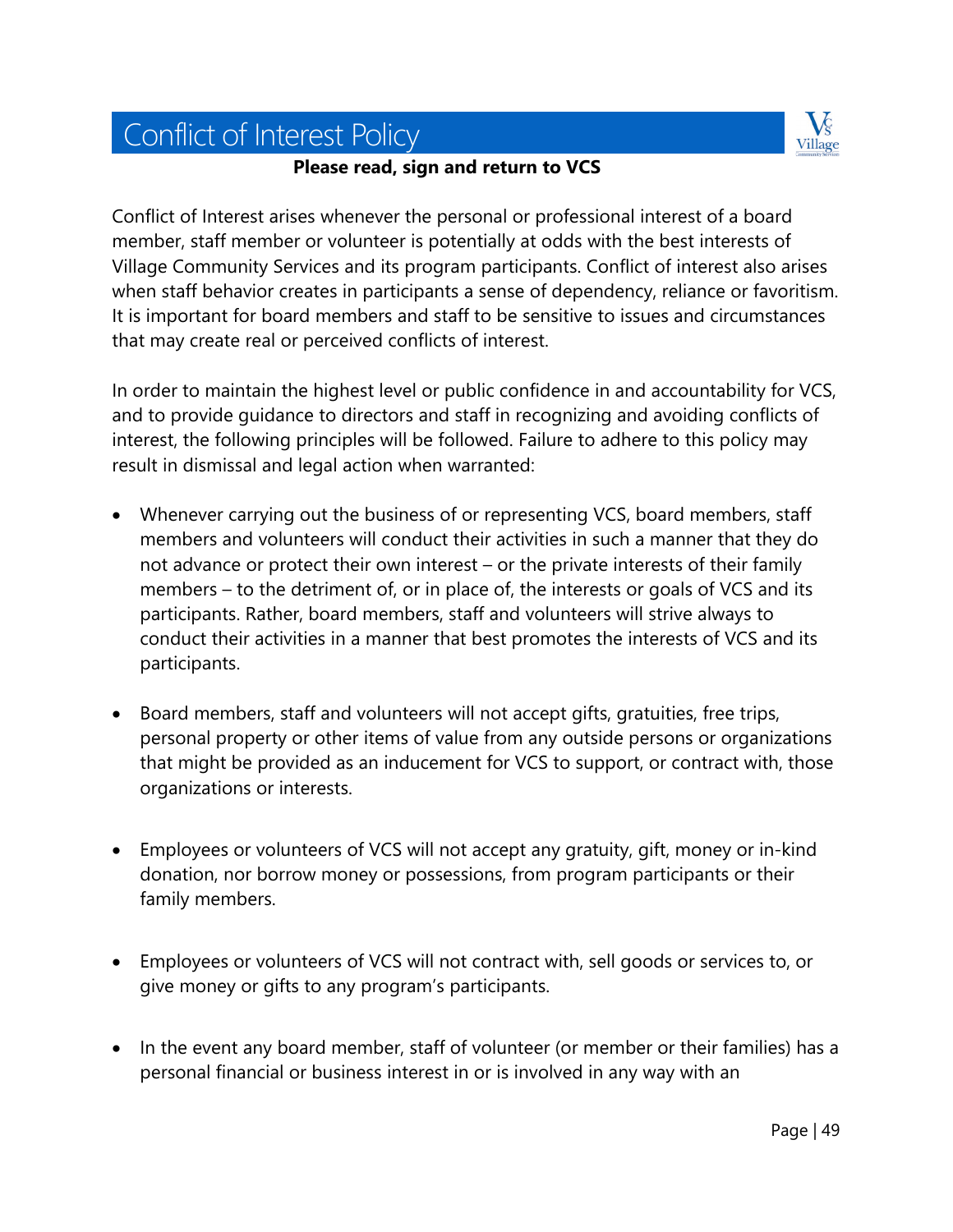organization with whom VCS is considering a business contract or relationship, such interest or involvement shall be disclosed to the Board of Directors.

- If VCS should purchase goods or services from a board member, staff member or volunteer, the price paid shall be the fair market value of said goods or services.
- Loans to board members, staff and volunteers are strictly prohibited.
- When an issue is to be decided by the Board that involves potential conflict of interest for a board member, it is the responsibility of the board member to:
	- 1) Identify the potential conflict of interest
	- 2) Not participate in discussion of the program or motion being considered
	- 3) Not vote on the issue
- The minutes of a meeting at which a real or potential conflict is disclosed shall record the potential conflict of interest and the use of the procedures and criteria of this policy.

\_\_\_\_\_\_\_\_\_\_\_\_\_\_\_\_\_\_\_\_\_\_\_\_\_\_\_\_\_\_\_\_\_\_\_\_\_\_\_\_\_\_\_\_\_\_\_\_\_\_\_\_\_\_\_\_\_\_\_\_\_\_\_\_\_\_ \_\_\_\_\_\_\_\_\_\_\_\_\_\_\_\_\_\_\_\_\_\_

#### **I HAVE READ AND UNDERSTAND THE FOREGOING CONFLICT OF INTEREST POLICY. I AGREE TO ITS TERMS, AND MY ACTIONS HAVE BEEN AND WILL CONTINUE TO BE GUIDED THEREBY.**

\_\_\_\_\_\_\_\_\_\_\_\_\_\_\_\_\_\_\_\_\_\_\_\_\_\_\_\_\_\_\_\_\_\_\_\_\_\_\_\_\_\_\_\_\_\_\_\_\_\_\_\_\_\_\_\_\_\_\_\_\_\_\_\_\_

Print Name

Signature Date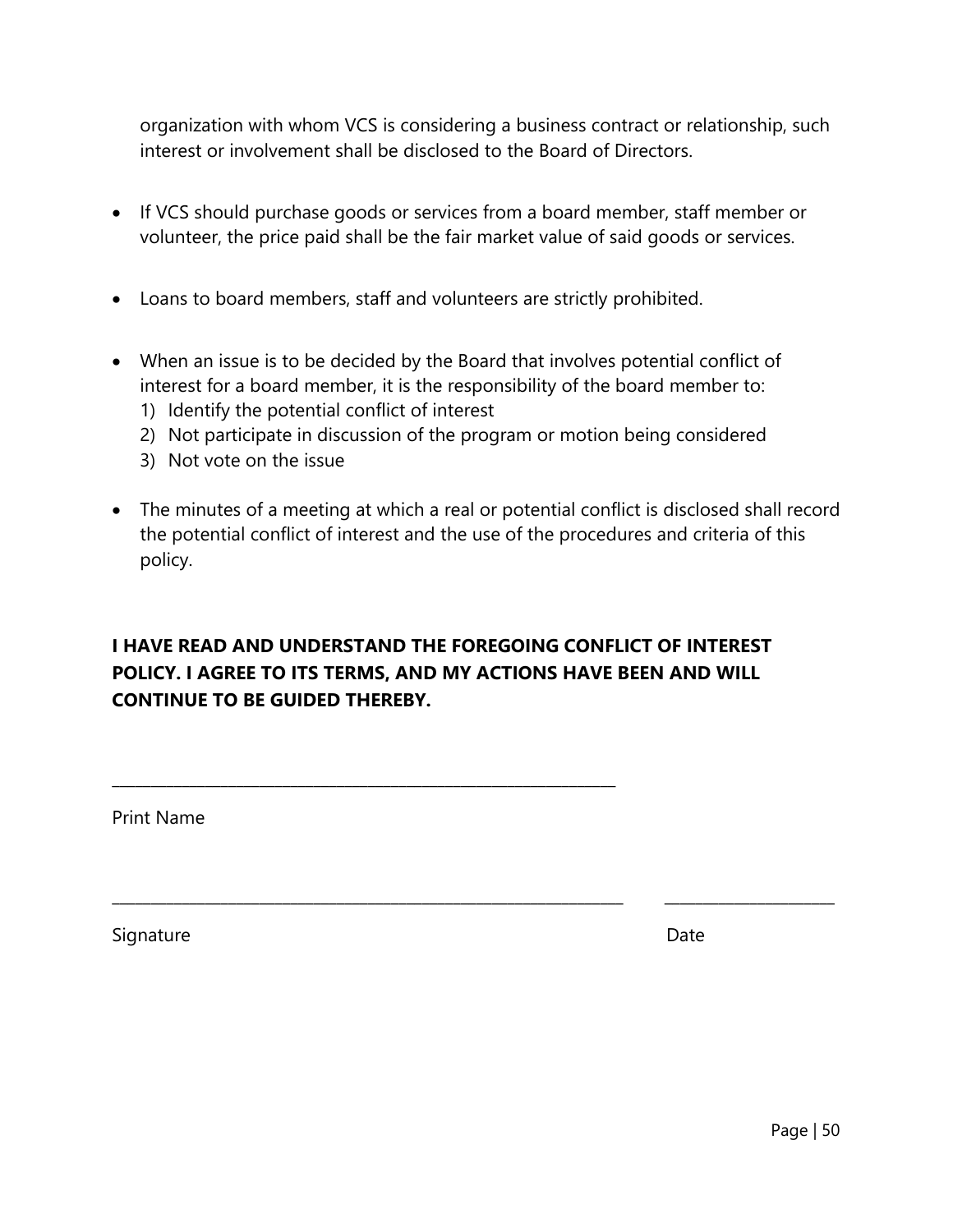# Whistle Blower Policy



#### **Please read, sign and return to VCS**

Village Community Services is committed to the highest standards of moral and ethical behavior. VCS does not tolerate improper conduct by its employees, board members, or volunteers, nor the taking of reprisals against those who come forward to disclose such conduct. VCS recognizes the value of transparency and accountability in its administrative and management practices. VCS supports the making of disclosures that reveal embezzlement, fraud, and forgery or falsification of reports, documents, or computer files for the purpose of misappropriation of agency assets as well as other improper conduct.

An employee or volunteer who has a reasonable belief or actual knowledge that such an action is occurring or has occurred is expected to report it and is given the following assurances:

- Disclosure may be made anonymously
- All parties involved will handle the reporting and investigation with utmost confidentiality and objectivity. (Confidentiality may be waived if a public lawsuit arises as an outcome of the investigation).
- No punishment for reporting is allowed including firing, demotion, suspension, harassment, failure to consider the employee for promotion, or any other kind of discrimination.
- If the claim turns out to be unfounded, VCS may not reprimand the employee or volunteer (Unless the claim made was frivolous, in which case the employee or volunteer will be subject to disciplinary action).

#### Procedures:

- 1) Employee/Volunteer reports suspected fraudulent activity or other improper conduct to an Administrator. In the event that an Administrator is suspected to be involved or has not taken the appropriate action, the reporter is expected to contact the President of the Board of Directors.
- 2) The Administrator or Board President will determine if further investigation is warranted and who should appropriately conduct the investigation.
- 3) If an investigation is warranted, it shall be initiated within reasonable amount of time, not to exceed 10 working days, and documented.